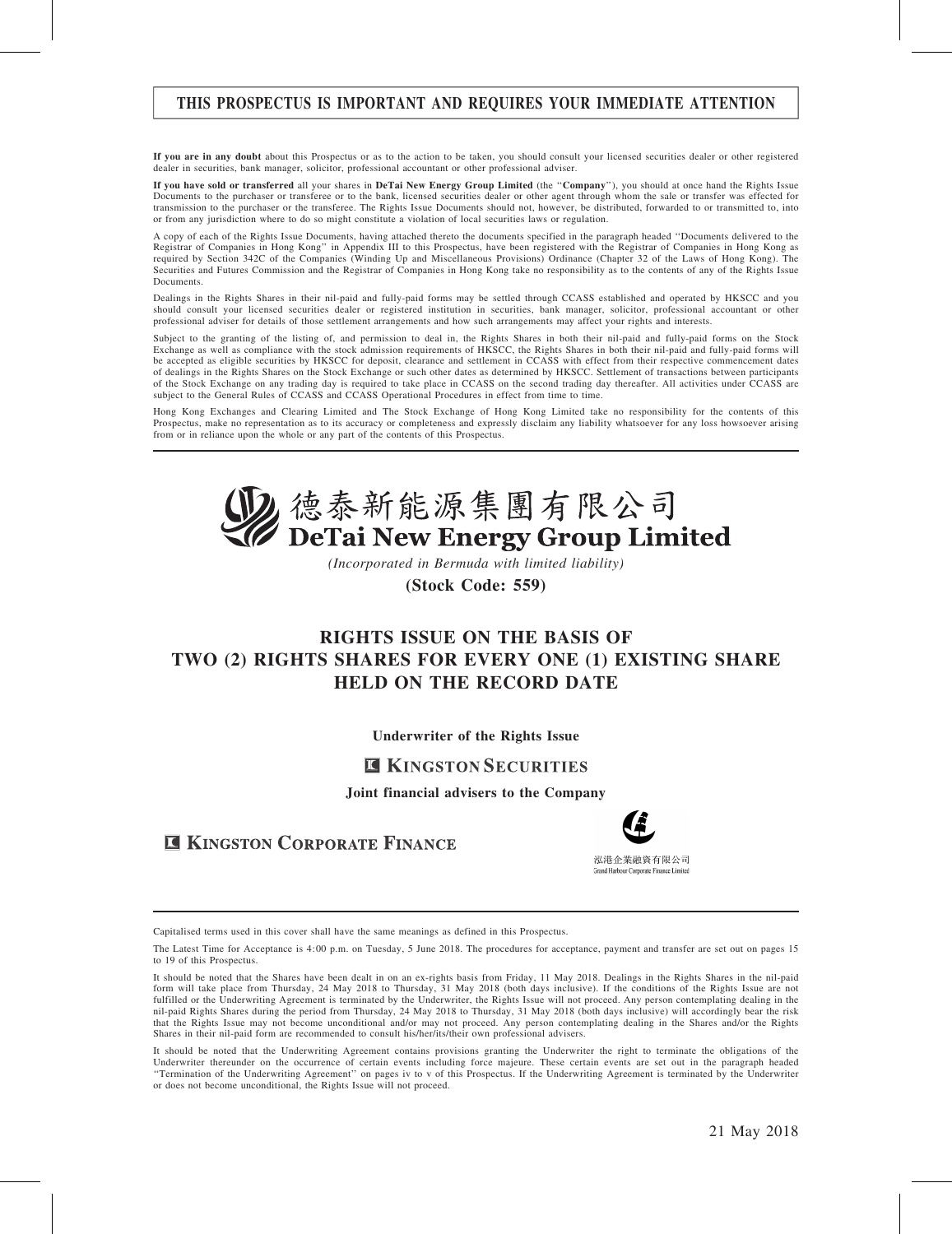## **CONTENTS**

## Page

|                                                                                                                                                                                                                                | ii             |
|--------------------------------------------------------------------------------------------------------------------------------------------------------------------------------------------------------------------------------|----------------|
|                                                                                                                                                                                                                                | iv             |
|                                                                                                                                                                                                                                | $\overline{1}$ |
|                                                                                                                                                                                                                                | 6              |
|                                                                                                                                                                                                                                | $I-1$          |
| Appendix $II -$ Unaudited pro forma financial information of the Group                                                                                                                                                         | $II-1$         |
| Appendix III — General information material contracts and all the set of the set of the set of the set of the set of the set of the set of the set of the set of the set of the set of the set of the set of the set of the se | $III-1$        |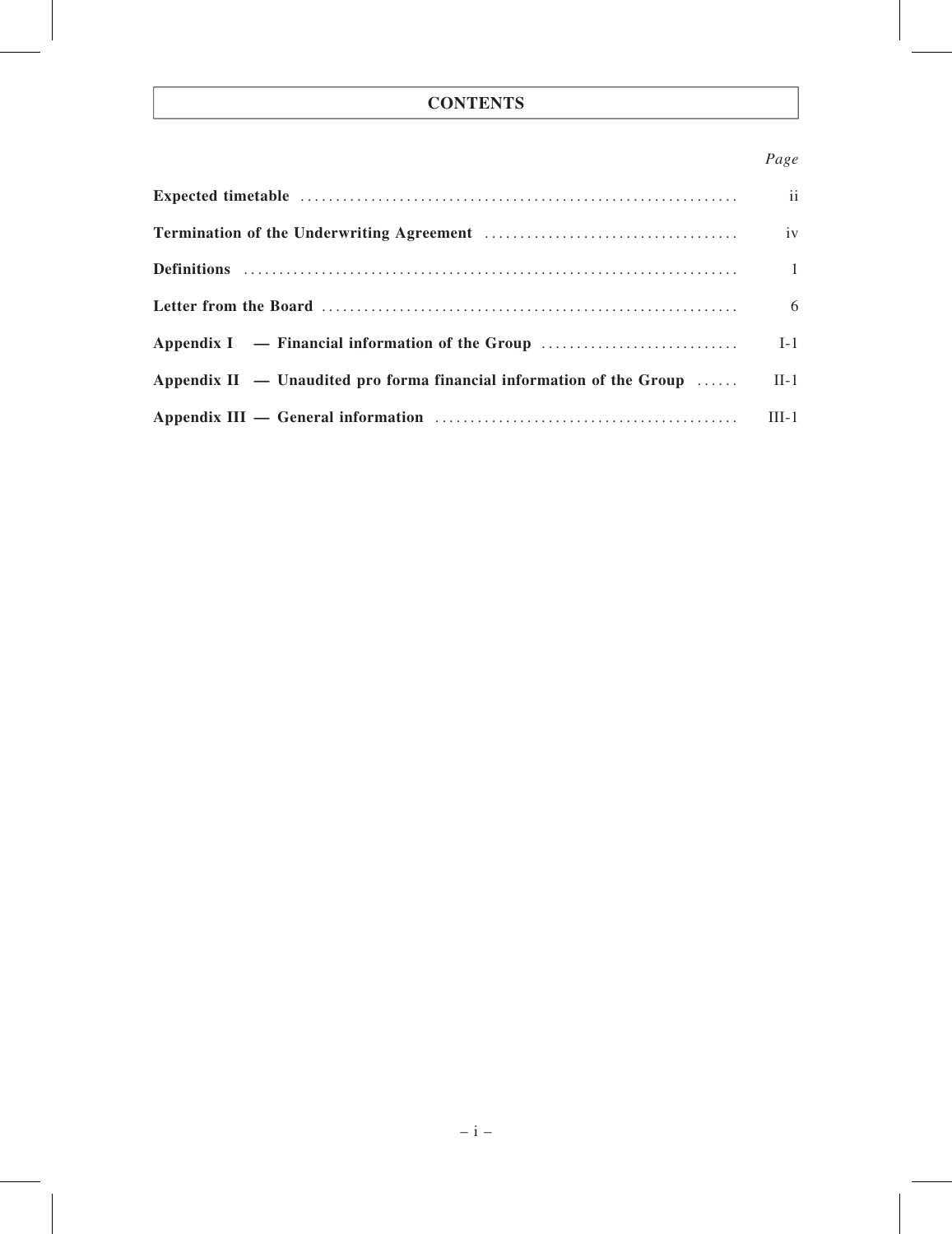## EXPECTED TIMETABLE

The expected timetable for the Rights Issue set out below is for indicative purposes only and it has been prepared on the assumption that all the conditions of the Rights Issue will be fulfilled. The expected timetable is subject to change, and any changes will be announced in separate announcement(s) by the Company as and when appropriate.

### 2018

| Thursday, 24 May                                                                                                                                |
|-------------------------------------------------------------------------------------------------------------------------------------------------|
| Monday, 28 May                                                                                                                                  |
| Thursday, 31 May                                                                                                                                |
| Latest Time for Acceptance of and payment for<br>the Rights Shares and application and payment for<br>Tuesday, 5 June                           |
| Latest Time for Termination and for the Rights Issue to<br>Monday, 11 June                                                                      |
|                                                                                                                                                 |
| Despatch of certificates for fully-paid Rights Shares  Wednesday, 13 June                                                                       |
| Despatch of refund cheques for wholly or partially unsuccessful<br>excess applications or if the Rights Issue is terminated  Wednesday, 13 June |
| Thursday, 14 June                                                                                                                               |
| Effective date of change in board lot size from<br>Thursday, 14 June                                                                            |
| Designated broker starts to stand in the market to<br>Thursday, 14 June                                                                         |
| The last day for the designated broker to provide<br>Tuesday, 10 July                                                                           |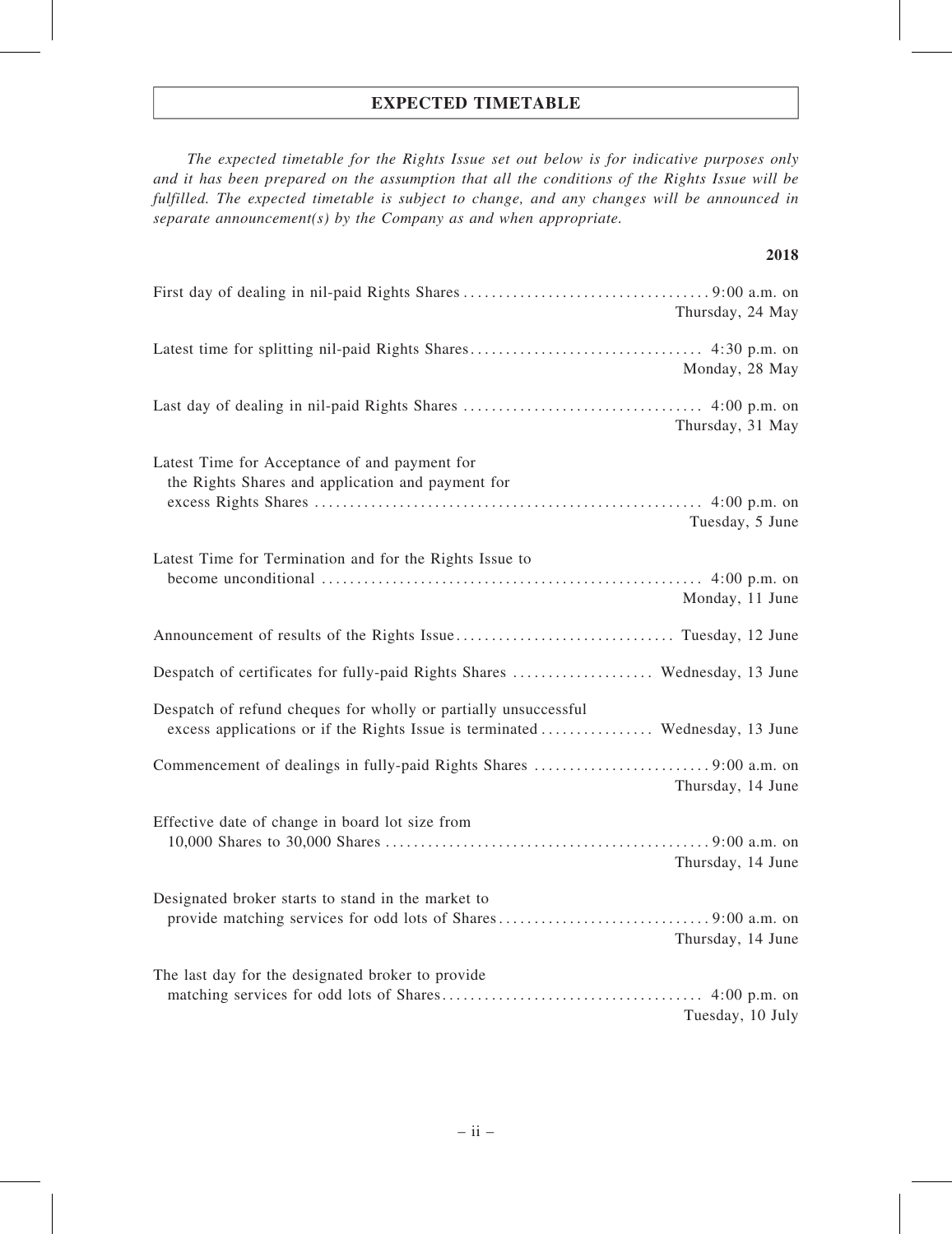## EXPECTED TIMETABLE

All times and dates stated in this Prospectus refer to Hong Kong local times and dates. Dates or deadlines specified in the expected timetable above are indicative only and may be extended or varied by the Company. Any changes to the expected timetable will be published or notified to Shareholders as and when appropriate.

## EFFECT OF BAD WEATHER ON THE LATEST TIME FOR ACCEPTANCE OF AND PAYMENT FOR THE RIGHTS SHARES AND APPLICATION FOR EXCESS RIGHTS **SHARES**

All times in this Prospectus refer to Hong Kong time. If there is a ''black'' rainstorm warning or a tropical cyclone warning signal number 8 or above in force in Hong Kong on Tuesday, 5 June 2018:

- (i) at any time before 12:00 noon and no longer in force after 12:00 noon, the Latest Time for Acceptance will be postponed to 5:00 p.m. on the same business day; or
- (ii) at any time between 12:00 noon and 4:00 p.m., the Latest Time for Acceptance will be rescheduled to 4:00 p.m. on the next business day which does not have either of those warnings in force in Hong Kong at any time between 9:00 a.m. and 4:00 p.m.

Under such circumstances, the dates mentioned in the expected timetable above (including, without limitation, the Latest Time for Termination) may be affected.

Dates or deadlines stated in this Prospectus for events in the timetable are indicative only and may be extended or varied between the Company and the Underwriter. Any changes to the anticipated timetable for the Rights Issue will be announced as and when appropriate.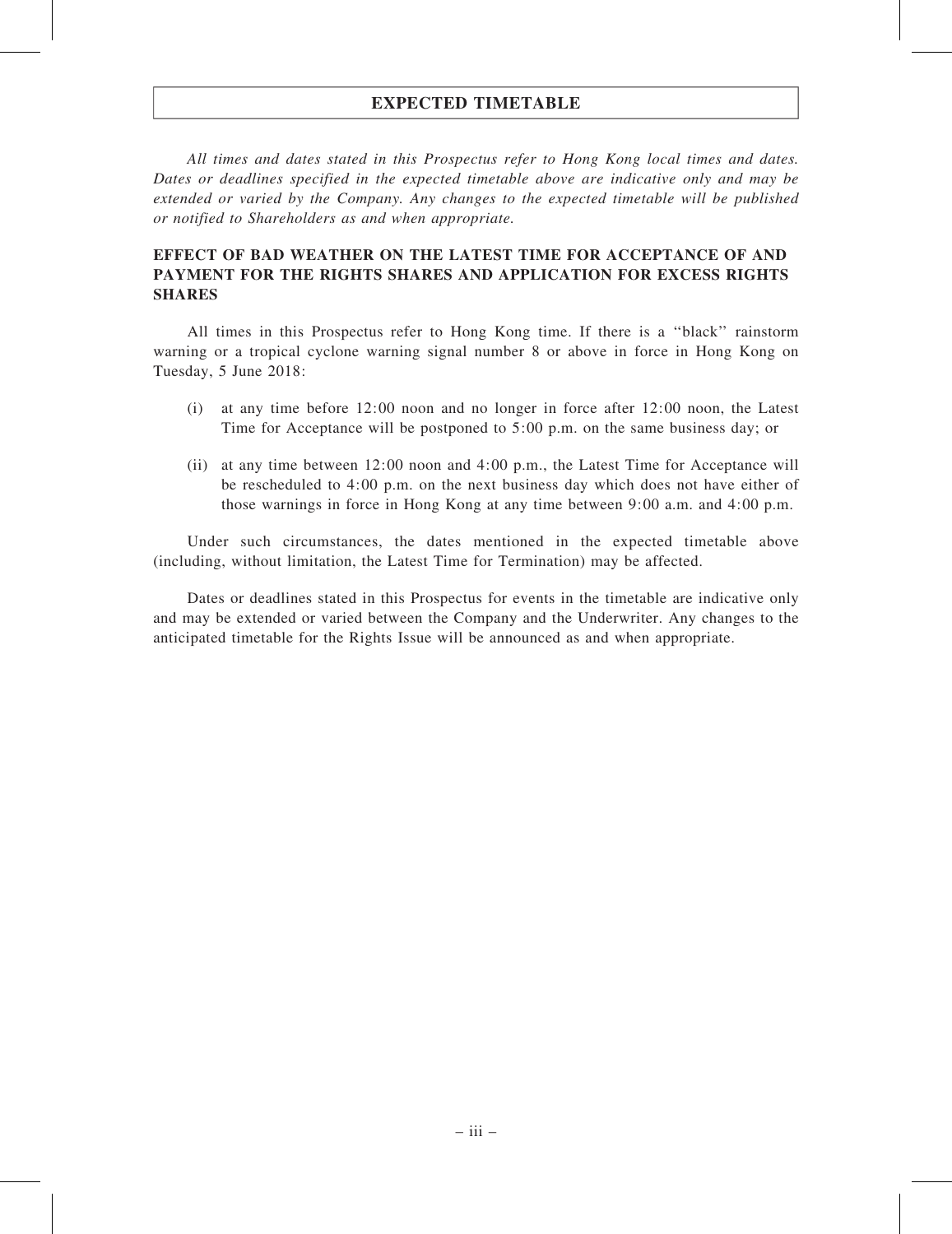## TERMINATION OF THE UNDERWRITING AGREEMENT

If, prior to the Latest Time for Termination (provided that if the date of the Latest Time for Termination shall be a business day on which a tropical cyclone warning signal no. 8 or above or a black rainstorm warning signal is or remains hoisted in Hong Kong between 9:00 a.m. and 5:00 p.m. on that day, the date of the Latest Time for Termination shall be the next business day on which no tropical cyclone warning signal no. 8 or above or no black rainstorm warning signal is or remains hoisted in Hong Kong between 9:00 a.m. and 5:00 p.m. on that day):

- (i) in the absolute opinion of the Underwriter, the success of the Rights Issue would be materially and adversely affected by:
	- (a) the introduction of any new law or regulation or any change in existing law or regulation (or the judicial interpretation thereof) or other occurrence of any nature whatsoever which may in the absolute opinion of the Underwriter materially and adversely affect the business or the financial or trading position or prospects of the Group as a whole or is materially adverse in the context of the Rights Issue; or
	- (b) the occurrence of any local, national or international event or change (whether or not forming part of a series of events or changes occurring or continuing before, and/or after the date hereof) of a political, military, financial, economic or other nature (whether or not ejusdem generis with any of the foregoing), or in the nature of any local, national or international outbreak or escalation of hostilities or armed conflict, or affecting local securities markets which may, in the absolute opinion of the Underwriter materially and adversely affect the business or the financial or trading position or prospects of the Group as a whole or materially and adversely prejudice the success of the Rights Issue or otherwise makes it inexpedient or inadvisable to proceed with the Rights Issue; or
- (ii) any adverse change in market conditions (including without limitation, any change in fiscal or monetary policy, or foreign exchange or currency markets, suspension or material restriction or trading in securities) occurs which in the absolute opinion of the Underwriter is likely to materially or adversely affect the success of the Rights Issue or otherwise makes it inexpedient or inadvisable to proceed with the Rights Issue; or
- (iii) there is any change in the circumstances of the Company or any member of the Group which in the absolute opinion of the Underwriter will adversely affect the prospects of the Company, including without limiting the generality of the foregoing the presentation of a petition or the passing of a resolution for the liquidation or winding up or similar event occurring in respect of any of member of the Group or the destruction of any material asset of the Group; or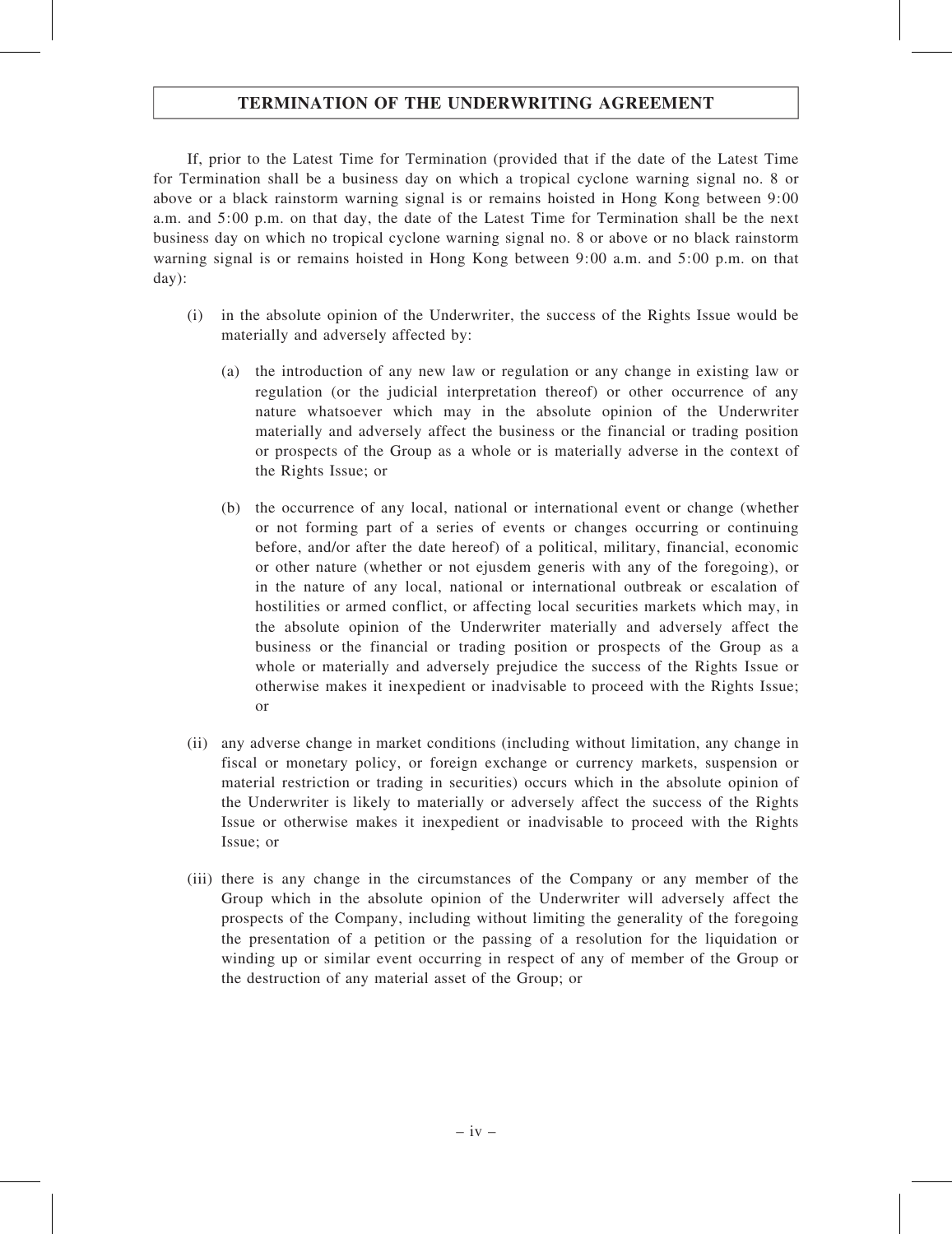## TERMINATION OF THE UNDERWRITING AGREEMENT

- (iv) any event of force majeure including, without limiting the generality thereof, any act of God, war, riot, public disorder, civil commotion, fire, flood, explosion, epidemic, terrorism, strike or lock-out which would, in the absolute opinion of the Underwriter materially and adversely affect the business or the financial or trading position or prospects of the Group as a whole; or
- (v) any other material adverse change in relation to the business or the financial or trading position or prospects of the Group as a whole whether or not ejusdem generis with any of the foregoing; or
- (vi) any matter which, had it arisen or been discovered immediately before the date of this Prospectus and not having been disclosed in this Prospectus, would have constituted, in the absolute opinion of any of the Underwriter, a material omission in the context of the Rights Issue; or
- (vii) any suspension in the trading of securities generally or the Company's securities on the Stock Exchange for a period of more than ten consecutive business days, excluding any suspension in connection with the clearance of the Announcement or the Rights Issue Documents or other announcements or circulars in connection with the Rights Issue; or
- (viii) any moratorium, suspension or material restriction on trading of the Shares on the Stock Exchange due to exceptional financial circumstances or otherwise,

the Underwriter shall be entitled by notice in writing to the Company, served prior to the Latest Time for Termination, to terminate the Underwriting Agreement.

The Underwriter shall be entitled by notice in writing to rescind the Underwriting Agreement if prior to the Latest Time for Termination:

- (a) any material breach of any of the representations, warranties or undertakings contained in the Underwriting Agreement comes to the knowledge of the Underwriter; or
- (b) any Specified Event comes to the knowledge of the Underwriter.

Any such notice of rescission shall be served by the Underwriter prior to the Latest Time for Termination.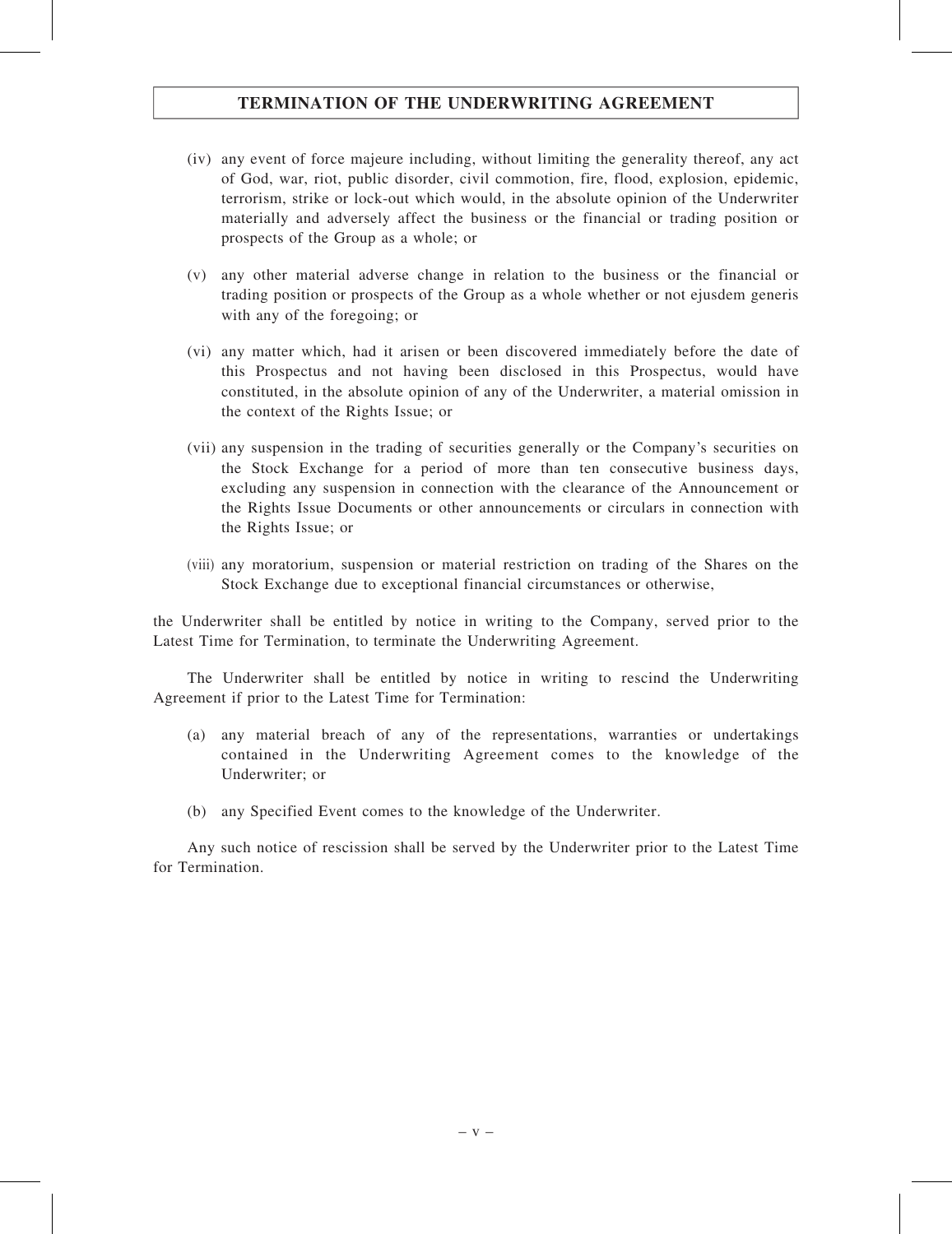In this Prospectus, the following expressions have the meanings set out below unless the context requires otherwise:

| "acting in concert"                                                   | has the meaning ascribed to it under the Takeovers Code                                                                                                                                                                                                                                                                    |
|-----------------------------------------------------------------------|----------------------------------------------------------------------------------------------------------------------------------------------------------------------------------------------------------------------------------------------------------------------------------------------------------------------------|
| "Announcement"                                                        | the announcement of the Company dated 3 January 2018 in<br>relation to, among other things, the Rights Issue                                                                                                                                                                                                               |
| "associates"                                                          | has the meaning ascribed to it under the Listing Rules                                                                                                                                                                                                                                                                     |
| "Board"                                                               | the board of Directors                                                                                                                                                                                                                                                                                                     |
| "Business Day"                                                        | any day (other than a Saturday or Sunday or public holiday<br>or a day on which a typhoon signal no. 8 or above or black<br>rainstorm signal is hoisted in Hong Kong between 9:00<br>a.m. and 5:00 p.m.) on which licensed banks in Hong Kong<br>are generally open for business throughout their normal<br>business hours |
| "CCASS"                                                               | the Central Clearing and Settlement System established and<br>operated by HKSCC                                                                                                                                                                                                                                            |
| "Circular"                                                            | the circular of the Company dated 20 April 2018 in relation<br>to, among others, the Rights Issue                                                                                                                                                                                                                          |
| "Companies (Winding Up and<br>Miscellaneous Provisions)<br>Ordinance" | Companies (Winding Up and Miscellaneous Provisions)<br>Ordinance (Chapter 32 of the Laws of Hong Kong), as<br>amended from time to time                                                                                                                                                                                    |
| "Company"                                                             | DeTai New Energy Group Limited, a company incorporated<br>in Bermuda with limited liability, the issued shares of<br>which are listed on the main board of the Stock Exchange                                                                                                                                              |
| "connected person(s)"                                                 |                                                                                                                                                                                                                                                                                                                            |
|                                                                       | has the meaning ascribed to it under the Listing Rules                                                                                                                                                                                                                                                                     |
| "controlling shareholder(s)"                                          | has the meaning ascribed to it under the Listing Rules                                                                                                                                                                                                                                                                     |
| "Convertible Preference<br>Share $(s)$ "                              | the 491,665,238 unlisted convertible preference shares of<br>the notional value of HK\$0.21 each in the share capital of<br>the Company which are convertible into 491,665,238 Shares<br>upon the exercise of the conversion rights attaching thereto                                                                      |
| "Director(s)"                                                         | the director(s) of the Company                                                                                                                                                                                                                                                                                             |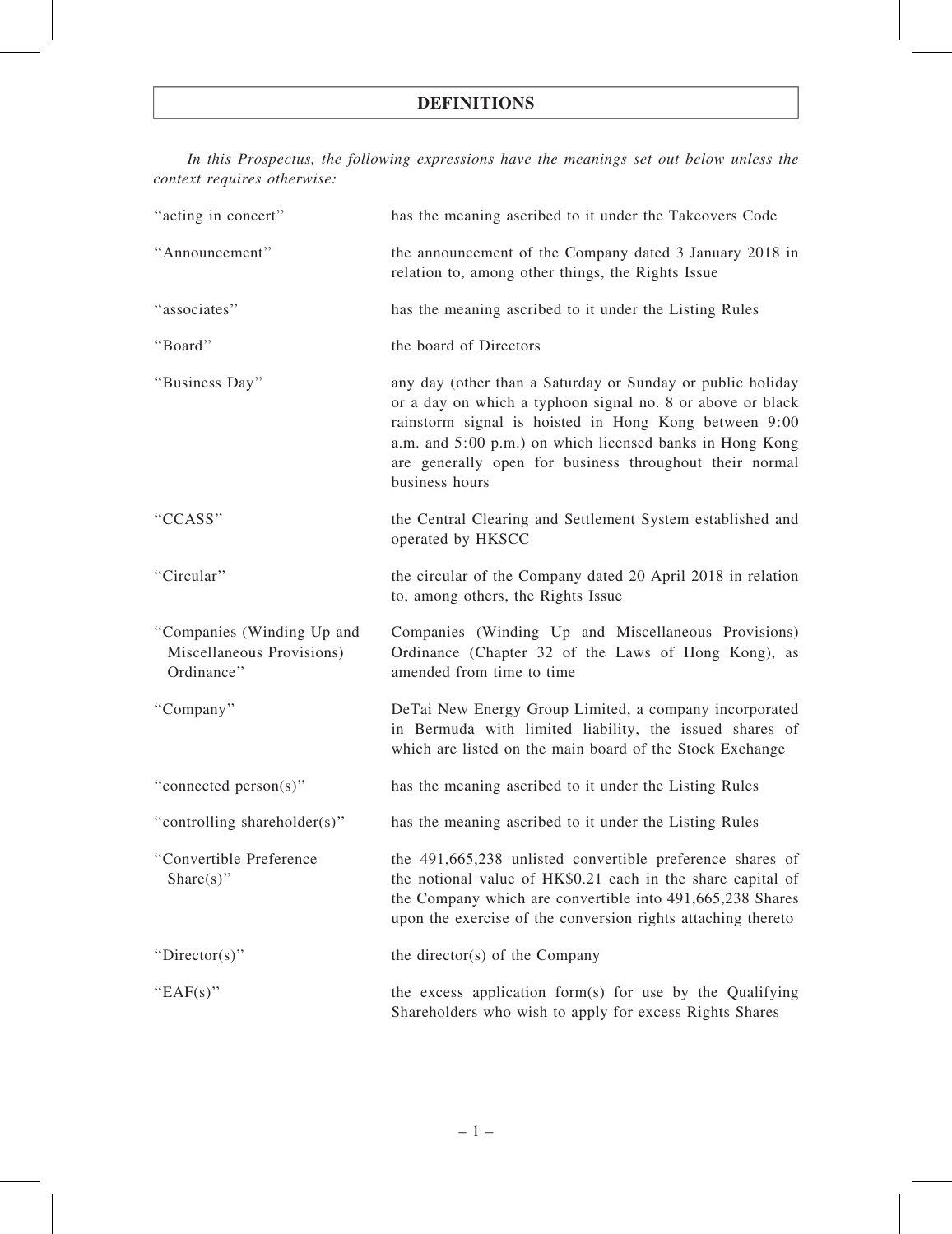| "Formation of JV Company"        | the formation of a joint venture company with Zhongke<br>International Capital Limited as disclosed in the JV<br>Announcements                                                                                                                                                                                                                                                               |
|----------------------------------|----------------------------------------------------------------------------------------------------------------------------------------------------------------------------------------------------------------------------------------------------------------------------------------------------------------------------------------------------------------------------------------------|
| "Group"                          | the Company and its subsidiaries                                                                                                                                                                                                                                                                                                                                                             |
| "HK\$"                           | Hong Kong dollars, the lawful currency of Hong Kong                                                                                                                                                                                                                                                                                                                                          |
| "HKSCC"                          | the Hong Kong Securities Clearing Company Limited                                                                                                                                                                                                                                                                                                                                            |
| "Hong Kong"                      | the Hong Kong Special Administrative Region of the<br>People's Republic of China                                                                                                                                                                                                                                                                                                             |
| "Independent Board<br>Committee" | the independent board committee, comprising all the<br>independent non-executive Directors, namely Mr. Chiu Wai<br>On, Mr. Man Kwok Leung and Dr. Wong Yun Kuen, which<br>was established to make recommendations to the<br>Independent Shareholders in respect of the terms of the<br>Rights Issue, the Underwriting Agreement and the<br>transactions contemplated respectively thereunder |
| "Independent Shareholders"       | Shareholders other than the controlling shareholders and<br>their associates or, where there is no controlling<br>shareholder, the Directors (excluding independent non-<br>executive Directors) and the chief executive of the<br>Company and their respective associates                                                                                                                   |
| "Independent Third Party(ies)"   | third party(ies) who, to the best of the Directors'<br>knowledge, information and belief having made all<br>reasonable enquiry, are independent of the Company and its<br>connected persons                                                                                                                                                                                                  |
| "Irrevocable Undertaking"        | the irrevocable undertaking dated 3 January 2018 given by<br>Mr. Tong in favour of the Company and the Underwriter to<br>subscribe for, in aggregate, 2,936,434,250 Rights Shares to<br>which Mr. Tong is entitled to under the Rights Issue                                                                                                                                                 |
| "JV Announcements"               | the announcements of the Company dated 5 June 2017, 14<br>July 2017, 18 August 2017 and 14 November 2017 in<br>relation to, among other things, the Formation of JV<br>Company                                                                                                                                                                                                               |
| "JV Company"                     | Zhongke International Finance Limited, a company<br>incorporated in Hong Kong with limited liability                                                                                                                                                                                                                                                                                         |
| "Last Trading Day"               | 3 January 2018, being the last trading day of the Shares on<br>the Stock Exchange prior to the release of the<br>Announcement                                                                                                                                                                                                                                                                |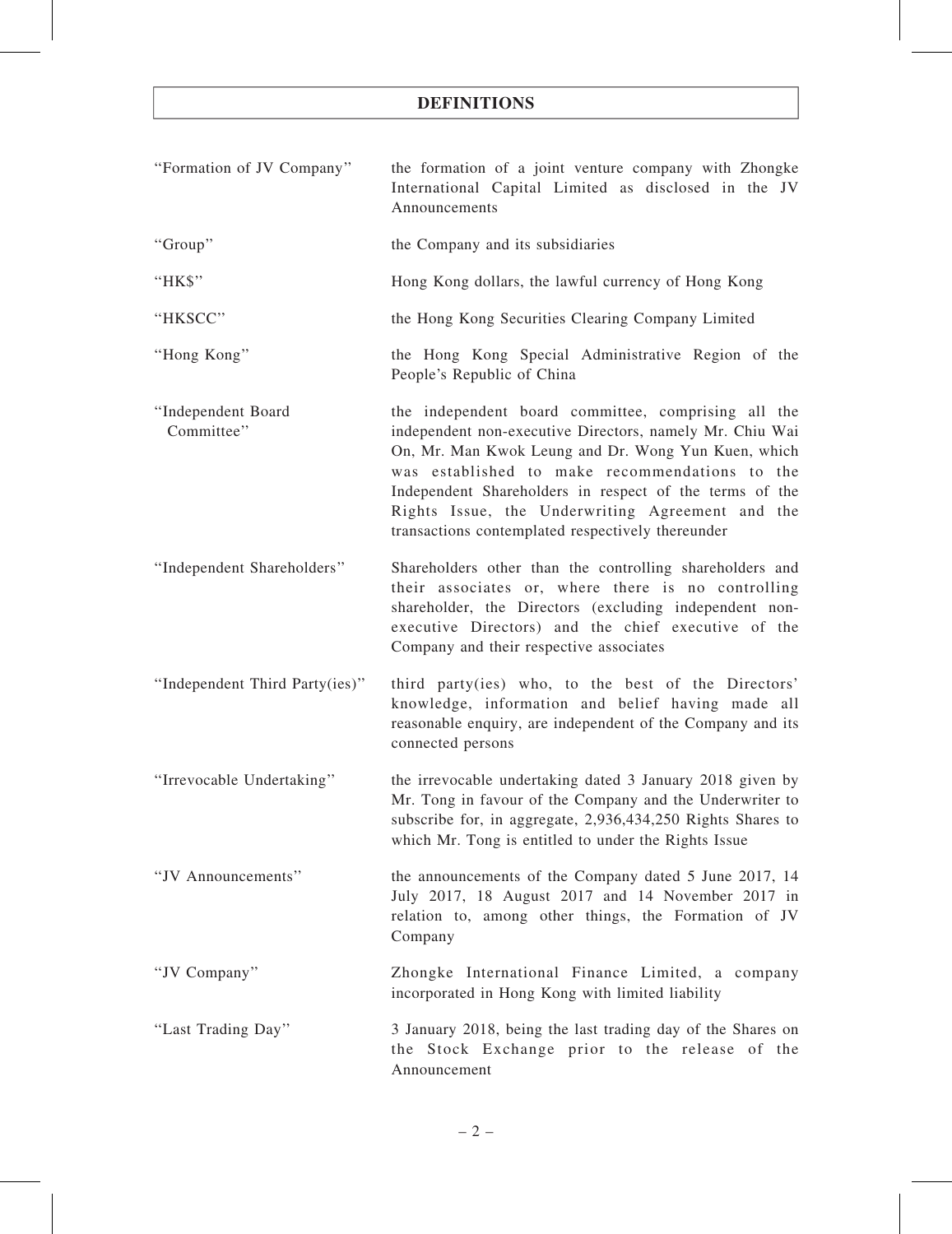| "Latest Practicable Date"          | Tuesday, 15 May 2018, being the latest practicable date<br>prior to the printing of this Prospectus for the purpose of<br>ascertaining certain information for inclusion in this<br>Prospectus                                                                                                                                                                                            |
|------------------------------------|-------------------------------------------------------------------------------------------------------------------------------------------------------------------------------------------------------------------------------------------------------------------------------------------------------------------------------------------------------------------------------------------|
| "Latest Time for Acceptance"       | 4:00 p.m. on Tuesday, 5 June 2018 or such other time or<br>date as the Company and the Underwriter may agree, being<br>the latest time and/or date for acceptance of, and payment<br>of, Rights Shares                                                                                                                                                                                    |
| "Latest Time for Termination"      | 4:00 p.m. on Monday, 11 June 2018, being the fourth<br>Business Day after the Latest Time for Acceptance or such<br>later time and/or date as the Company and the Underwriter<br>may agree, being the latest time and/or date for termination<br>of the Underwriting Agreement                                                                                                            |
| "Listing Committee"                | has the meaning ascribed to it under the Listing Rules                                                                                                                                                                                                                                                                                                                                    |
| "Listing Rules"                    | the Rules Governing the Listing of Securities on the Stock<br>Exchange                                                                                                                                                                                                                                                                                                                    |
| "Mr. Tong"                         | Mr. Tong Liang, a substantial shareholder (as defined under<br>the Listing Rules) of the Company                                                                                                                                                                                                                                                                                          |
| "Non-Qualifying<br>Shareholder(s)" | Overseas Shareholder(s) in respect of whom the Directors,<br>based on legal opinions provided by legal advisers, consider<br>it necessary or expedient not to offer the Rights Issue to<br>such Overseas Shareholder(s) on account either of<br>restrictions under the laws of the relevant place or the<br>requirements of a relevant regulatory body or stock<br>exchange in that place |
| "Overseas Shareholder(s)"          | Shareholder(s) whose name(s) appear on the register of<br>members of the Company at the close of business on the<br>Record Date and whose address(es) as shown on such<br>register is/are in a place(s) outside Hong Kong                                                                                                                                                                 |
| " $PAL(s)$ "                       | the provisional allotment letter(s) to be issued to the<br>Qualifying Shareholders in connection with the Rights Issue                                                                                                                                                                                                                                                                    |
| "Posting Date"                     | Monday, 21 May 2018 being the date of despatch of this<br><b>Rights Issue Documents</b>                                                                                                                                                                                                                                                                                                   |
| "Prospectus"                       | this prospectus                                                                                                                                                                                                                                                                                                                                                                           |
| "Qualifying Shareholder(s)"        | Shareholder(s) whose name(s) appear on the register of<br>members of the Company at the close of business on the<br>Record Date, other than the Non-Qualifying Shareholders                                                                                                                                                                                                               |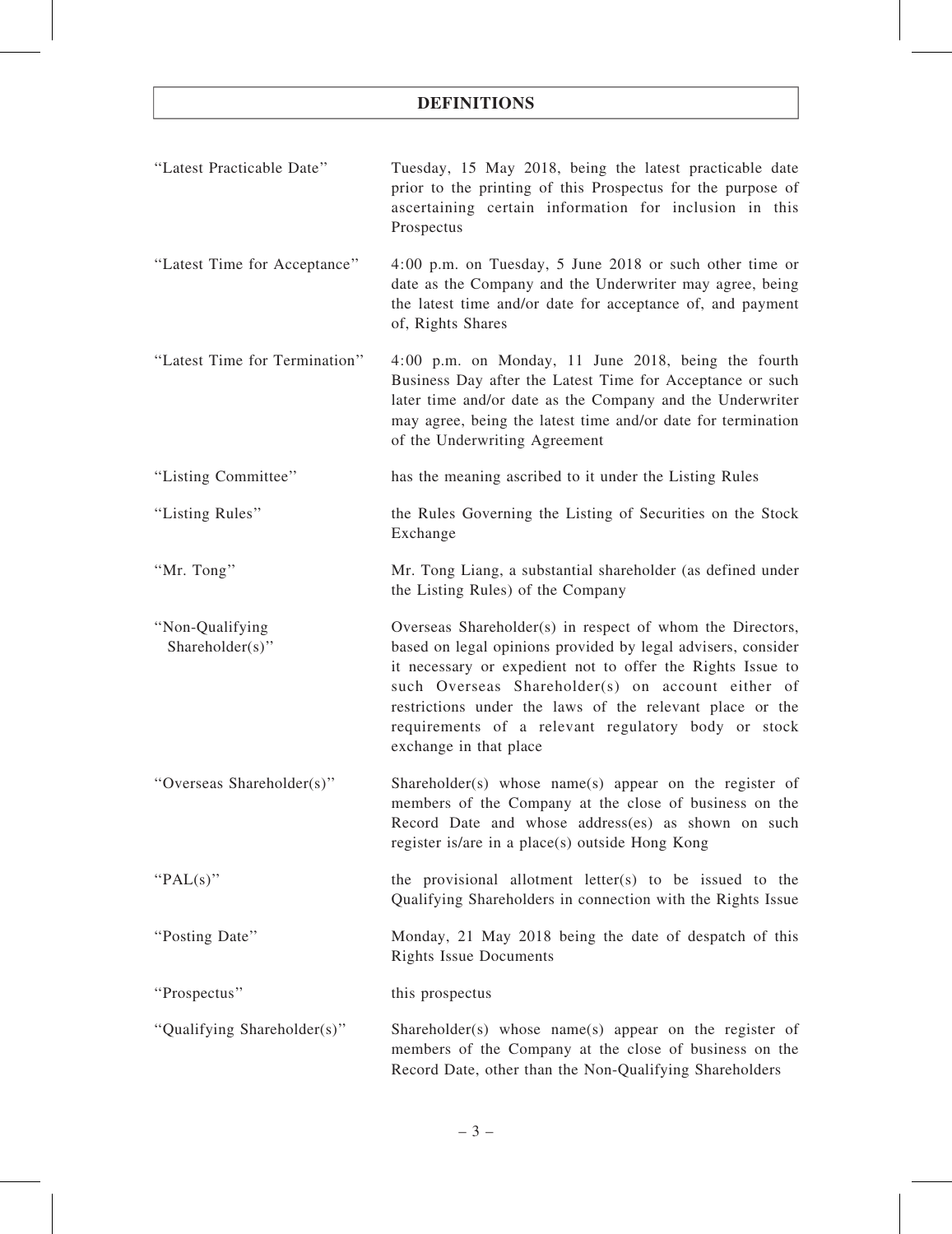| "Record Date"            | Friday, 18 May 2018 or such other date as may be agreed<br>between the Company and the Underwriter, being the date<br>for the determination of the entitlements of Qualifying<br>Shareholders to participate in the Rights Issue                                                                                                                                      |
|--------------------------|-----------------------------------------------------------------------------------------------------------------------------------------------------------------------------------------------------------------------------------------------------------------------------------------------------------------------------------------------------------------------|
| "Registrar"              | the Company's branch share registrar and transfer office in<br>Hong Kong, Tricor Tengis Limited at Level 22, Hopewell<br>Centre, 183 Queen's Road East, Hong Kong                                                                                                                                                                                                     |
| "Rights Issue"           | the issue of the Rights Shares by way of rights on the basis<br>of two (2) Rights Shares for every one (1) existing Share<br>held by the Qualifying Shareholders on the Record Date,<br>pursuant to the terms and conditions to be set out in the<br>Underwriting Agreement and the Rights Issue Documents                                                            |
| "Rights Issue Documents" | the Prospectus, PAL and EAF                                                                                                                                                                                                                                                                                                                                           |
| "Rights Share(s)"        | the new Share(s) to be allotted and issued in respect of the<br>Rights Issue, being 10,463,687,800 Shares                                                                                                                                                                                                                                                             |
| "SFO"                    | Securities and Futures Ordinance (Chapter 571 of the Laws<br>of Hong Kong)                                                                                                                                                                                                                                                                                            |
| "SGM"                    | the special general meeting of the Company convened on 9<br>May 2018 during which, among other things, the Rights<br>Issue and the Underwriting Agreement were approved by<br>the Independent Shareholders                                                                                                                                                            |
| "Share(s)"               | ordinary share(s) of HK\$0.05 each in the share capital of<br>the Company                                                                                                                                                                                                                                                                                             |
| "Shareholder(s)"         | $holder(s)$ of issued $Share(s)$                                                                                                                                                                                                                                                                                                                                      |
| "Share Options"          | 1,094,610,000 outstanding options to subscribe for<br>1,094,610,000 Shares granted under the Share Option<br>Schemes                                                                                                                                                                                                                                                  |
| "Share Option Schemes"   | the share option schemes of the Company adopted on 4<br>December 2003 and 13 December 2013 respectively                                                                                                                                                                                                                                                               |
| "Specified Event"        | an event occurring or matter arising on or after the date of<br>the Underwriting Agreement and prior to the Latest Time<br>for Termination which if it had occurred or arisen before<br>the date of the Underwriting Agreement would have<br>rendered any of the warranties contained in the<br>Underwriting Agreement untrue or incorrect in any material<br>respect |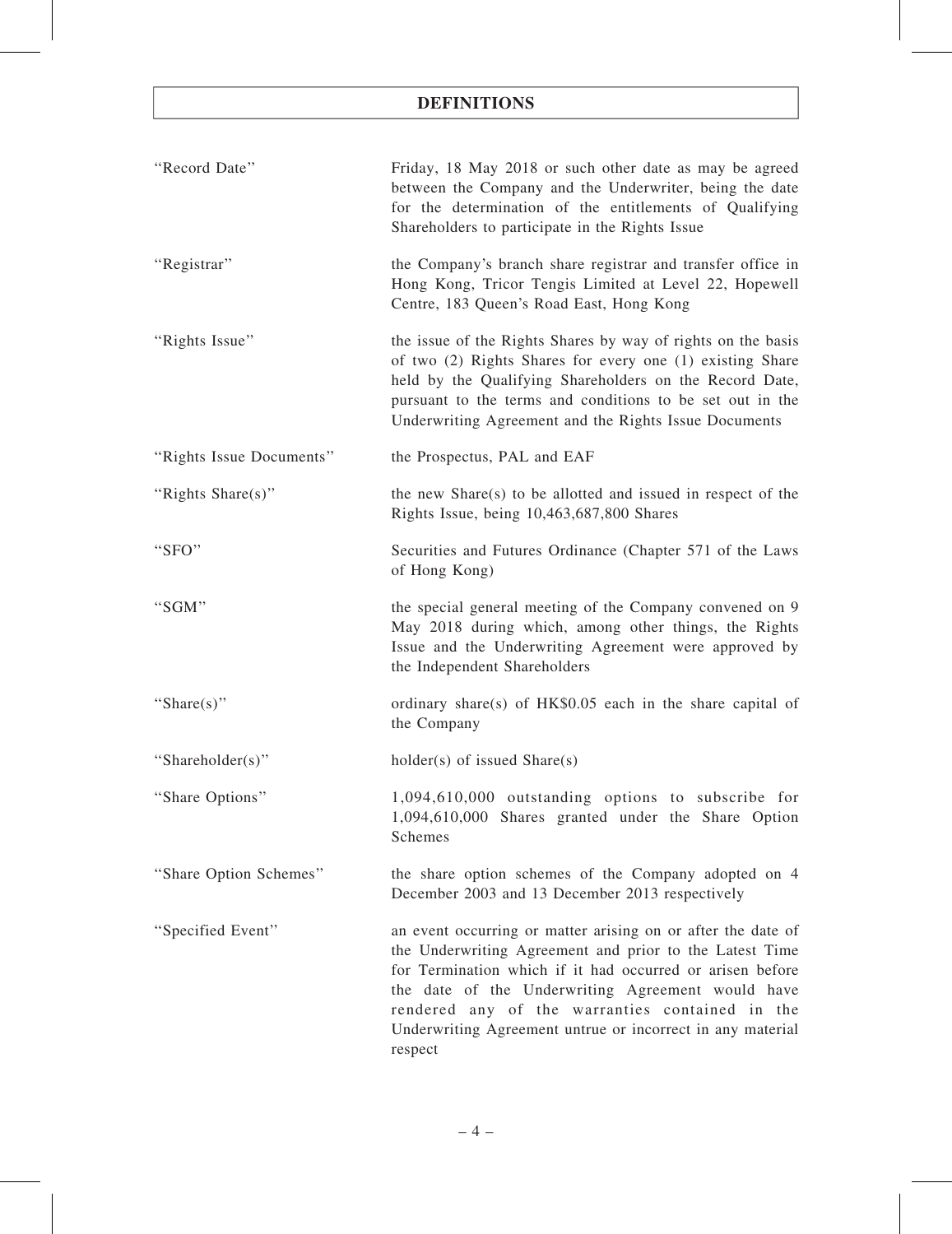| "Stock Exchange"         | The Stock Exchange of Hong Kong Limited                                                                                                                                                                                                                                                                                        |
|--------------------------|--------------------------------------------------------------------------------------------------------------------------------------------------------------------------------------------------------------------------------------------------------------------------------------------------------------------------------|
| "Subscription Price"     | HK\$0.052 per Rights Share                                                                                                                                                                                                                                                                                                     |
| "Takeovers Code"         | the Hong Kong Code on Takeovers and Mergers                                                                                                                                                                                                                                                                                    |
| "Underwriter"            | Kingston Securities Limited, a corporation licensed to carry<br>out Type 1 (dealing in securities) regulated activity under<br>the SFO                                                                                                                                                                                         |
| "Underwriting Agreement" | the underwriting agreement dated 3 January 2018 (as<br>amended and supplemented by the extension letters dated<br>24 January 2018, 8 March 2018 and 11 April 2018) entered<br>into between the Company and the Underwriter in relation<br>to the underwriting and certain other arrangements in<br>respect of the Rights Issue |
| "Underwritten Share(s)"  | the Rights Shares, other than the 2,936,434,250 Rights<br>Shares undertaken to be taken up by Mr. Tong pursuant to<br>the Irrevocable Undertaking                                                                                                                                                                              |
| "Untaken Shares"         | all those Underwritten Shares not taken up by the<br>Qualifying Shareholders on or before the Latest Time for<br>Acceptance                                                                                                                                                                                                    |
| $\lq\lq q_0$ "           | percentage                                                                                                                                                                                                                                                                                                                     |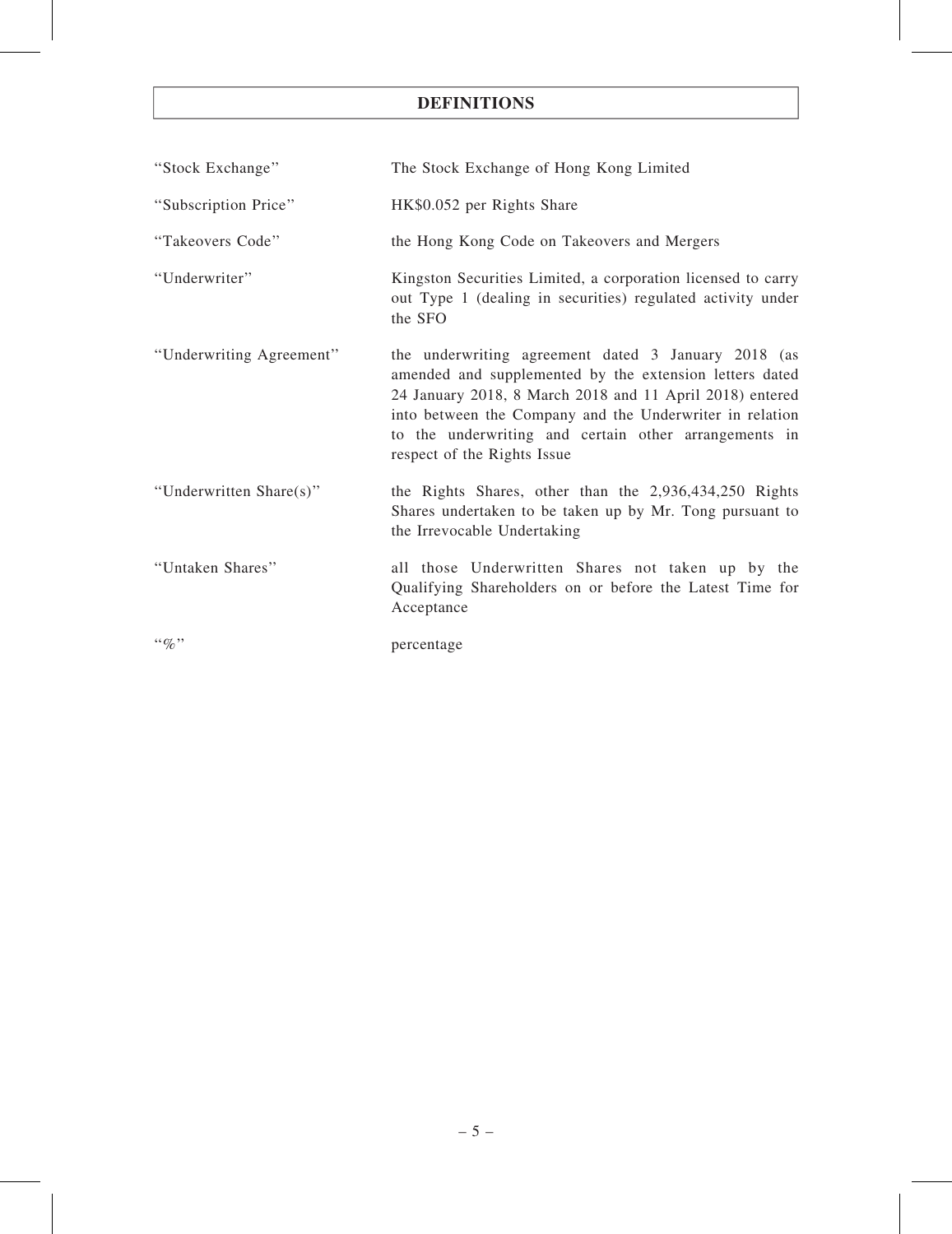# 2. 德泰新能源集團有限公司 DeTai New Energy Group Limited

(Incorporated in Bermuda with limited liability)

(Stock Code: 559)

Executive Directors: Mr. Wong Hin Shek (Chairman) Mr. Chi Chi Hung, Kenneth (Chief Executive Officer) Mr. Chan Wai Ki Mr. Shek Yat Him

Non-executive Director: Mr. Chui Kwong Kau

Independent non-executive Directors: Mr. Chiu Wai On Mr. Man Kwok Leung Dr. Wong Yun Kuen

Registered office: Clarendon House 2 Church Street Hamilton HM 11 Bermuda

Head office and principal place of business in Hong Kong: Suite 3301, 33/F. The Center 99 Queen's Road Central Hong Kong

21 May 2018

To the Qualifying Shareholders and, for information purpose only, the Non-Qualifying Shareholders

Dear Sir or Madam,

## RIGHTS ISSUE ON THE BASIS OF TWO (2) RIGHTS SHARES FOR EVERY ONE (1) EXISTING SHARE HELD ON THE RECORD DATE

#### INTRODUCTION

Reference is made to the Announcement and the announcements of the Company dated 24 January 2018, 5 February 2018, 15 February 2018, 1 March 2018, 14 March 2018, 29 March 2018 and 11 April 2018 respectively, and the Circular in relation to, among other things, the Rights Issue.

At the SGM convened and held on Wednesday, 9 May 2018, the necessary resolutions approving, among other things, the Rights Issue and the Underwriting Agreement, were duly passed by the Independent Shareholders by way of poll.

As at the Record Date, the total number of issued Shares was 5,231,843,900 Shares. Accordingly, a total of 10,463,687,800 Rights Shares are expected to be allotted and issued by the Company under the Rights Issue.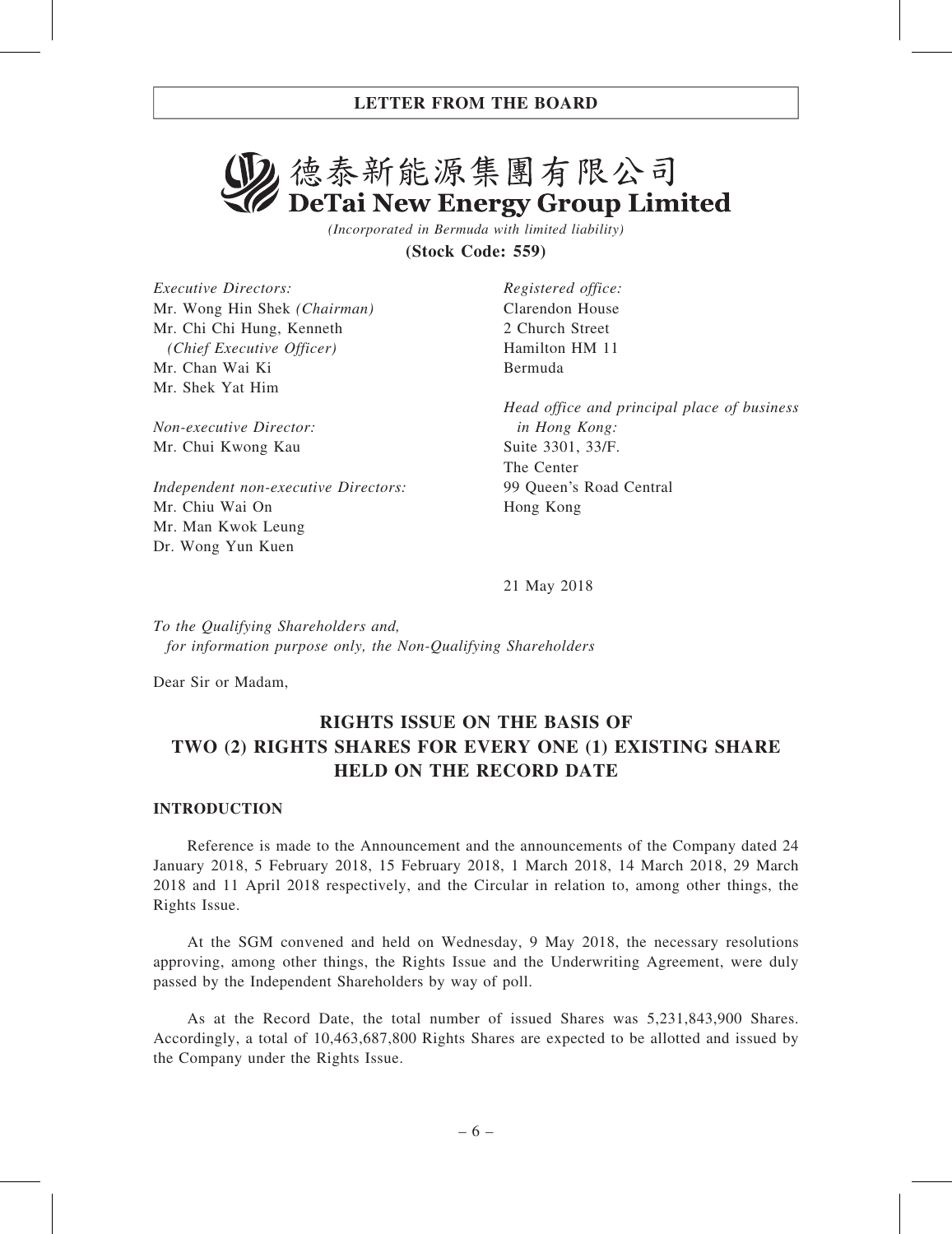The purpose of this Prospectus is to provide you with further details of the Rights Issue.

#### PROPOSED RIGHTS ISSUE

The Company proposed to raise approximately HK\$544.1 million, before expenses, by way of the Rights Issue of 10,463,687,800 Rights Shares to the Qualifying Shareholders at a subscription price of HK\$0.052 per Rights Share on the basis of two (2) Rights Shares for every one (1) existing Share held on the Record Date. The Rights Issue (subject to the Irrevocable Undertaking) will be fully underwritten by the Underwriter on the terms and conditions set out in the Underwriting Agreement.

#### Issue statistics

| Basis of the Rights Issue                                                          | ÷                    | Two $(2)$ Rights Shares for every one $(1)$ existing<br>Share held on the Record Date |
|------------------------------------------------------------------------------------|----------------------|---------------------------------------------------------------------------------------|
| <b>Subscription Price</b>                                                          | $\ddot{\phantom{a}}$ | HK\$0.052 per Rights Share                                                            |
| Number of Shares in issue as at<br>the Latest Practicable Date                     | <b>Contractor</b>    | 5,231,843,900 Shares                                                                  |
| Number of Rights Shares                                                            | $1 - 1$              | 10,463,687,800 Rights Shares                                                          |
| Aggregate nominal value of<br>the Rights Shares                                    | $\ddot{\phantom{0}}$ | HK\$523,184,390.00                                                                    |
| Number of Shares as enlarged<br>by the allotment and issue of<br>the Rights Shares | $1 - 1$              | 15,695,531,700 Shares                                                                 |
| Underwriter                                                                        | ÷                    | Kingston Securities Limited                                                           |

#### Share Options

As at the date of the Announcement, the Company had 1,094,810,000 Share Options, 200,000 Share Options with an exercise period between 21 January 2015 and 20 January 2020 lapsed in January 2018. Accordingly, as at the Latest Practicable Date, the number of outstanding Share Options is 1,094,610,000. Details of the outstanding Share Options are as follows:

- (i) 202,250,000 Share Options are exercisable from 4 July 2013 to 3 July 2018;
- (ii) 100,000,000 Share Options are exercisable from 19 July 2013 to 18 July 2018;
- (iii) 184,400,000 Share Options are exercisable from 21 January 2015 to 20 January 2020;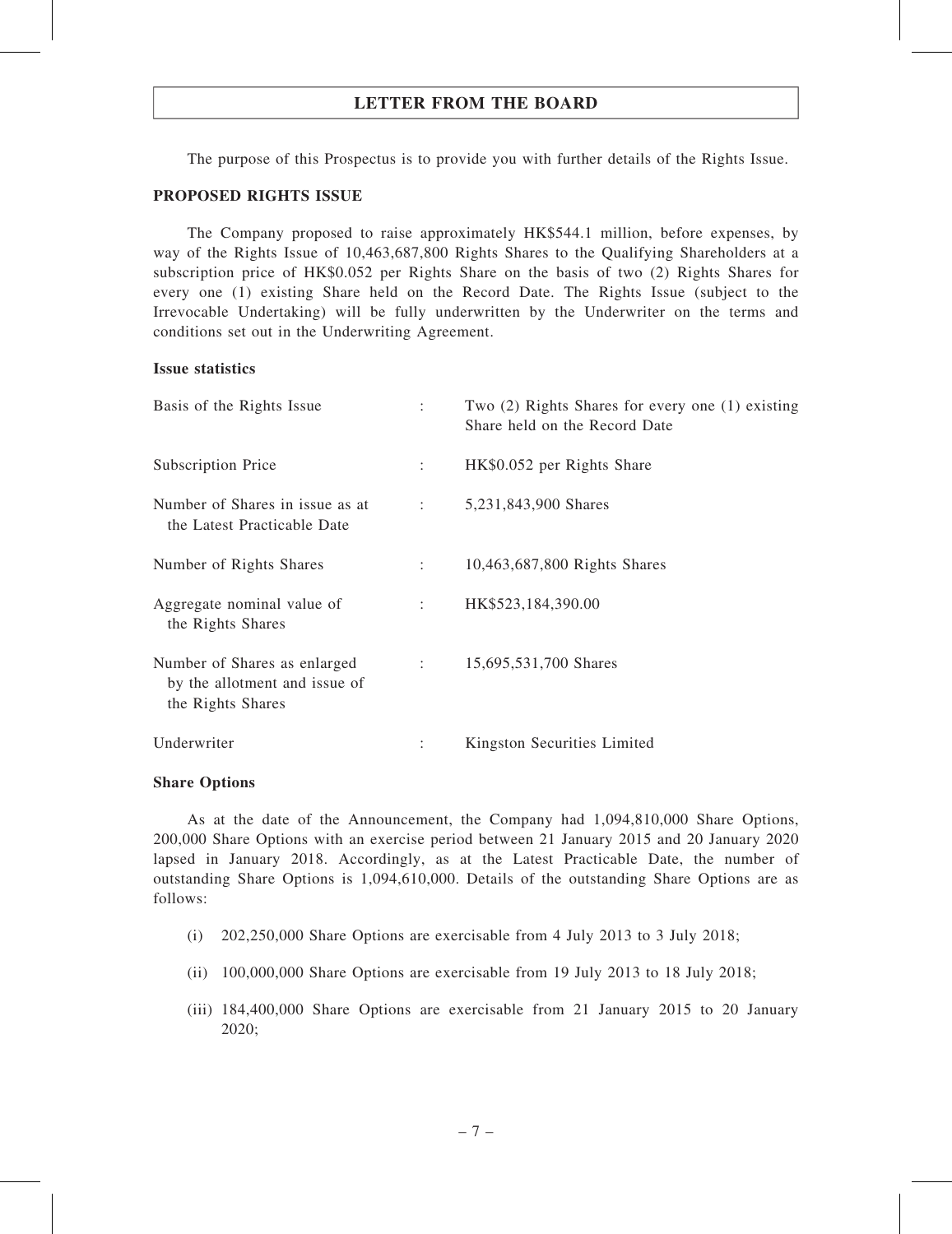- (iv) 444,410,000 Share Options are exercisable from 14 October 2015 to 13 October 2020;
- (v) 54,200,000 Share Options are exercisable from 24 January 2018 to 23 January 2021;
- (vi) 54,200,000 Share Options are exercisable from 24 January 2019 to 23 January 2021; and
- (vii) 55,150,000 Share Options are exercisable from 24 January 2020 to 23 January 2021.

As at the Latest Practicable Date, the Company also has outstanding Convertible Preference Shares which are convertible into 491,665,238 new Shares upon full conversion of such Convertible Preference Shares (subject to adjustment). Save for the foregoing, as at the Latest Practicable Date, the Company does not have any outstanding derivatives, options, warrants and conversion rights or other similar rights which are convertible or exchangeable into Shares. The Company also has no intention to issue or grant any convertible securities, options and/or warrants on or before the Record Date.

The aggregate number of the Rights Shares represents (i) 200% of the existing issued share capital of the Company as at the Latest Practicable Date; and (ii) approximately 66.67% of the issued share capital of the Company as enlarged by the allotment and issue of the Rights Shares.

#### Subscription Price

The Subscription Price is HK\$0.052 per Rights Share, payable in full upon acceptance under the  $PAL(s)$ , and where applicable, application for excess Rights Shares, or when a transferee of the nil-paid Rights Shares accepts the provisional allotment of the relevant Rights Shares which represents:

- (i) a discount of approximately 29.73% to the closing price of HK\$0.074 per Share as quoted on the Stock Exchange on the Last Trading Day;
- (ii) a discount of approximately 28.77% to the average of the closing prices of approximately HK\$0.073 per Share as quoted on the Stock Exchange for the 5 consecutive trading days up to and including the Last Trading Day;
- (iii) a premium of 4.00% over the closing price of HK\$0.050 per Share as quoted on the Stock Exchange on the Latest Practicable Date;
- (iv) a discount of approximately 11.86% to the theoretical ex-rights price of approximately HK\$0.059 per Share as adjusted for the effect of the Rights Issue, based on the closing price of HK\$0.074 per Share as quoted on the Stock Exchange on the Last Trading Day;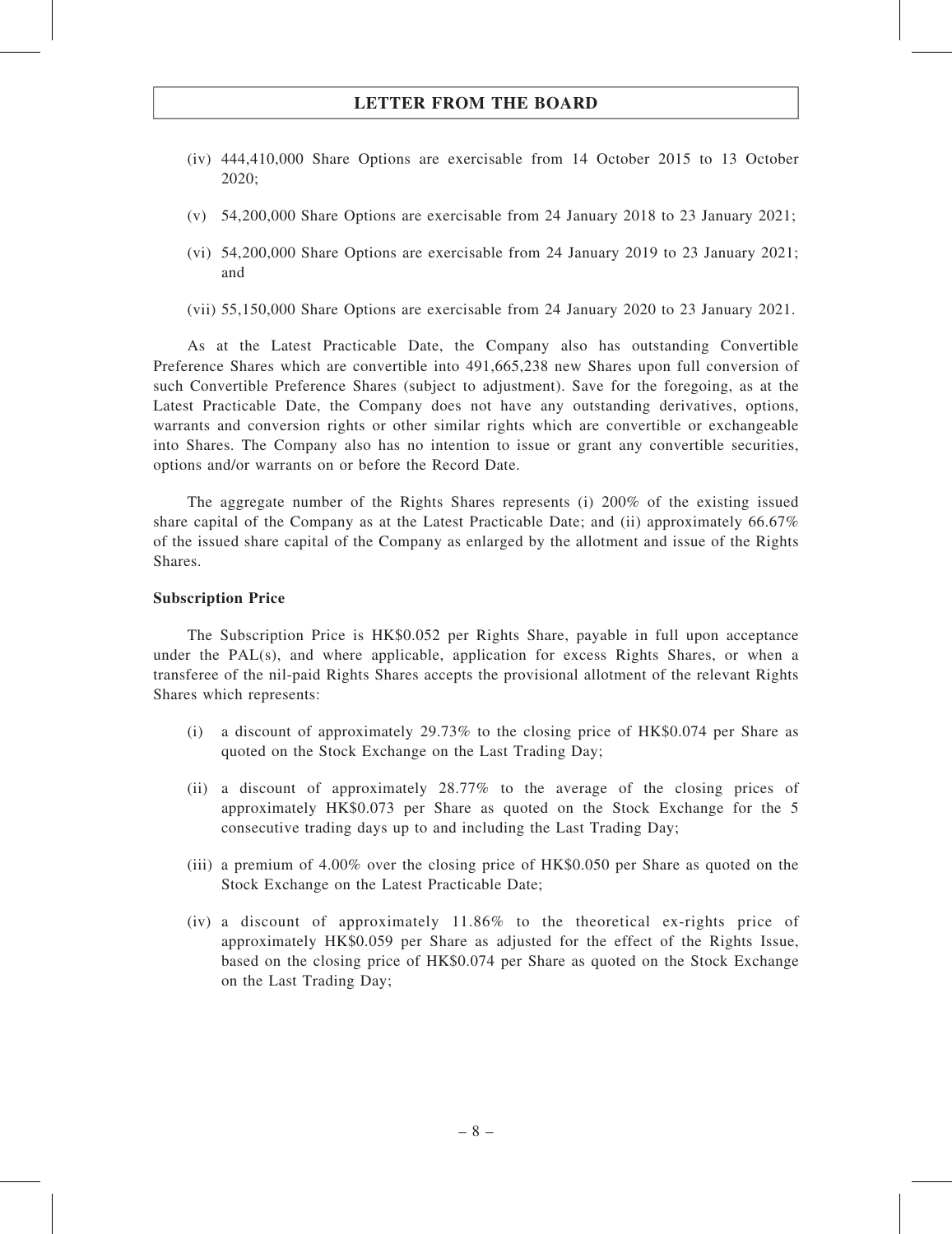- (v) a discount of approximately 63.89% to the net asset value of the Company per Share of approximately HK\$0.144 as at 30 June 2017 (which is calculated based on the total equity attributable to the owners of the Company as at 30 June 2017 of approximately HK\$755.63 million and 5,231,843,900 Shares in issue as at the Latest Practicable Date); and
- (vi) a discount of approximately 61.19% to the net asset value of the Company per Share of approximately HK\$0.134 as at 31 December 2017 (which is calculated based on the total equity attributable to the owners of the Company as at 31 December 2017 of approximately HK\$701.79 million and 5,231,843,900 Shares in issue as at the Latest Practicable Date).

The Subscription Price was determined after arm's length negotiation between the Company and the Underwriter with reference to, among other things, the market price of the Shares prior to and including the Last Trading Day, the prevailing market conditions and the funding needs of the Group as detailed in the section headed ''Reasons for and benefits of the Rights Issue and intended use of proceeds'' below.

The trading liquidity of the Shares continued to be thin for the six months preceding the Last Trading Day (the "Relevant Period") and the average daily trading volume of the Shares during the Relevant Period was approximately 22,204,333 Shares, representing approximately 0.42% of the total number of issued Shares as at the date of the Underwriting Agreement. In view of the unsatisfactory financial performance and position of the Group, as well as the thin trading volume of the Shares, the Board considers that it is necessary to set the Subscription Price at a discount to the recent market price, so as to attract the Qualifying Shareholders to participate in the Rights Issue.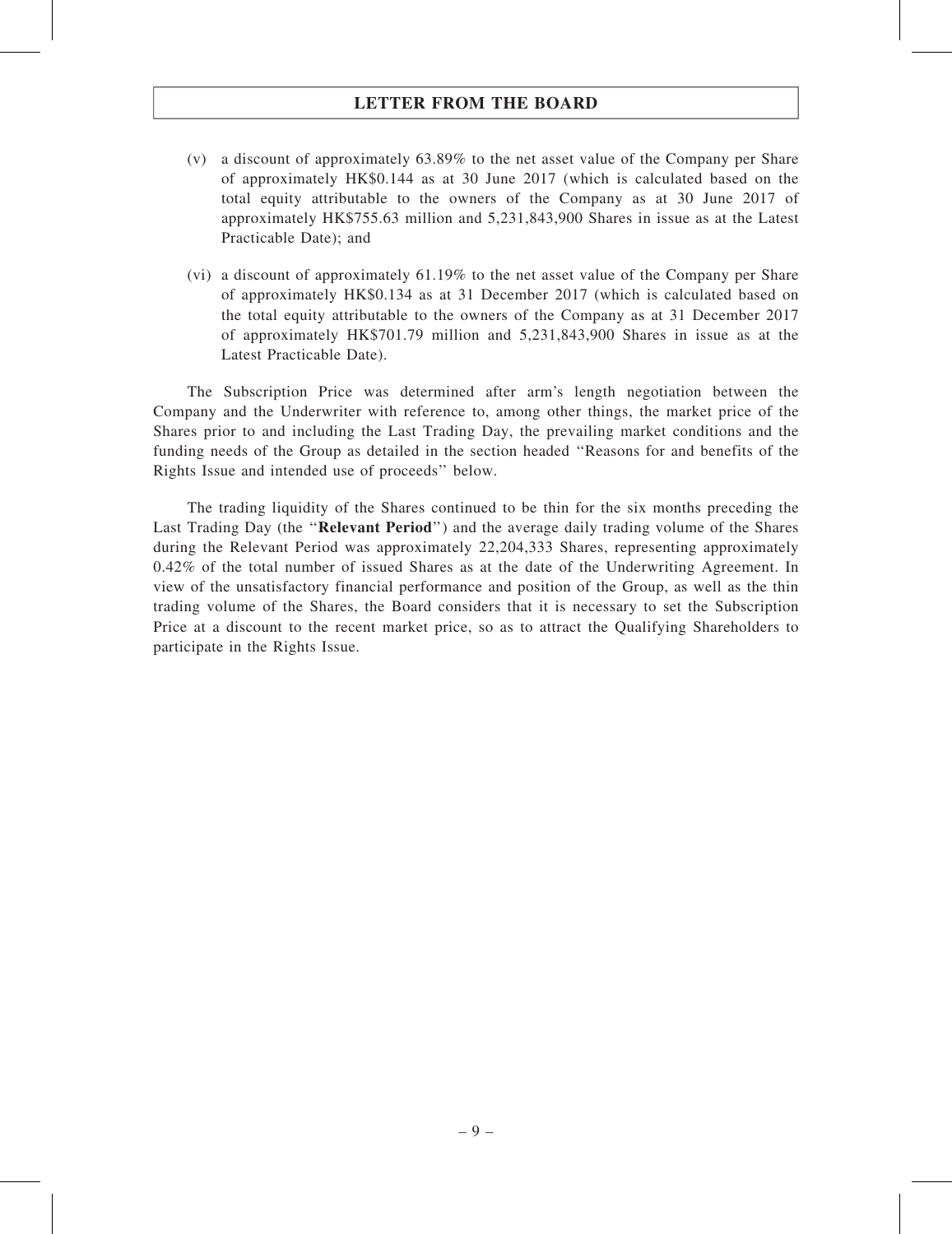In addition, the Board has reviewed all rights issue announcements issued by companies listed on the Stock Exchange during the Relevant Period and identified an exhaustive list of 23 rights issues (the ''Reference Transactions'') announced during such period details of which are set out in the table below:

| Date of<br>announcement | Company name                                                                                        | Stock<br>code | Basis of<br>entitlement | Premium/<br>(Discount) of<br>the subscription<br>price over/to<br>the closing<br>price<br>on the last<br>trading day (A)<br>Approximately<br>% | Premium/<br>(Discount) of<br>the subscription<br>price over/to<br>ex-entitlement<br>price, based on the consolidated<br><b>Trading Day</b><br>(Note 3)<br>Approximately<br>$\%$ | Premium/<br>(Discount) of<br>the theoretical the subscription<br>price over/to<br>the Last net asset value<br>per share<br>(Notes $1 & 7$ )<br>Approximately<br>% | Maximum<br>dilution $(B)$<br>(Note 2)<br>Approximately<br>$\%$ | Dilution ratio<br>$(A)$ $X$ $(B)$<br>(Note 8)<br>Approximately<br>$\%$ | Underwriting<br>commission<br>Approximately<br>$\%$ |
|-------------------------|-----------------------------------------------------------------------------------------------------|---------------|-------------------------|------------------------------------------------------------------------------------------------------------------------------------------------|---------------------------------------------------------------------------------------------------------------------------------------------------------------------------------|-------------------------------------------------------------------------------------------------------------------------------------------------------------------|----------------------------------------------------------------|------------------------------------------------------------------------|-----------------------------------------------------|
| 19/7/2017               | Beautiful China Holdings 706<br>Company Limited                                                     |               | $3$ for $4$             | (29.50)                                                                                                                                        | (19.28)                                                                                                                                                                         | (19.28)                                                                                                                                                           | 42.86                                                          | (12.64)                                                                | 1.50                                                |
| 19/7/2017               | V.S. International Group 1002<br>Limited                                                            |               | $1$ for $4$             | (17.86)                                                                                                                                        | (14.81)                                                                                                                                                                         | (10.72)                                                                                                                                                           | 20.00                                                          | (3.57)                                                                 | 0.00                                                |
| 21/7/2017               | Digital China Holdings<br>Limited                                                                   | 861           | $1$ for $4$             | (29.58)                                                                                                                                        | (25.09)                                                                                                                                                                         | (25.13)                                                                                                                                                           | 20.00                                                          | (5.92)                                                                 | 0.00                                                |
| 28/7/2017               | Kaisa Health Group<br>Holdings Limited<br>(formerly known as<br>Mega Medical<br>Technology Limited) | 876           | $1$ for $3$             | 21.25                                                                                                                                          | 15.94                                                                                                                                                                           | 67.04                                                                                                                                                             | 25.00                                                          | N/A<br>(Note 9)                                                        | 0.00                                                |
| 14/8/2017               | Roma Group Limited<br>(Note 4)                                                                      | 8072          | $3$ for $2$             | (34.21)                                                                                                                                        | (17.13)                                                                                                                                                                         | (60.63)                                                                                                                                                           | 60.00                                                          | (20.53)                                                                | 7.00                                                |
| 15/8/2017               | Carnival Group<br>International<br>Holdings Limited                                                 | 996           | $1$ for $4$             | (39.39)                                                                                                                                        | (34.21)                                                                                                                                                                         | (2.55)                                                                                                                                                            | 20.00                                                          | (7.88)                                                                 | 3.50                                                |
| 18/8/2017               | China Polymetallic<br>Mining Limited                                                                | 2133          | $1$ for $2$             | (50.82)                                                                                                                                        | (40.89)                                                                                                                                                                         | (83.40)                                                                                                                                                           | 33.33                                                          | (16.94)                                                                | 1.50                                                |
| 22/8/2017               | China State Construction 3311<br>International<br>Holdings Limited.                                 |               | $1$ for $8$             | (9.36)                                                                                                                                         | (8.41)                                                                                                                                                                          | 80.13                                                                                                                                                             | 11.11                                                          | (1.04)                                                                 | 2.00                                                |
| 31/8/2017               | China HKBridge<br>Holdings Limited                                                                  | 2323          | $1$ for $2$             | (21.43)                                                                                                                                        | (15.38)                                                                                                                                                                         | 171.60<br>(Note 5)                                                                                                                                                | 33.33                                                          | (7.14)                                                                 | 1.00                                                |
| 4/9/2017                | CircuTech International<br>Holdings Limited                                                         | 8051          | $2$ for $5$             | (9.64)                                                                                                                                         | (6.83)                                                                                                                                                                          | 337.58<br>(Note 5)                                                                                                                                                | 28.57                                                          | (2.75)                                                                 | 2.00                                                |
| 18/9/2017               | The Sincere Company,<br>Limited                                                                     | 244           | $3$ for $5$             | (28.00)                                                                                                                                        | (19.64)                                                                                                                                                                         | 60.71                                                                                                                                                             | 37.50                                                          | (10.50)                                                                | 0.00                                                |
| 21/9/2017               | eForce Holdings Limited 943                                                                         |               | $4$ for $1$             | (15.38)                                                                                                                                        | (3.51)                                                                                                                                                                          | (86.25)                                                                                                                                                           | 80.00                                                          | (12.30)                                                                | $0.00\,$                                            |
| 22/9/2017               | TC Orient Lighting<br>Holdings Limited                                                              | 515           | $1$ for $1$             | (48.00)                                                                                                                                        | (31.58)                                                                                                                                                                         | (45.83)                                                                                                                                                           | 50.00                                                          | (24.00)                                                                | 1.50                                                |
| 29/9/2017               | China Child Care<br>Corporation Limited                                                             | 1259          | $1$ for $1$             | (23.08)                                                                                                                                        | (13.15)                                                                                                                                                                         | (73.26)                                                                                                                                                           | 50.00                                                          | (11.54)                                                                | 1.50                                                |
| 4/10/2017               | China Agri-Products<br>Exchange Limited                                                             | 149           | $5$ for $1$             | (30.16)                                                                                                                                        | (6.38)                                                                                                                                                                          | (85.01)                                                                                                                                                           | 83.33                                                          | (25.13)                                                                | 2.50                                                |
| 20/10/2017              | The 13 Holdings Limited 577<br>(Note 4)                                                             |               | $10$ for $1$            | (87.91)                                                                                                                                        | (39.89)                                                                                                                                                                         | (98.22)                                                                                                                                                           | 90.91                                                          | (79.92)                                                                | 3.00                                                |
| 7/11/2017               | China Overseas Grand<br>Oceans Group<br>Limited                                                     | 81            | $1$ for $2$             | (7.90)                                                                                                                                         | (5.34)                                                                                                                                                                          | (22.73)                                                                                                                                                           | 33.33                                                          | (2.63)                                                                 | 1.50                                                |
| 8/11/2017               | China Power<br>International<br>Development Limited                                                 | 2380          | $1$ for $3$             | (27.49)                                                                                                                                        | (22.14)                                                                                                                                                                         | (55.30)                                                                                                                                                           | 25.00                                                          | (6.87)                                                                 | 2.00                                                |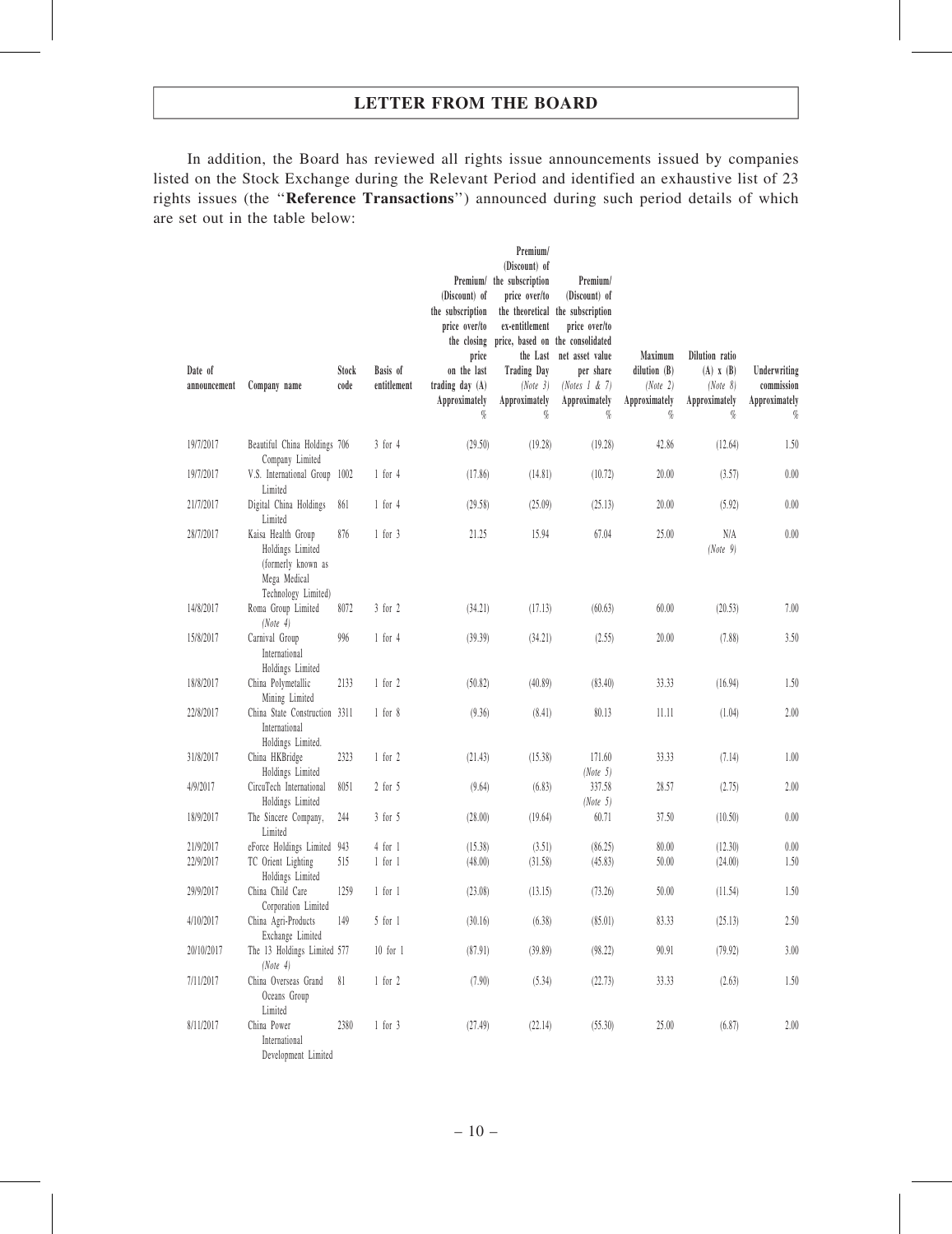| Date of<br>announcement | Company name                                        | Stock<br>code | Basis of<br>entitlement | (Discount) of<br>the subscription<br>price over/to<br>the closing<br>price<br>on the last<br>trading day $(A)$<br>Approximately<br>$\%$ | Premium/<br>(Discount) of<br>Premium/ the subscription<br>price over/to<br>ex-entitlement<br>price, based on the consolidated<br><b>Trading Day</b><br>(Note 3)<br>Approximately<br>$q_{\!\scriptscriptstyle 0}$ | Premium/<br>(Discount) of<br>the theoretical the subscription<br>price over/to<br>the Last net asset value<br>per share<br>(Notes $1 \& 7$ )<br>Approximately<br>$\%$ | Maximum<br>dilution $(B)$<br>(Note 2)<br>Approximately<br>$\%$ | Dilution ratio<br>$(A)$ $X$ $(B)$<br>(Note 8)<br>Approximately<br>% | Underwriting<br>commission<br>Approximately<br>$\%$ |
|-------------------------|-----------------------------------------------------|---------------|-------------------------|-----------------------------------------------------------------------------------------------------------------------------------------|------------------------------------------------------------------------------------------------------------------------------------------------------------------------------------------------------------------|-----------------------------------------------------------------------------------------------------------------------------------------------------------------------|----------------------------------------------------------------|---------------------------------------------------------------------|-----------------------------------------------------|
| 19/11/2017              | <b>REXLot</b> Holdings<br>Limited                   | 555           | $1$ for $2$             | (12.07)                                                                                                                                 | (8.38)                                                                                                                                                                                                           | (90.55)                                                                                                                                                               | 33.33                                                          | (4.02)                                                              | 1.00                                                |
| 21/11/2017              | National Investments<br>Fund Limited                | 1227          | $1$ for $2$             | (41.67)                                                                                                                                 | (32.26)                                                                                                                                                                                                          | 438.46<br>(Note 5)                                                                                                                                                    | 33.33                                                          | (13.89)                                                             | 3.00                                                |
| 28/11/2017              | TCL Multimedia<br>Technology Holdings<br>Limited    | 1070          | $1$ for $3$             | (25.75)                                                                                                                                 | (20.64)                                                                                                                                                                                                          | (10.63)                                                                                                                                                               | 25.00                                                          | (6.44)                                                              | 2.15<br>(Note 6)                                    |
| 18/12/2017              | China Tonghai<br>International<br>Financial Limited | 952           | 8 for 3                 | 6.80                                                                                                                                    | 1.85                                                                                                                                                                                                             | 19.57                                                                                                                                                                 | 72.73                                                          | N/A<br>(Note 9)                                                     | 1.50                                                |
| 20/12/2017              | Yu Tak International<br>Holdings Limited            | 8048          | $1$ for $2$             | 5.26                                                                                                                                    | 3.45                                                                                                                                                                                                             | 49.25                                                                                                                                                                 | 33.33                                                          | N/A<br>(Note 9)                                                     | 0.00                                                |
|                         | Minimum                                             |               |                         | (87.91)                                                                                                                                 | (40.89)                                                                                                                                                                                                          | (98.22)<br>(Note 5)                                                                                                                                                   | 11.11                                                          | (79.92)                                                             | 0.00                                                |
|                         | Maximum                                             |               |                         | 21.25                                                                                                                                   | 15.94                                                                                                                                                                                                            | 80.13<br>(Note 5)                                                                                                                                                     | 90.91                                                          | (1.04)                                                              | 7.00                                                |
|                         | Average                                             |               |                         | (24.17)                                                                                                                                 | (15.81)                                                                                                                                                                                                          | (24.23)<br>(Note 5)                                                                                                                                                   | 40.96                                                          | (13.78)                                                             | 1.66                                                |
| Company                 |                                                     |               | $2$ for $1$             | (29.73)                                                                                                                                 | (11.86)                                                                                                                                                                                                          | (61.19)                                                                                                                                                               | 66.67                                                          | (19.82)                                                             | 2.5                                                 |

Source: The Stock Exchange of Hong Kong Limited and the rights issue announcement/circular issued by the respective listed issuers

#### Notes:

- 1. For each of the Reference Transactions, the net consolidated net asset value per share was extracted or computed from financial information from the relevant announcement, circular or prospectus of the underlying rights issue, where such information is not available from the above published sources, computed based on the reported consolidated net asset value as shown in the relevant interim report or annual report and the number of shares in issue as at the date of the relevant announcement of the underlying proposed rights issue.
- 2. Maximum dilution effect of each rights issue is calculated as: ((number of rights shares to be issued under the basis of entitlement)/(number of existing shares held for the entitlement for the rights shares under the basis of entitlement + number of rights shares to be issued under the basis of entitlement) x 100%), e.g. for a rights issue with basis of 1 rights share for every two (2) existing shares, the maximum dilution effect is calculated as  $((1)/(1+2))$ \*100%) = approximately 33.33%.
- 3. Premium/(Discount) of the subscription price over/to the theoretical ex-entitlement price based on the Last Trading Day is calculated as: ((number of rights shares to be issued under the basis of entitlement x subscription price per rights share)/(number of existing shares held for the entitlement for the rights shares under the basis of entitlement x share price on last trading day + number of rights shares to be issued under the basis of entitlement x subscription price per rights share) x 100%)
- 4. Roma Group Limited (stock code: 8072) has conducted share consolidation prior to its underlying rights issue and The 13 Holdings Limited (stock code:577) proposed to conducted share consolidation, capital reduction and share subdivision prior to its underlying rights issue.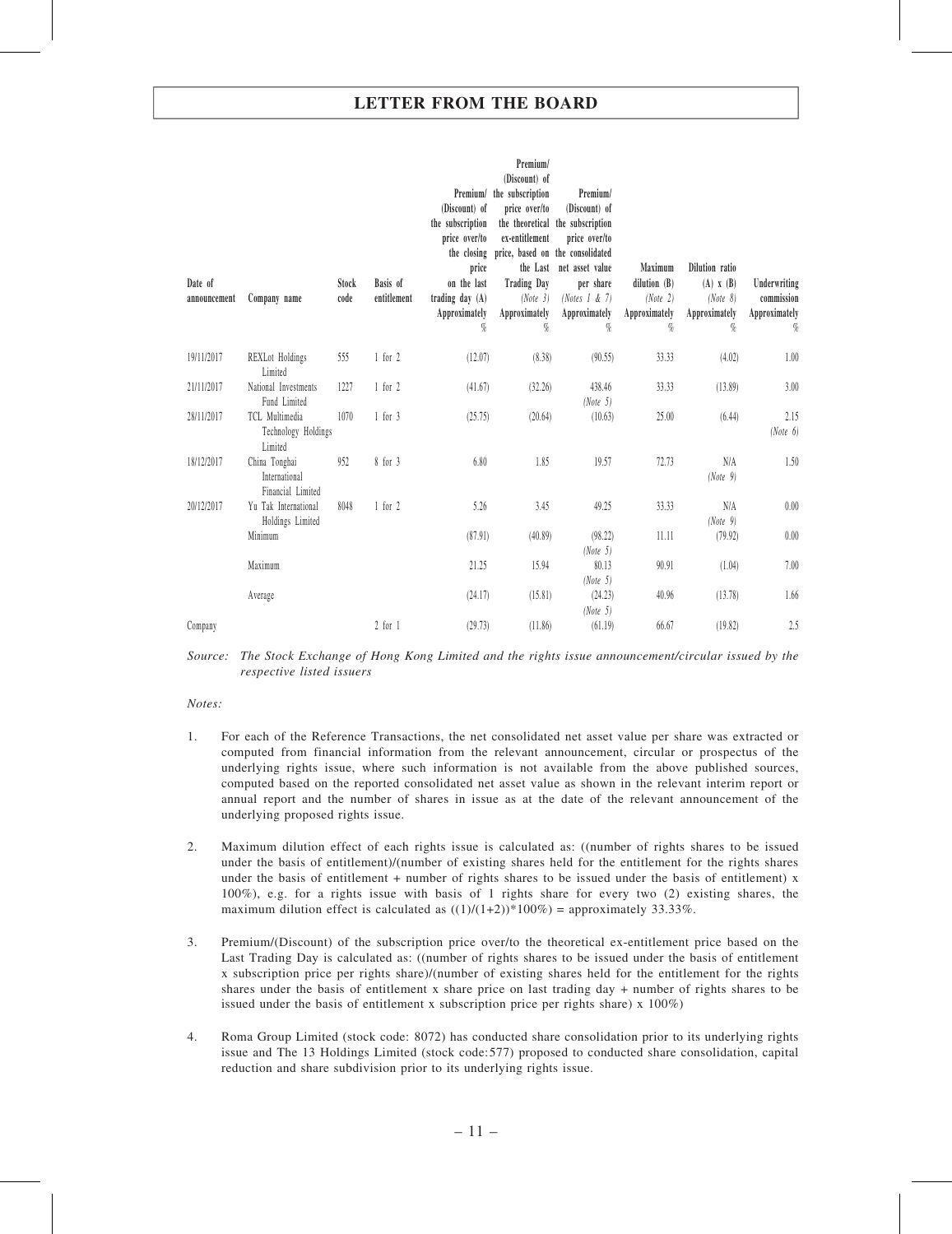- 5. The net asset value attributable to owners of the company per shares of CircuTech International Holdings Limited (stock code:8051), China HKBridge Holdings Limited (stock code: 2323) and National Investments Fund Limited (stock code:1227) are excluded from the calculations as they appear to be extreme outlier as compared to the rest of the Reference Transactions, thus does not provide a meaningful analysis.
- 6. The underwriting commission is fixed at US\$1,432,395, being approximately HK\$11.1 million and for the purpose of our analysis, the commission is expressed in percentage of the aggregate subscription price in respect of the maximum number of the underwritten shares.
- 7. For the purpose of our analysis and illustration purposes only, the exchange rate between the Renminbi and Hong Kong dollar is assumed to be 1.00 to 1.13.
- 8. Dilution ratio of each rights issue is calculated as: ((A) (Discount) of the subscription price over/to the closing price on the last trading day  $x$  (B) Maximum dilution  $/100$ ), (the "**Dilution Ratio**"), e.g. for a rights issue with the subscription price representing a discount of 10% and a maximum dilution effect of 50%, the dilution ratio is calculated as  $(-10\%)$  x 50% x 100= -5%
- 9. Note applicable to rights issue whereby shares were issued at a premium to the share price as at the respective last trading day.

The subscription prices of the Reference Transactions ranged from a premium of approximately 21.25% to a discount of approximately 87.91% compared to the respective closing prices of their shares on the last trading day prior to the release of the respective announcements of the Reference Transactions (the ''LTD Market Range''). The Subscription Price over the closing price per Share on the Last Trading Day represents a discount of approximately 29.73% (the ''LTD Discount''), which is at a similar level to the average from the Reference Transactions and falls within the LTD Market Range; and (ii) the subscription prices to the theoretical ex-entitlement prices per share based on the last trading day prior to the respective rights issue announcement of the Reference Transactions ranged from a premium of approximately 15.94% to a discount of approximately 40.89% (the ''TERP Market Range''). The discount of the Subscription Price over the theoretical ex-entitlement price per Share of approximately 11.86% (the "TERP Discount") falls within the TERP Market Range. The Board considers that it is common for listed companies in Hong Kong to set the subscription price of rights issues at a discount to the market price, and the discount level of the Subscription Price to the market price falls within the range of that of the Reference Transactions.

#### Dilution effect and the structure of the Rights Issue

If all the Qualifying Shareholders do not take up the Rights Shares to which they are entitled and the Underwriter takes up all the Rights Shares, the percentage of shareholding of the existing public Shareholders will be reduced from 100% to 33.33%, representing a dilution effect on the shareholding interests of approximately 66.67% as a result of the Rights Issue.

The Company has not approached other potential underwriters in respect of the Rights Issue as: (a) the Company is mindful of the laws and regulations in Hong Kong pertaining to the need to preserve the confidentiality of inside information and the proposed Rights Issue is considered by the Company to be highly price sensitive and thus the Company is mindful not to solicit or negotiate with multiple potential underwriters in the market at the same time; (b) the Underwriter has agreed to take up all the Untaken Shares, which ensures that the Company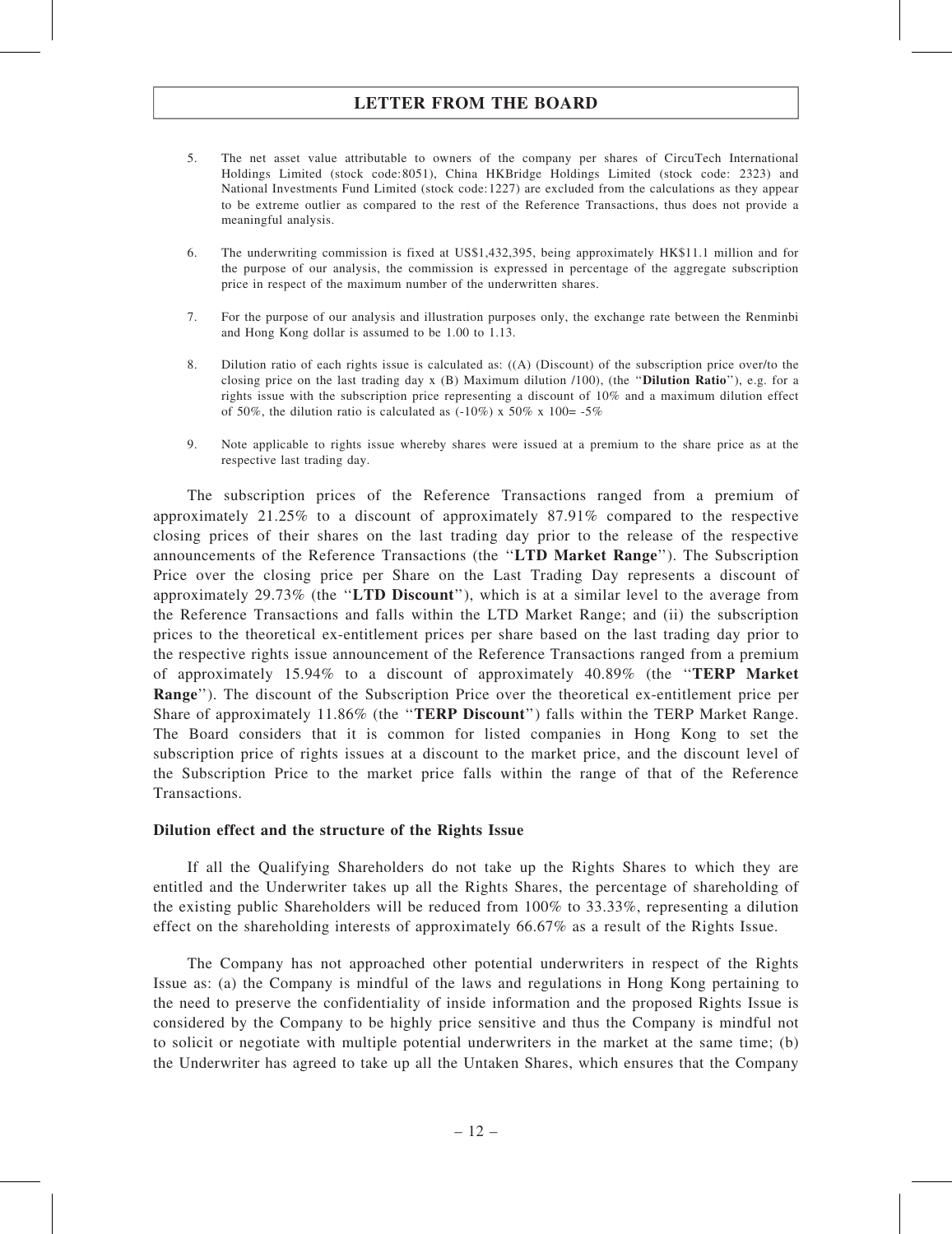will raise the proceeds to satisfy its expected funding needs without the need to engage any additional underwriter(s) to ensure the Rights Issue is fully underwritten; and (c) the commission rate of 2.5% charged by the Underwriter falls within the range of the Reference Transactions. The Directors consider that, due to the relative high offer ratio (i.e. two Rights Shares for every one existing Share) compared to the Reference Transactions, additional time and efforts will be required in negotiating with other potential underwriters to obtain the best possible terms. Due to the imminent need of the Company to utilise the proceeds from the Rights Issue to fund its business needs, the Directors believe that it is in the interests of the Company and its Shareholders to secure the underwriting services for the Rights Issue as soon as practicable and at fair and reasonable terms instead of spending prolonged time and efforts to obtain the best possible terms for underwriting the Rights Shares. Taking into account the above-mentioned factors, the Company considered the terms offered by the Underwriter are fair and reasonable, and therefore had not approached multiple potential underwriters.

The Company has compared the underwriting commission of 2.5% to the underwriting commission of the Reference Transactions. Out of the 23 Reference Transactions, there were three outliners as explained above, 15 out of the remaining 20 Reference Transactions had a discount Price-to-NAV, out of which six Reference Transactions had a higher discount Priceto-NAV than that under the Rights Issue (the ''Selected Reference Transactions''), and three of the Selected Reference Transactions had a higher maximum dilution effect than that of the Rights Issue's maximum dilution effect of approximately 66.67%. The underwriting commission of the above-mentioned three transactions was nil, 2.5% and 3%, respectively (the ''Reviewed Transactions'') compared to the underwriting commission under the Rights Issue of 2.5%. The underwriter of two of the Reviewed Transactions were connected person to the listed issuer and that their underwriting commission was nil and 2.5%, respectively, and the underwriter of the remaining Reviewed Transaction was an independent third party and the relevant underwriting commission charged was 3%. Given the Underwriter under the Rights Issue is an Independent Third Party, the Company considers that it is more appropriate to compare the underwriting commission of the Reviewed Transactions that was underwritten by an independent third party, of which had a higher underwriting commission at 3%. On this basis, having considered that the commission rate of 2.5% charged by the Underwriter (i) falls within the range of the Reference Transactions; (ii) falls within the range of the Reviewed Transactions; and (iii) lower than that of the underwriting commission of 3% charged by the independent underwriter under the Reviewed Transaction, the Company is of the view that the underwriting commission paid to the Underwriter under the Rights Issue is generally in line with the market practice and therefore considered to be fair and reasonable.

Apart from the above, when arriving the current structure of the Rights Issue, the Company has further considered the following factors:

(i) in view of the funding requirements of the Group of approximately HK\$523.6 million and the need for setting a Subscription Price at a level acceptable to the Underwriter and all of the Qualifying Shareholders;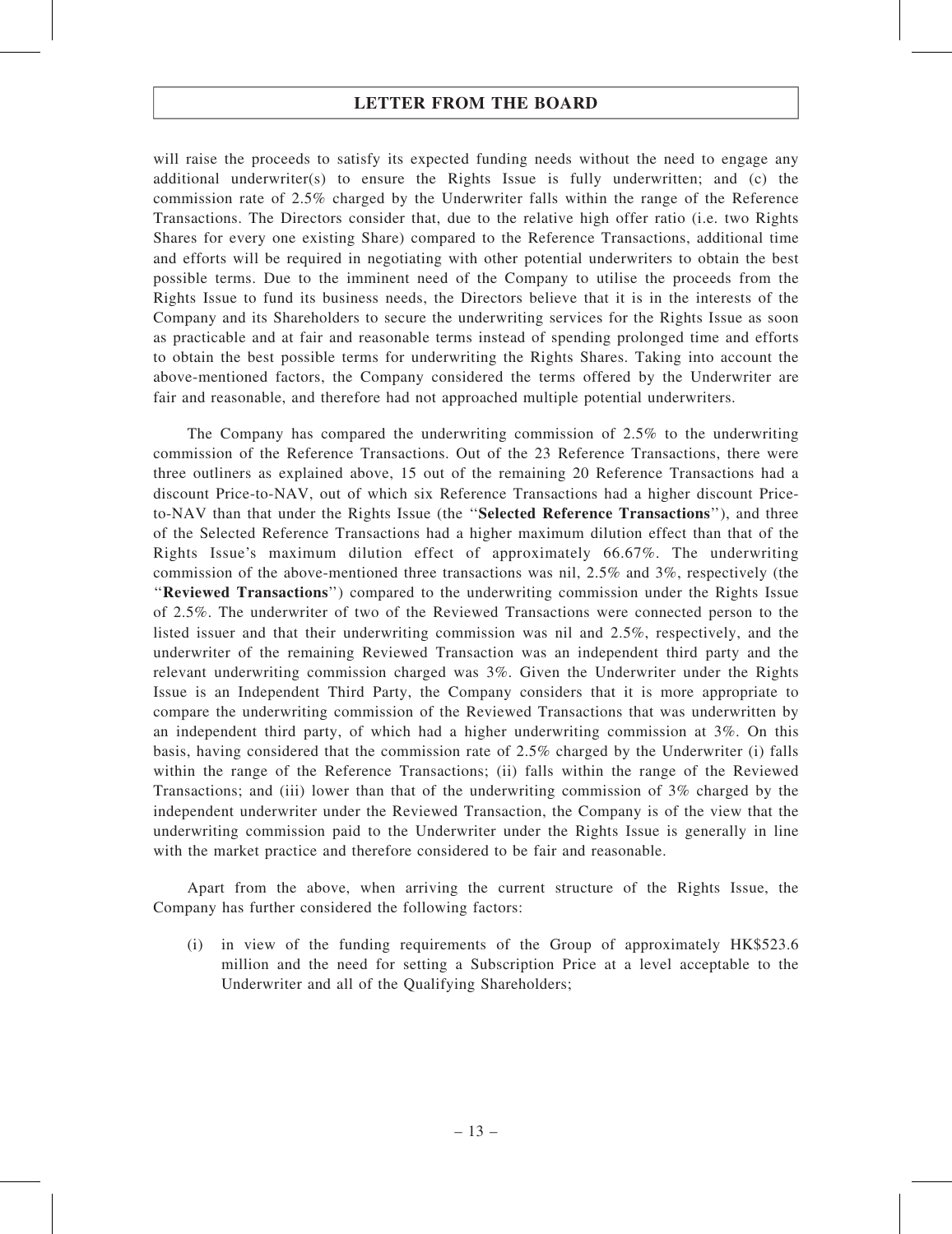- (ii) under the Rights Issue, all the Qualifying Shareholders will be offered the same opportunity to maintain their proportionate interests in the Company and to participate in the growth and development of the Company. Furthermore, Shareholders who do not want to participate in the Rights Issue could dispose the nil-paid Rights Shares in the secondary market;
- (iii) while there is an inherent dilutive nature of rights issue in general if the Qualifying Shareholders did not take up their entitlements under the Rights Issue in full, the Qualifying Shareholders have the first right to decide whether to accept their entitlements of the Rights Shares; and
- (iv) although the Rights Issue has an inherent dilutive nature, it is subject to Shareholders' approval, which means that the Shareholders have a right to disapprove the Rights Issue.

Having considered the above, the Directors (including the independent non-executive Directors) consider that the terms of the Rights Issue (including the subscription ratio and the Subscription Price which has been set at a discount to the closing prices prior to the entering into of the Underwriting Agreement of the Share with an object to encourage existing Shareholders to take up their entitlements so as to participate in the potential growth of the Company) to be fair and reasonable and in the interests of the Company and the Shareholders as a whole.

#### Basis of provisional allotment

The Rights Shares will be allotted on the basis of two (2) Rights Shares for every one (1) existing Share held on the Record Date. Acceptances of all or any part of a Qualifying Shareholder's provisional allotment should be made by completing the PAL and lodging the same with a remittance for the Rights Shares being applied for by the Latest Time for Acceptance.

#### Status of the Rights Shares

The Rights Shares, when allotted and issued, shall rank pari passu in all respects with the Shares in issue on the date of allotment and issue of the Rights Shares, including the right to receive all dividends and distributions which may be declared, made or paid on or after such date.

#### The Irrevocable Undertaking

As at the date of the Announcement and as at the Latest Practicable Date, Mr. Tong, a substantial shareholder of the Company as defined under the Listing Rules, personally owns 1,468,217,125 Shares, representing approximately 28.06% of the issued Shares.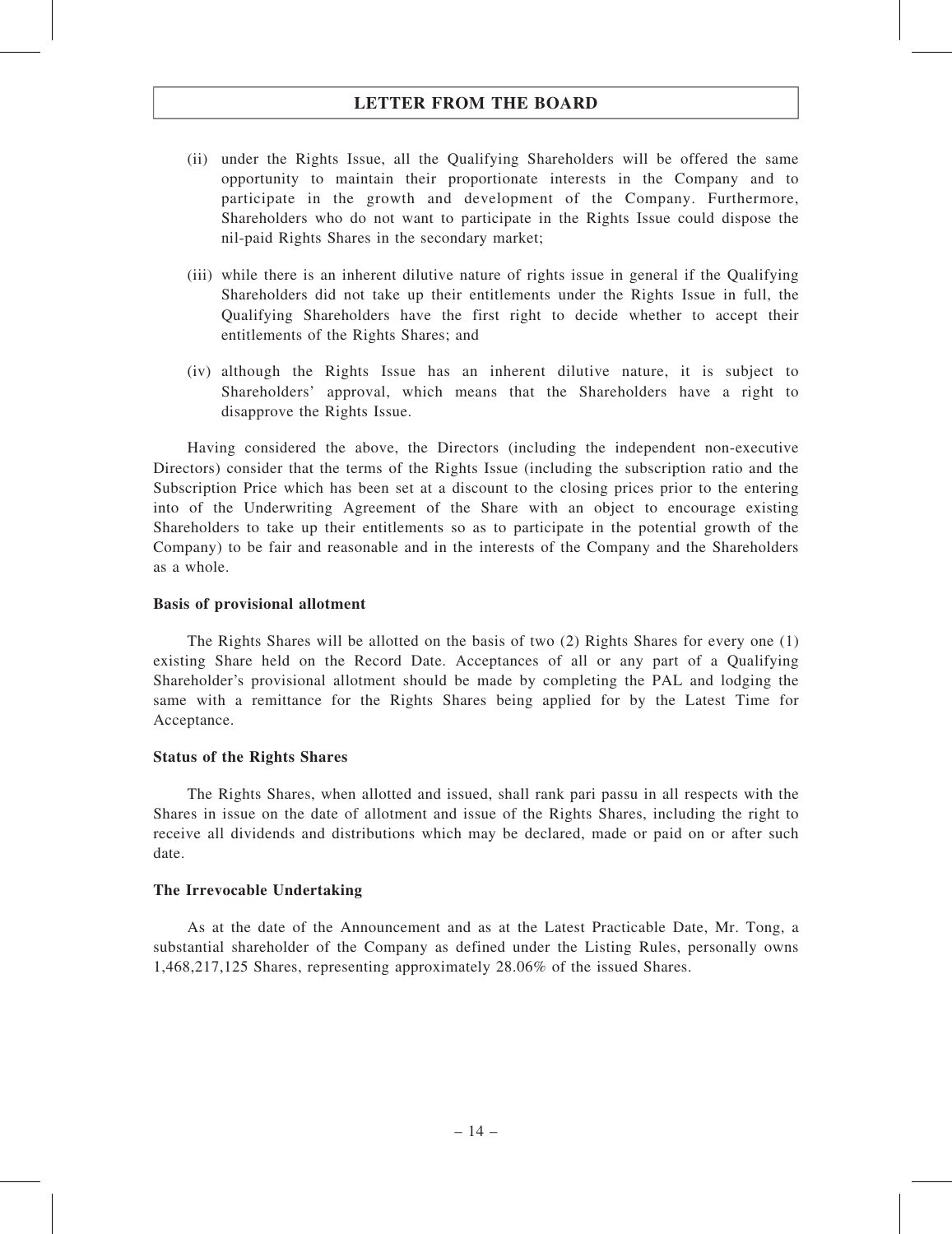Mr. Tong has given an irrevocable undertaking to the Company and the Underwriter that, (i) he would subscribe, or procure his associates to subscribe, for 2,936,434,250 Rights Shares which comprise the full acceptance of his provisional entitlement; (ii) the 1,468,217,125 Shares comprising his current shareholding in the Company would remain beneficially owned by him on the Record Date; and (iii) he would procure that his acceptance of the 2,936,434,250 Rights Shares, which would be provisionally allotted to him in nil-paid form under the Rights Issue, be lodged with the Registrar, with payment in full therefor, by no later than 4:00 p.m. at the Latest Time for Acceptance or otherwise in accordance with the instructions printed on the  $PAL(s)$ .

#### Fractional entitlements to the Rights Shares

On the basis of provisional allotment of two (2) Rights Shares for every one (1) existing Share held on the Record Date, no fractional entitlements to the Rights Shares will arise under the Rights Issue.

#### Qualifying Shareholders

To qualify for the Rights Issue, a Shareholder must be registered as a member of the Company and not be a Non-Qualifying Shareholder at the close of business on the Record Date. Overseas Shareholders whose names appear on the register of members of the Company at the close of business on the Record Date whom the Company, based on legal opinions to be provided by legal advisers, considers necessary or expedient not to offer the Rights Shares on account either of legal restrictions under the laws of the relevant place or the requirements of the relevant regulatory body or stock exchange in that place will not be regarded as Qualifying Shareholders.

Based on the register of members of the Company as at the Record Date, there was no Overseas Shareholder.

The Rights Issue Documents are sent to the Qualifying Shareholders on the Posting Date.

#### Non-Qualifying Shareholders

Based on the register of members of the Company as at the Record Date, there was no Shareholder with address on the register of members of the Company outside Hong Kong. Accordingly, there is no Non-Qualifying Shareholder under the Rights Issue.

#### Procedures for acceptance, payment and transfer

A PAL is enclosed with the Prospectus which entitles the Qualifying Shareholder(s) to whom it is addressed to subscribe for the number of Rights Shares shown therein.

If a Qualifying Shareholder wishes to accept all the Rights Shares provisionally allotted to him/her/it as specified in the PAL, he/she/it must lodge the PAL in accordance with the instructions printed thereon, together with a remittance for the full amount payable on acceptance with the Registrar at Level 22, Hopewell Centre, 183 Queen's Road East, Hong Kong, by no later than 4:00 p.m. on Tuesday, 5 June 2018. All remittances must be made in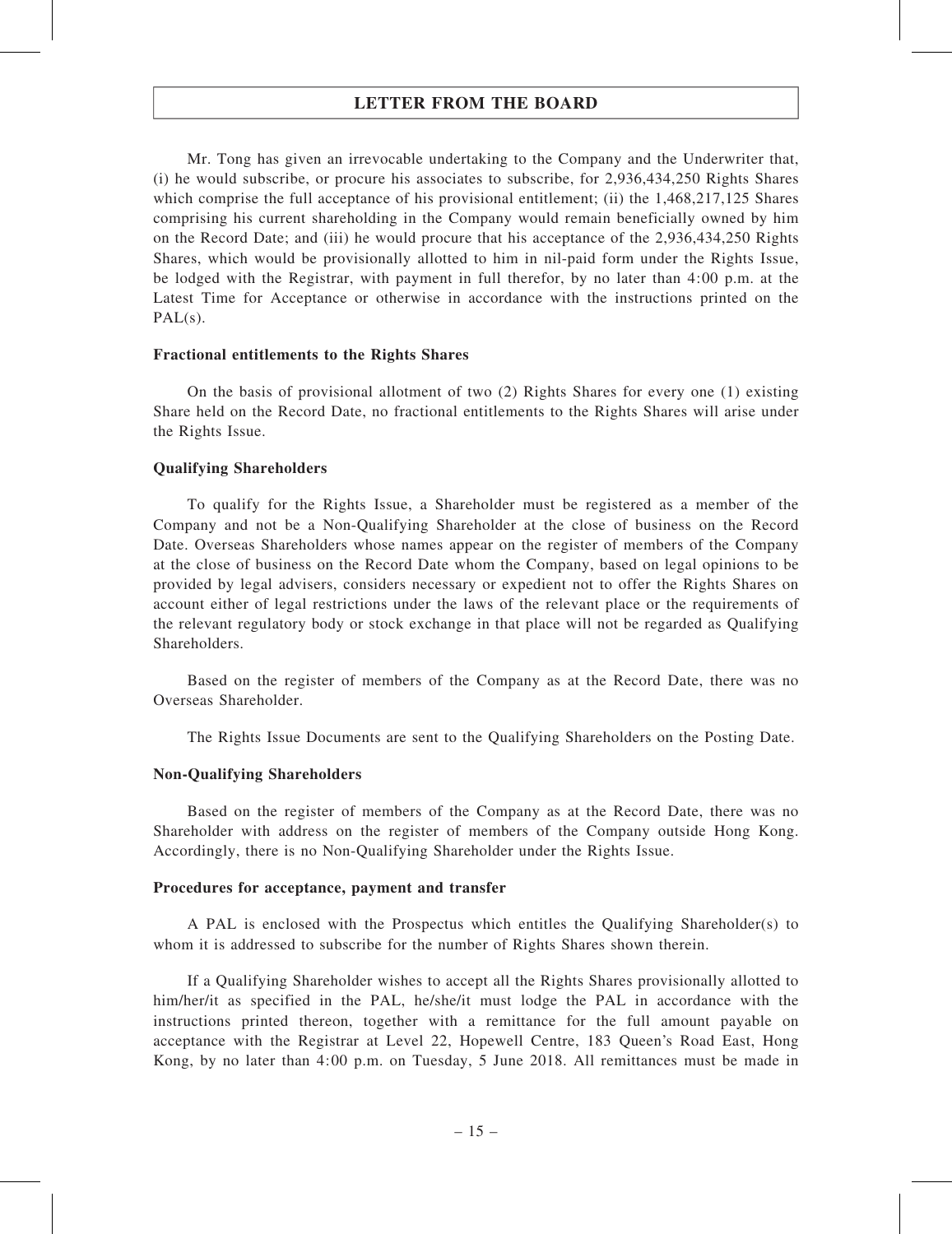Hong Kong dollars by cheques which must be drawn on an account with, or by cashier's orders which must be issued by, a licensed bank in Hong Kong and made payable to "DeTai New Energy Group Limited — Rights Issue Account'' and crossed ''Account Payee Only''.

It should be noted that unless the PAL, together with the appropriate remittance, have been lodged with the Registrar by no later than 4:00 p.m. on Tuesday, 5 June 2018, whether by the original allottee or any person in whose favour the rights have been validly transferred, that provisional allotment and all rights thereunder will be deemed to have been declined and will be cancelled and such Rights Shares will be available for excess application under the EAFs by other Qualifying Shareholders. The Company may, at its sole discretion, treat a PAL as valid and binding on the person(s) by whom or on whose behalf it is lodged even if the PAL is not completed in accordance with the relevant instructions. The Company may require such incomplete PAL to be completed by the relevant applicants at a later stage.

If a Qualifying Shareholder wishes to accept only part of his/her/its provisional allotment or transfer part of his/her/its rights to subscribe for the Rights Shares provisionally allotted to him/her/it under the PAL or to transfer part or all of his/her/its rights to more than one person, the entire PAL must be surrendered and lodged for cancellation by no later than 4:30 p.m. on Monday, 28 May 2018 to the Registrar, who will cancel the original PAL and issue new PALs in the denominations required which will be available for collection from the Registrar at Level 22, Hopewell Centre, 183 Queen's Road East, Hong Kong, after 9:00 a.m. on the second business day after the surrender of the original PAL.

The PAL contains further information regarding the procedures to be followed for acceptance and/or transfer of the whole or part of the provisional allotment of the Rights Shares by the Qualifying Shareholders. All cheques and cashier's orders accompanying completed PALs will be presented for payment immediately upon receipt and all interest earned on such monies (if any) will be retained for the benefit of the Company. Completion and return of the PAL will constitute a warranty and representation to the Company that all registration, legal and regulatory requirements of all relevant jurisdictions other than Hong Kong in connection with the PAL and any acceptance of it, have been, or will be, duly complied with. For the avoidance of doubt, neither HKSCC nor HKSCC Nominees Limited is subject to any of the representations and warranties. Completion and return of the PAL with a cheque or a cashier's order in payment for the Rights Shares, whether by a Qualifying Shareholder or by any nominated transferee, will constitute a warranty by the subscriber that the cheque or the cashier's order will be honoured on first presentation.

Without prejudice to the other rights of the Company in respect thereof, the Company reserves the right to reject any PAL in respect of which the accompanying cheque and/or cashier's order is dishonoured on first presentation, and, in such event, the relevant provisional allotment and all rights and entitlements thereunder will be deemed to have been declined and will be cancelled.

No action has been taken to obtain permission of the offering of the Rights Shares or the distribution of the Rights Issue Documents in any jurisdiction other than Hong Kong. Accordingly, no person receiving a copy of the Rights Issue Documents in any jurisdiction outside Hong Kong may treat it as an offer or invitation to apply for the Rights Shares, unless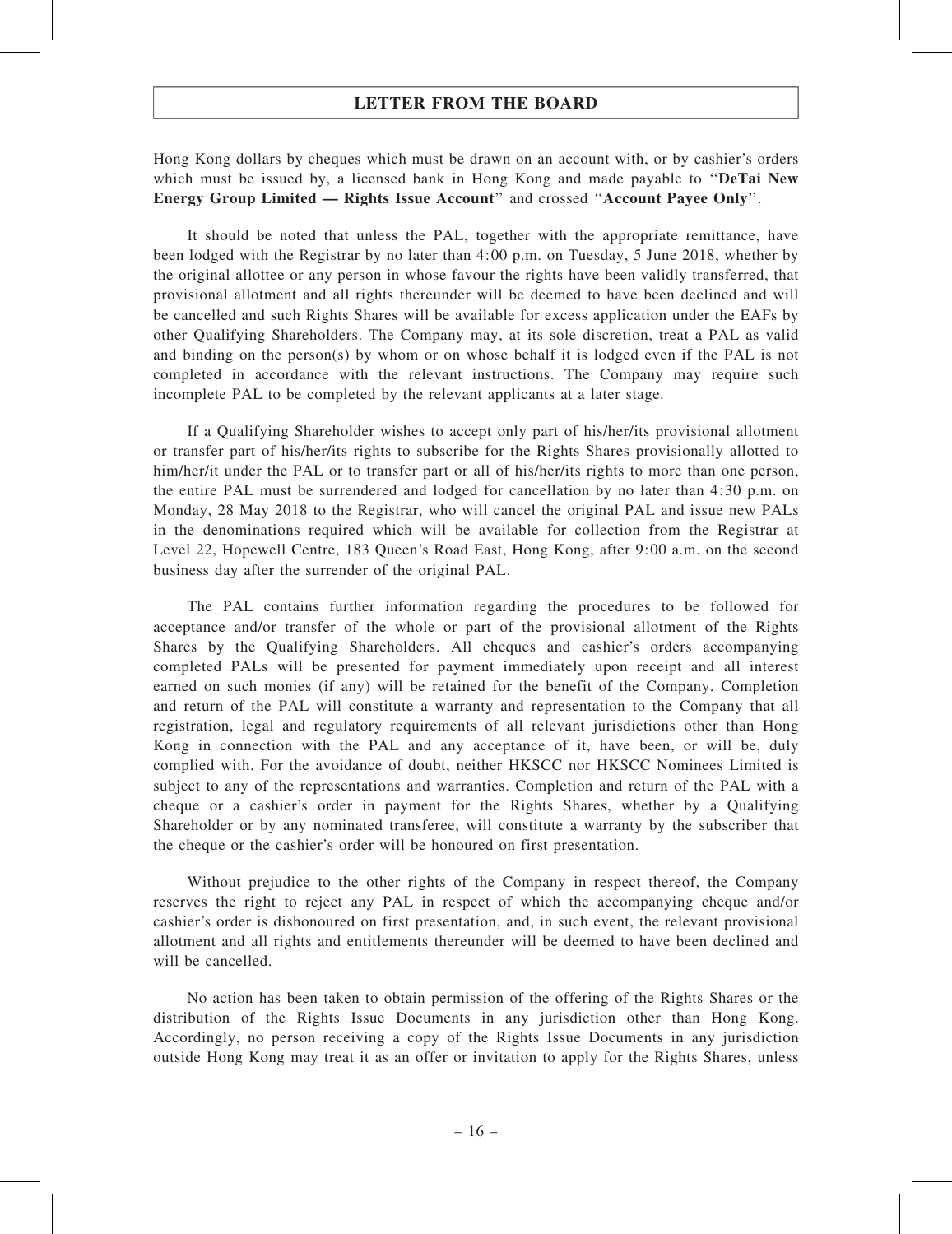in the relevant jurisdictions, such an offer or invitation could lawfully be made without compliance with any registration or other legal and regulatory requirements. It is the responsibility of anyone outside Hong Kong wishing to make on his/her/its behalf an application for the Rights Shares to satisfy himself/herself/itself as to the observance of the laws and regulations of all relevant jurisdiction, including the obtaining of any governmental or other consents, and to pay any taxes and duties required to be paid in such jurisdiction in connection therewith.

If the Underwriter exercises the right to terminate the Underwriting Agreement at or before the Latest Time for Termination or if the conditions of the Underwriting Agreement are not fulfilled or waived (as the case may be), the monies received in respect of acceptances of the Rights Shares will be returned to the Qualifying Shareholders or such other persons to whom the nil-paid Rights Shares shall have been validly transferred, or in case of joint acceptances, to the first-named person, without interest by means of cheques despatched by ordinary post to their respective registered address at their own risk as soon as practicable thereafter.

No receipt will be issued in respect of any application monies received.

#### Application for excess Rights Shares

Qualifying Shareholders may apply, by way of excess application, for (i) any unsold entitlements of the Non-Qualifying Shareholder(s); and (ii) any Rights Shares provisionally allotted but not accepted.

Application for excess Rights Shares can only be made by duly completing and signing an EAF (in accordance with the instructions printed therein) and lodging the same with a separate cheque or banker's cashier order for the sum payable for the excess Rights Shares being applied for with the Registrar at Level 22, Hopewell Centre, 183 Queen's Road East, Hong Kong by not later than 4:00 p.m. on Tuesday, 5 June 2018 (Hong Kong time).

Any Qualifying Shareholder wishing to apply for any Rights Shares in addition to his/her/ its provisional allotment must complete and sign the EAF in accordance with the instructions printed thereon and lodge the same, together with a separate remittance for the amount payable on application in respect of the excess Rights Shares applied for, with the Registrar on or before the Latest Time for Acceptance. All remittances must be made by cheque or cashier's order in Hong Kong dollars. Cheques must be drawn on an account with, and cashier's orders must be issued by, a licensed bank in Hong Kong and made payable to ''DeTai New Energy Group Limited — Excess Application Account'' and crossed ''Account Payee Only''.

The Directors will, upon consultation with the Underwriter, allocate the excess Rights Shares (if any) at their discretion on a fair and equitable basis and on a pro rata basis in proportion to the number of excess Rights Shares being applied for under each application. No reference will be made to Rights Shares subscribed through applications by PAL(s) or the existing number of Shares held by Qualifying Shareholders. If the aggregate number of Rights Shares not taken up by the Qualifying Shareholders under PAL(s) is greater than the aggregate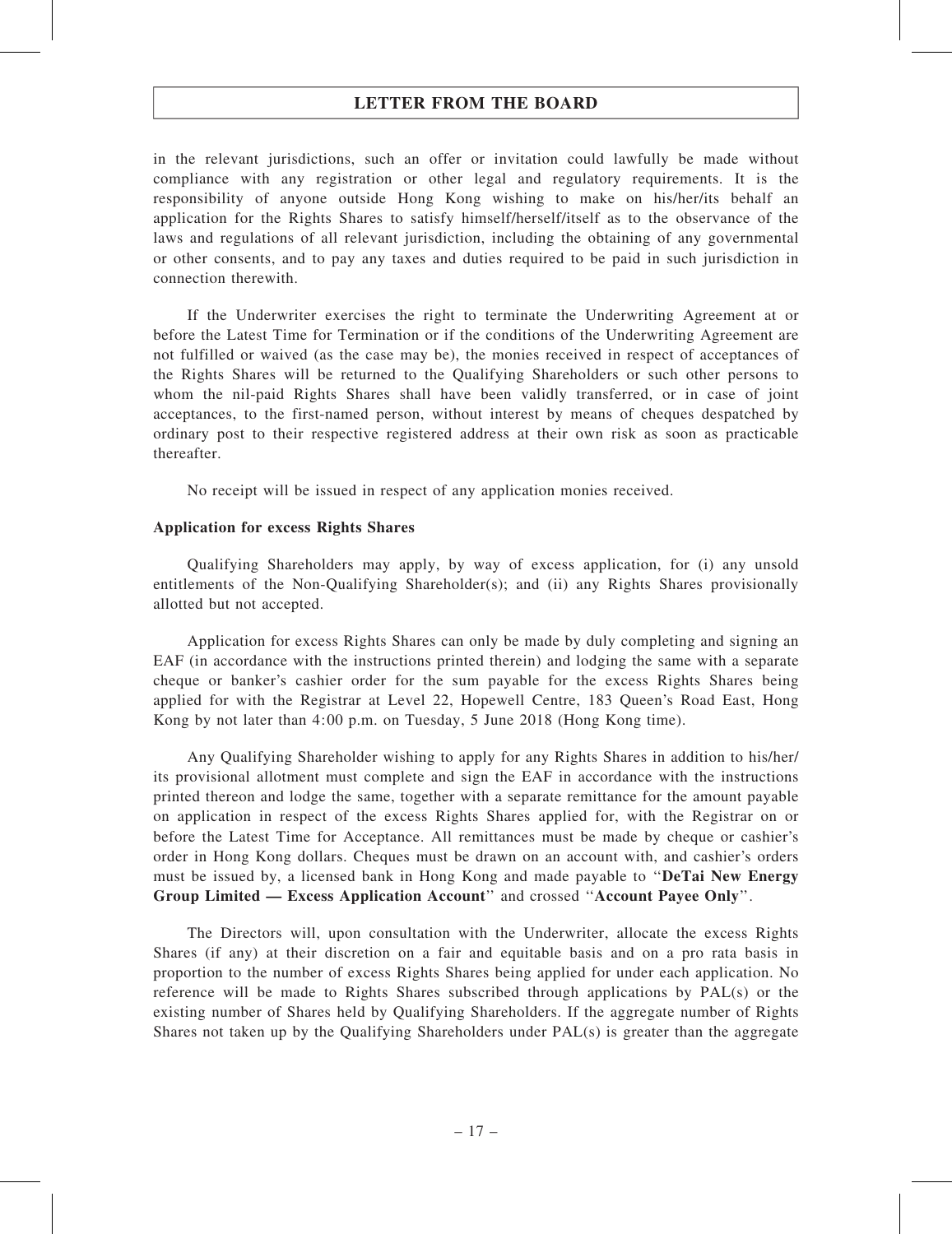number of excess Rights Shares applied for through EAF(s), the Directors will allocate in full to each Qualifying Shareholder the number of excess Rights Shares applied for under the  $EAF(s)$ .

In applying the above principles, reference will only be made to the number of excess Rights Shares being applied for. No preference will be given to topping up odd lots to whole board lots.

Shareholders with Shares held by a nominee (or which are held in CCASS) should note that the Board will consider the nominee (including HKSCC Nominees Limited) as one single Shareholder according to the register of members of the Company. Accordingly, such Shareholders should note that the aforesaid arrangement in relation to the allocation of the excess Rights Shares will not be extended to the relevant beneficial owners individually.

Shareholders whose Shares are held by their nominee(s) and who would like to have their names registered on the register of members of the Company must have been lodged all necessary documents with the Registrar at Level 22, Hopewell Centre, 183 Queen's Road East, Hong Kong, by 4:30 p.m. on Monday, 14 May 2018.

The allocation of excess Rights Shares (if any) to the Qualifying Shareholders will be announced by the Company on Tuesday, 12 June 2018. If no excess Rights Shares are allotted to the Qualifying Shareholders, it is expected that a cheque for the amount tendered on application will be refunded in full without interest on or before Wednesday, 13 June 2018. If the number of excess Rights Shares allotted to the Qualifying Shareholders is less than that applied for, a cheque for the amount of the surplus application monies are also expected to be refunded to them without interest on or before Wednesday, 13 June 2018.

All cheques and cashier's orders will be presented for payment immediately following receipt and all interest earned on such monies (if any) will be retained for the benefit of the Company. Completion and return of the EAF together with a cheque or cashier's order in payment for excess Rights Shares applied for will constitute a warranty by the applicant that the cheque or the cashier's order will be honoured on first presentation. If any cheque or cashier's order accompanying a completed EAF is dishonoured on first presentation, without prejudice to the other rights of the Company, such EAF is liable to be rejected.

Completion and return of the EAF by anyone outside Hong Kong will constitute a warranty and representation to the Company that all the local registration, legal and regulatory requirements of such relevant jurisdictions other than Hong Kong in connection with the EAF and any application under it, have been, or will be, duly complied with. For the avoidance of doubt, neither HKSCC nor HKSCC Nominees Limited is subject to any of the representations and warranties

The EAF is for use only by the person(s) to whom it is addressed and is not transferable. All documents, including refund cheques for wholly or partially unsuccessful applications for excess Rights Shares, will be despatched by ordinary post at the risk of the persons entitled thereto to their respective registered addresses as shown in the register of members of the Company on the Record Date.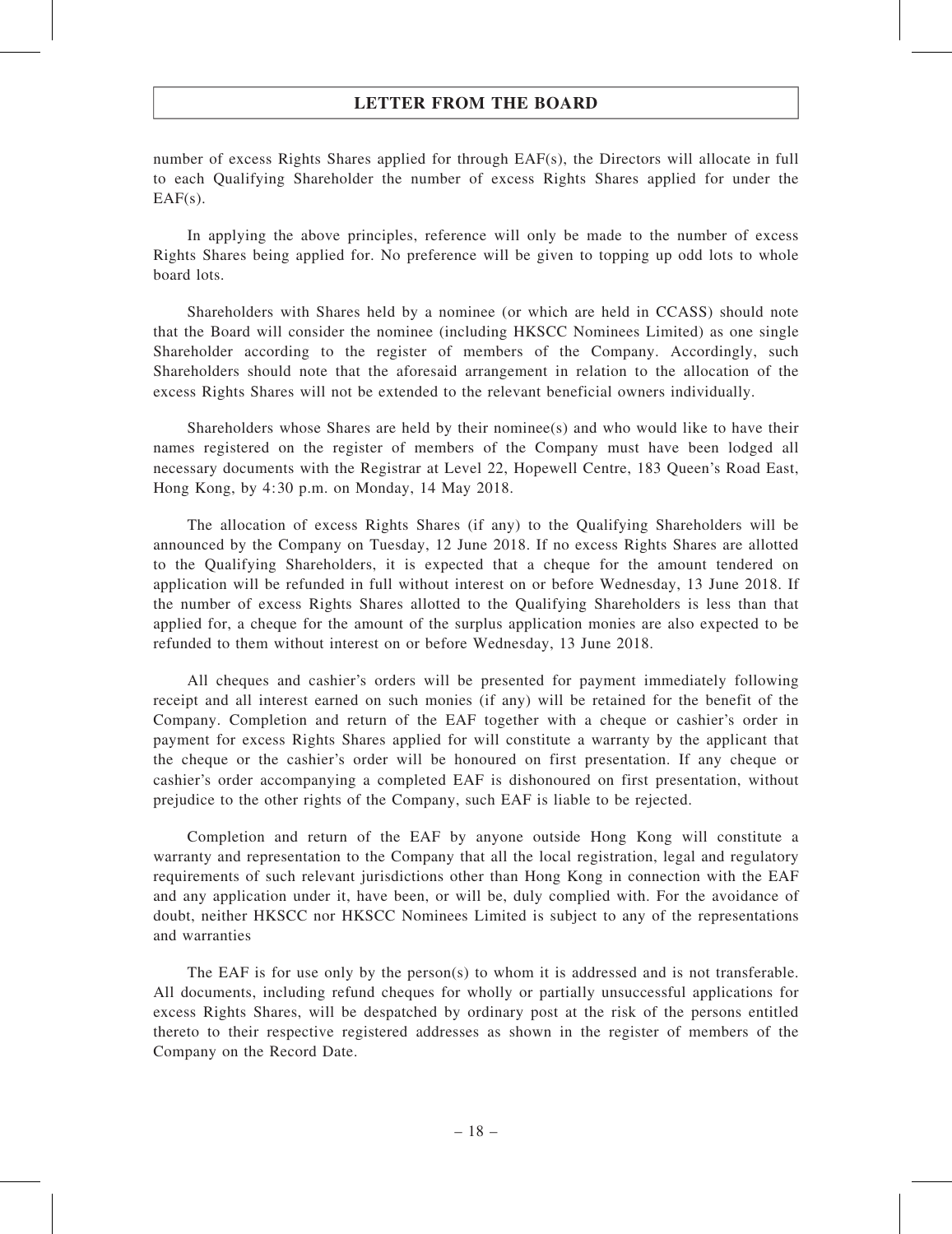If the Underwriter exercises the right to terminate the Underwriting Agreement at or before the Latest Time for Termination or if the conditions of the Rights Issue are not fulfilled or waived (as the case may be), the monies received in respect of the relevant applications for excess Rights Shares will be returned to the applicants, or in case of joint applicants, to the first-named person, without interest by means of cheques despatched by the ordinary post to their respective addresses at their own risk as soon as practicable thereafter.

#### Application for listing

The Company has applied to the Listing Committee of the Stock Exchange for the listing of, and the permission to deal in, the Rights Shares, in both their nil-paid and fully-paid forms.

Subject to the granting of the listing of, and permission to deal in, the Rights Shares in both their nil-paid and fully-paid forms on the Stock Exchange as well as compliance with the stock admission requirement of HKSCC, the Rights Shares in both their nil-paid and fully-paid forms will be accepted as eligible securities by HKSCC for deposit, clearance and settlement in CCASS with effect from the commencement dates of the dealings in the Rights Shares in both their nil-paid and fully-paid forms or such other dates as may be determined by HKSCC.

Dealing in the Rights Shares in both their nil-paid and fully-paid forms will be in the new board lots of 30,000 Rights Shares. Dealing in the Rights Shares will be subject to the payment of the stamp duty and other applicable fees and charges in Hong Kong.

#### Share certificates for the Rights Issue

Subject to the fulfillment of the conditions of the Rights Issue, share certificates for all fully-paid Rights Shares are expected to be posted on or before Wednesday, 13 June 2018 to those who have accepted and paid for the Rights Shares, by ordinary post at their own risk.

One share certificate will be issued for all Rights Shares allotted and issued to an applicant.

#### Conditions of the Rights Issue

The Rights Issue is conditional upon the Underwriting Agreement having become unconditional and not being terminated in accordance with the terms thereof.

#### UNDERWRITING ARRANGEMENT FOR THE RIGHTS ISSUE

Pursuant to the Underwriting Agreement, the Underwriter has agreed to fully underwrite all the Rights Shares under the Rights Issue, other than those agreed to be taken by Mr. Tong pursuant to the Irrevocable Undertaking.

| Date | : 3 January 2018 (as amended and supplemented by the extension |
|------|----------------------------------------------------------------|
|      | letters dated 24 January 2018, 8 March 2018 and 11 April 2018) |
|      |                                                                |

Underwriter : Kingston Securities Limited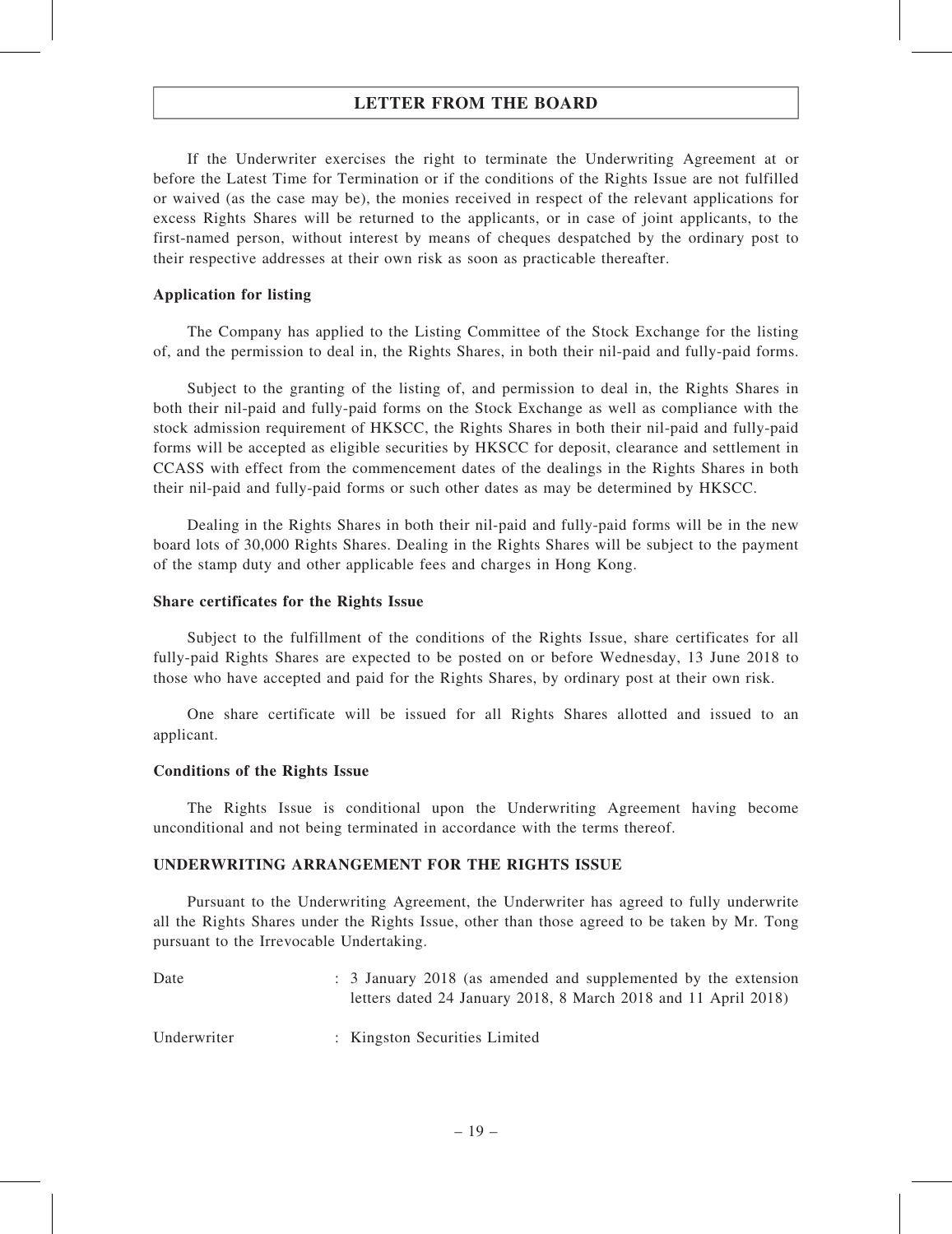Total number of Underwritten Shares : The Rights Issue is, subject to the Irrevocable Undertaking, fully underwritten by the Underwriter. Pursuant to the Underwriting Agreement, the total number of the Underwritten Shares shall be 7,527,253,550 Shares being the total number of the Rights Shares less a total of 2,936,434,250 Rights Shares undertaken to be taken up by Mr. Tong pursuant to the Irrevocable Undertaking. Commission : The Underwriter will receive 2.5% of the aggregate subscription price in respect of the maximum number of the Underwritten Shares (i.e. 10,481,504,026 Rights Shares, being the maximum number of Underwritten Shares as at the date of the Underwriting Agreement)

Kingston Securities Limited is a licensed corporation to carry on Type 1 (dealing in securities) regulated activity under the SFO. To the best of the Directors' knowledge, information and belief, the Underwriter and its ultimate beneficial owner(s) are Independent Third Parties.

The terms of the Underwriting Agreement (including the commission rate) were determined after arm's length negotiation between the Company and the Underwriter by reference to, among other things, the existing financial position of the Group, the size of the Rights Issue, and the current and expected market condition. The Board considers the terms of the Underwriting Agreement (including the commission rate) are fair and reasonable.

#### Conditions of the Underwriting Agreement

The Underwriting Agreement is conditional upon:

- (1) the passing of the necessary resolution(s) by the Independent Shareholders at the SGM approving and confirming the Rights Issue, the Underwriting Agreement and the transactions contemplated respectively thereunder and authorizing the Directors to allot and issue the Rights Shares (in both their nil-paid and fully-paid forms), in accordance with the memorandum of association and bye-laws of the Company and the Listing Rules on or before the Record Date;
- (2) the delivery of this Prospectus to the Stock Exchange and the issue by the Stock Exchange on or before the Posting Date of a certificate authorising registration of the Prospectus with Hong Kong Companies Registry;
- (3) a duly certified copy of the Prospectus (and other required documents) having been lodged with Hong Kong Companies Registry and Hong Kong Companies Registry issuing a confirmation of registration on or before the Posting Date;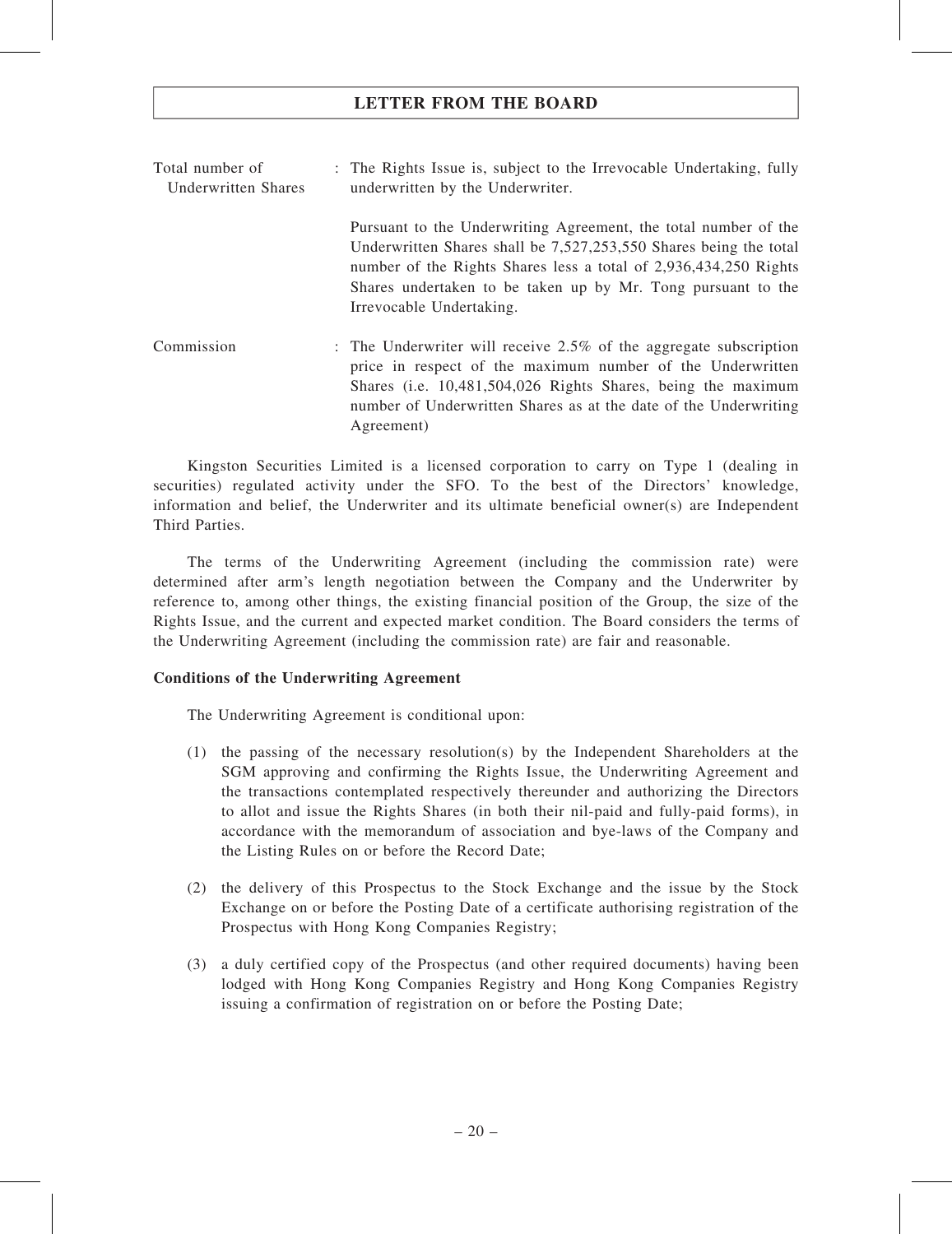- (4) following registration, the posting of this Prospectus to the Qualifying Shareholders and the publication of the Prospectus on the website of the Stock Exchange on or before the Posting Date;
- (5) the grant of listing of the Rights Shares by the Stock Exchange (either unconditionally or subject only to the allotment and despatch of the share certificates in respect thereof) and the grant of permission to deal in the Rights Shares (in both their nil-paid and fully-paid forms) by the Stock Exchange (and such permission and listing not subsequently having been withdrawn or revoked prior to the Latest Time for Termination);
- (6) the Underwriting Agreement not being terminated by the Underwriter pursuant to the terms thereof at or before the Latest Time for Termination;
- (7) the compliance with and performance by the Company of all the undertakings and obligations under the terms of the Underwriting Agreement;
- (8) the compliance with and performance of all the undertakings and obligations of Mr. Tong under the Irrevocable Undertaking;
- (9) if necessary, the obtaining of the consent or permission from the Bermuda Monetary Authority in respect of the issue of the Rights Shares;
- (10) the posting of the Rights Issue Documents to the Qualifying Shareholders and the posting of the Prospectus to the Non-Qualifying Shareholders, if any, for information purposes only, on or before the Posting Date;
- (11) there being no Specified Event occurring prior to the Latest Time for Termination;
- (12) the Shares remaining listed on the Stock Exchange at all times prior to the date of despatch of share certificates for fully-paid Rights Shares and the listing of the Shares not having been withdrawn or the trading of the Shares not having been suspended for a consecutive period of more than 10 trading days at any time prior to the Latest Time for Acceptance; and
- (13) compliance with the requirements under the applicable laws and regulations of Hong Kong and Bermuda.

The conditions set out above are incapable of being waived. If all of the above conditions are not fully satisfied by the Latest Time for Termination, i.e. 4:00 p.m. on Monday, 11 June 2018 (Hong Kong time) (or such later date or dates as the Underwriter may agree with the Company in writing), the Underwriting Agreement shall terminate and no party will have any claim against any other party for costs, damages, compensation or otherwise save for any antecedent breaches, and the Rights Issue will not proceed.

As at the Latest Practicable Date, save as condition (1) has been fulfilled, the other conditions of the Underwriting Agreement were yet to be fulfilled.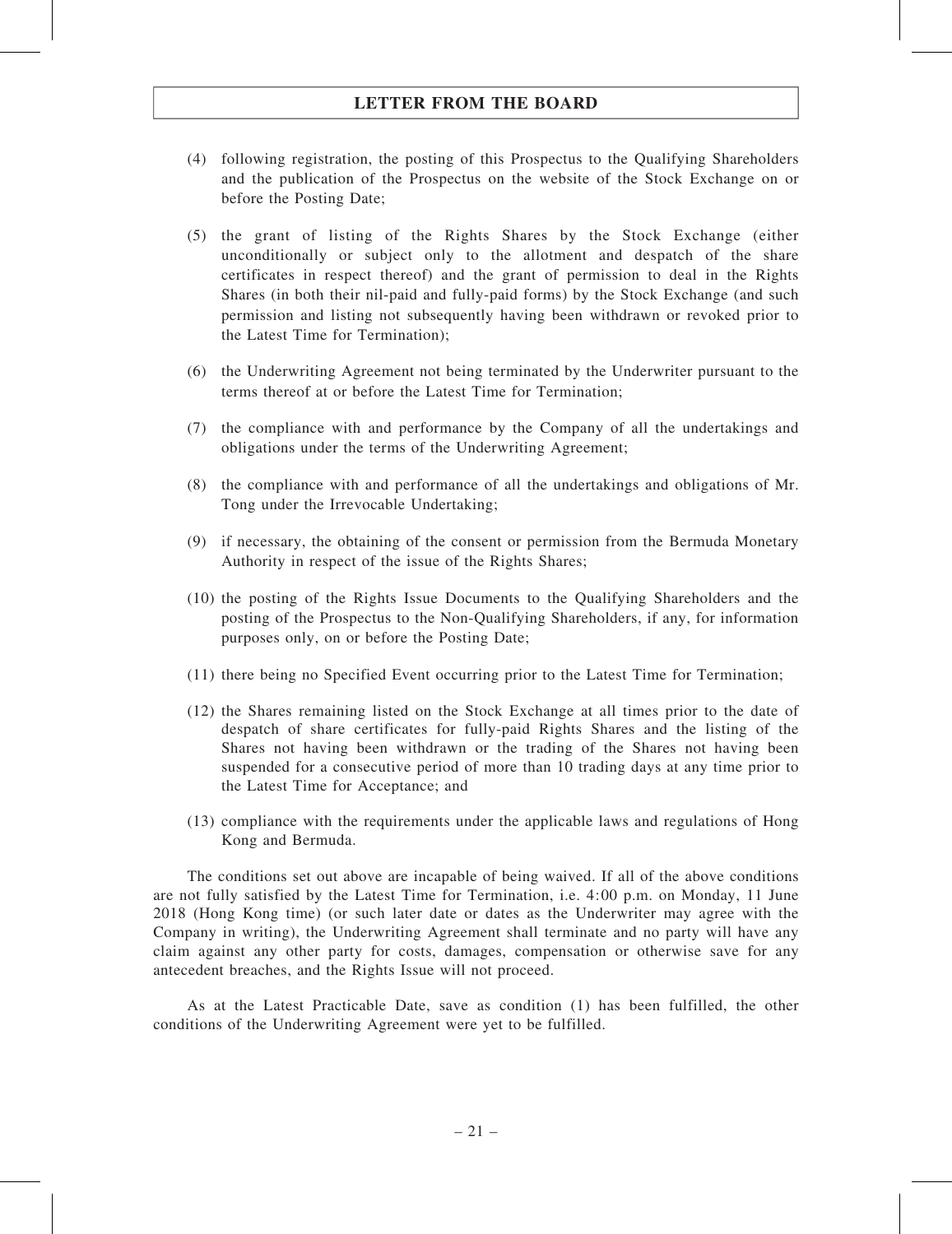#### Termination of the Underwriting Agreement

If, prior to the Latest Time for Termination (provided that if the date of the Latest Time for Termination shall be a business day on which a tropical cyclone warning signal no. 8 or above or a black rainstorm warning signal is or remains hoisted in Hong Kong between 9:00 a.m. and 5:00 p.m. on that day, the date of the Latest Time for Termination shall be the next Business Day on which no tropical cyclone warning signal no. 8 or above or no black rainstorm warning signal is or remains hoisted in Hong Kong between 9:00 a.m. and 5:00 p.m. on that day):

- (i) in the absolute opinion of the Underwriter, the success of the Rights Issue would be materially and adversely affected by:
	- (a) the introduction of any new law or regulation or any change in existing law or regulation (or the judicial interpretation thereof) or other occurrence of any nature whatsoever which may in the absolute opinion of the Underwriter materially and adversely affect the business or the financial or trading position or prospects of the Group as a whole or is materially adverse in the context of the Rights Issue; or
	- (b) the occurrence of any local, national or international event or change (whether or not forming part of a series of events or changes occurring or continuing before, and/or after the date hereof) of a political, military, financial, economic or other nature (whether or not ejusdem generis with any of the foregoing), or in the nature of any local, national or international outbreak or escalation of hostilities or armed conflict, or affecting local securities markets which may, in the absolute opinion of the Underwriter materially and adversely affect the business or the financial or trading position or prospects of the Group as a whole or materially and adversely prejudice the success of the Rights Issue or otherwise makes it inexpedient or inadvisable to proceed with the Rights Issue; or
- (ii) any adverse change in market conditions (including without limitation, any change in fiscal or monetary policy, or foreign exchange or currency markets, suspension or material restriction or trading in securities) occurs which in the absolute opinion of the Underwriter is likely to materially or adversely affect the success of the Rights Issue or otherwise makes it inexpedient or inadvisable to proceed with the Rights Issue; or
- (iii) there is any change in the circumstances of the Company or any member of the Group which in the absolute opinion of the Underwriter will adversely affect the prospects of the Company, including without limiting the generality of the foregoing the presentation of a petition or the passing of a resolution for the liquidation or winding up or similar event occurring in respect of any of member of the Group or the destruction of any material asset of the Group; or
- (iv) any event of force majeure including, without limiting the generality thereof, any act of God, war, riot, public disorder, civil commotion, fire, flood, explosion, epidemic, terrorism, strike or lock-out which would, in the absolute opinion of the Underwriter materially and adversely affect the business or the financial or trading position or prospectus of the Group as a whole; or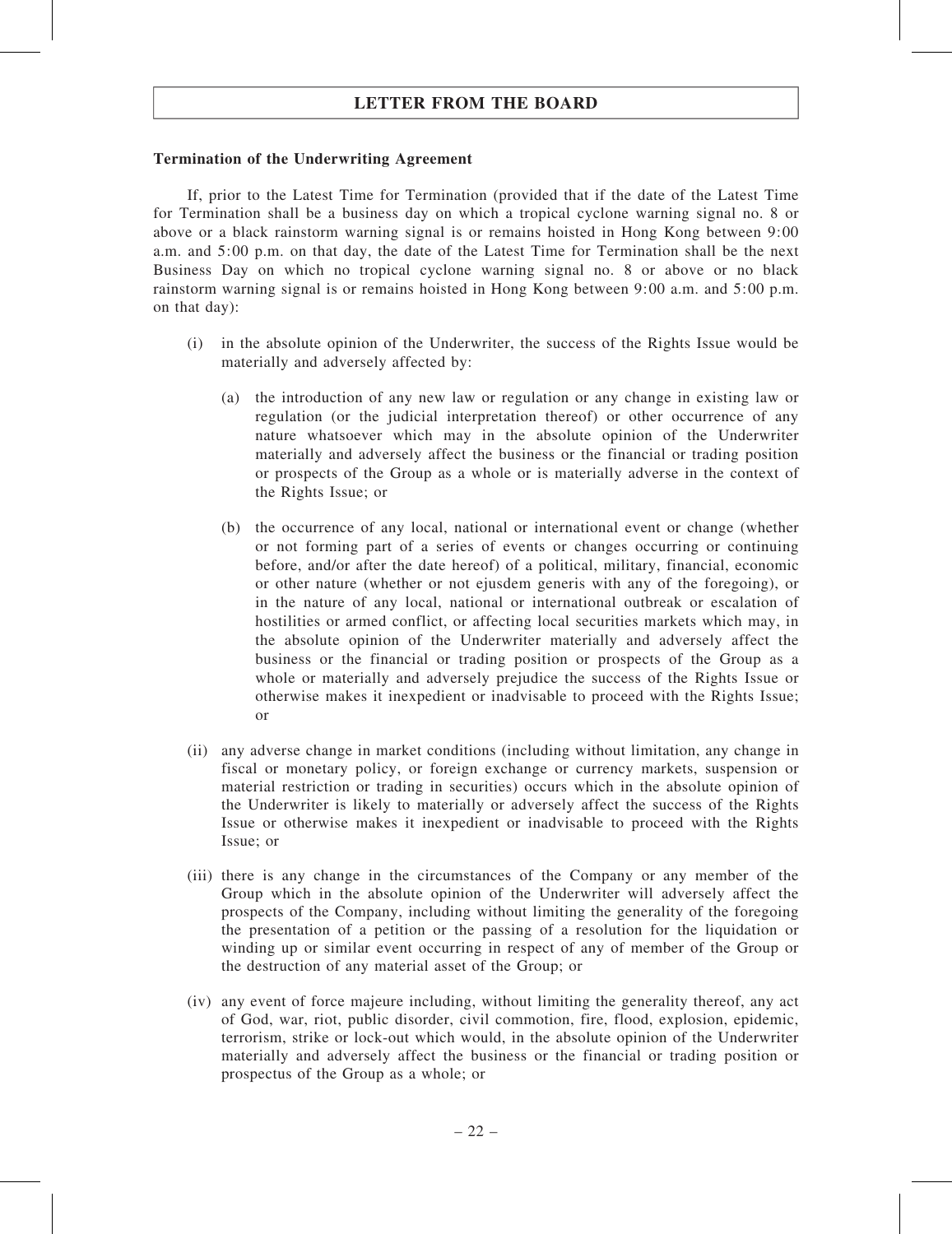- (v) any other material adverse change in relation to the business or the financial or trading position or prospects of the Group as a whole whether or not ejusdem generis with any of the foregoing; or
- (vi) any matter which, had it arisen or been discovered immediately before the date of the Prospectus and not having been disclosed in the Prospectus, would have constituted, in the absolute opinion of any of the Underwriter, a material omission in the context of the Rights Issue; or
- (vii) any suspension in the trading of securities generally or the Company's securities on the Stock Exchange for a period of more than ten consecutive business days, excluding any suspension in connection with the clearance of the Announcement or the Rights Issue Documents or other announcements or circulars in connection with the Rights Issue; or
- (viii) any moratorium, suspension or material restriction on trading of the Shares on the Stock Exchange due to exceptional financial circumstances or otherwise,

the Underwriter shall be entitled by notice in writing to the Company, served prior to the Latest Time for Termination, to terminate the Underwriting Agreement.

The Underwriter shall be entitled by notice in writing to rescind the Underwriting Agreement if prior to the Latest Time for Termination:

- (a) any material breach of any of the representations, warranties or undertakings contained in the Underwriting Agreement comes to the knowledge of the Underwriter; or
- (b) any Specified Event comes to the knowledge of the Underwriter.

Any such notice of rescission shall be served by the Underwriter prior to the Latest Time for Termination.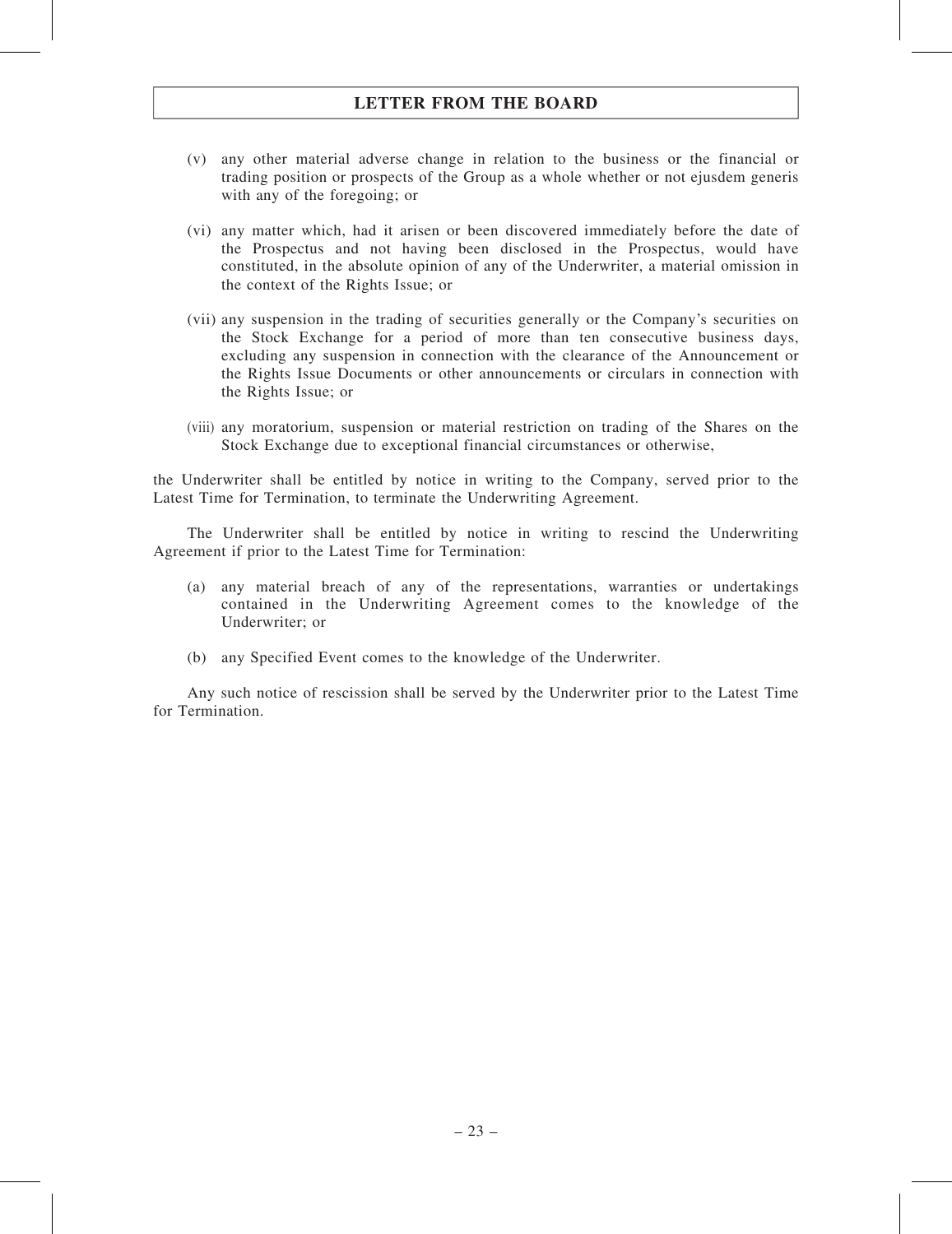### CHANGE IN THE SHAREHOLDING STRUCTURE OF THE COMPANY ARISING FROM THE RIGHTS ISSUE

Set out below is the shareholding structure of the Company as at the Latest Practicable Date and immediately upon completion of the Rights Issue for illustration purpose only:

|                                                             | (i) As at the Latest Practicable<br>Date |                     | (ii) Immediately upon<br>completion of the Rights Issue<br>assuming full acceptance by all<br>Qualifying Shareholders under<br>the Rights Issue |                          | (iii) Immediately upon<br>completion of the Rights Issue<br>assuming no acceptance by the<br>Qualifying Shareholders (other<br>than Mr. Tong) under the<br><b>Rights Issue</b> |                     |  |
|-------------------------------------------------------------|------------------------------------------|---------------------|-------------------------------------------------------------------------------------------------------------------------------------------------|--------------------------|--------------------------------------------------------------------------------------------------------------------------------------------------------------------------------|---------------------|--|
|                                                             | Number of<br><b>Shares</b>               | Approximate<br>$\%$ | Number of<br><b>Shares</b>                                                                                                                      | Approximate<br>$\%$      | Number of<br><b>Shares</b>                                                                                                                                                     | Approximate<br>$\%$ |  |
| Ordinary Shares of<br>HK\$0.05 each                         |                                          |                     |                                                                                                                                                 |                          |                                                                                                                                                                                |                     |  |
| <b>Directors</b>                                            |                                          |                     |                                                                                                                                                 |                          |                                                                                                                                                                                |                     |  |
| Chi Chi Hung, Kenneth                                       | 23,000,000                               | 0.40                | 69,000,000                                                                                                                                      | 0.43                     | 23,000,000                                                                                                                                                                     | 0.14                |  |
| Chui Kwong Kau                                              | 660,000                                  | 0.01                | 1,980,000                                                                                                                                       | 0.01                     | 660,000                                                                                                                                                                        | 0.00                |  |
| Sub-total                                                   | 23,660,000                               | 0.41                | 70,980,000                                                                                                                                      | 0.44                     | 23,660,000                                                                                                                                                                     | 0.14                |  |
| Mr. Tong                                                    | 1,468,217,125                            | 25.65               | 4,404,651,375                                                                                                                                   | 27.21                    | 4,404,651,375                                                                                                                                                                  | 27.21               |  |
| The Underwriter (Note)                                      |                                          |                     |                                                                                                                                                 |                          | 3,077,253,550                                                                                                                                                                  | 19.01               |  |
| Sub-underwriters procured by<br>the Underwriter             |                                          |                     |                                                                                                                                                 |                          |                                                                                                                                                                                |                     |  |
| Ruan Yuan                                                   |                                          |                     |                                                                                                                                                 |                          | 650,000,000                                                                                                                                                                    | 4.02                |  |
| Chau Lai Him                                                |                                          |                     |                                                                                                                                                 |                          | 700,000,000                                                                                                                                                                    | 4.32                |  |
| Get Nice Securities Limited                                 |                                          |                     |                                                                                                                                                 | $\overline{\phantom{0}}$ | 700,000,000                                                                                                                                                                    | 4.32                |  |
| Global Mastermind Securities Limited                        |                                          |                     |                                                                                                                                                 |                          | 600,000,000                                                                                                                                                                    | 3.71                |  |
| Emperor Securities Limited<br><b>VMS</b> Securities Limited |                                          | 2.30                | 394,170,000                                                                                                                                     | $\equiv$<br>2.43         | 600,000,000                                                                                                                                                                    | 3.71<br>4.52        |  |
| Cornerstone Securities Limited                              | 131,390,000                              |                     |                                                                                                                                                 | $\overline{\phantom{0}}$ | 731,390,000<br>600,000,000                                                                                                                                                     | 3.71                |  |
| Other public Shareholders                                   | 3,608,576,775                            | 63.05               | 10,825,730,325                                                                                                                                  | 66.88                    | 3,608,576,775                                                                                                                                                                  | 22.29               |  |
| Sub-total - ordinary Shares                                 | 5,231,843,900                            | 91.41               | 15,695,531,700                                                                                                                                  | 96.96                    | 15,695,531,700                                                                                                                                                                 | 96.96               |  |
| Convertible Preference Shares                               |                                          |                     |                                                                                                                                                 |                          |                                                                                                                                                                                |                     |  |
| The holder(s) of the Convertible<br>Preference Shares       | 491,665,238                              | 8.59                | 491,665,238                                                                                                                                     | 3.04                     | 491,665,238                                                                                                                                                                    | 3.04                |  |
| Total                                                       | 5,723,509,138                            | 100.00              | 16, 187, 196, 938                                                                                                                               | 100.00                   | 16,187,196,938                                                                                                                                                                 | 100.00              |  |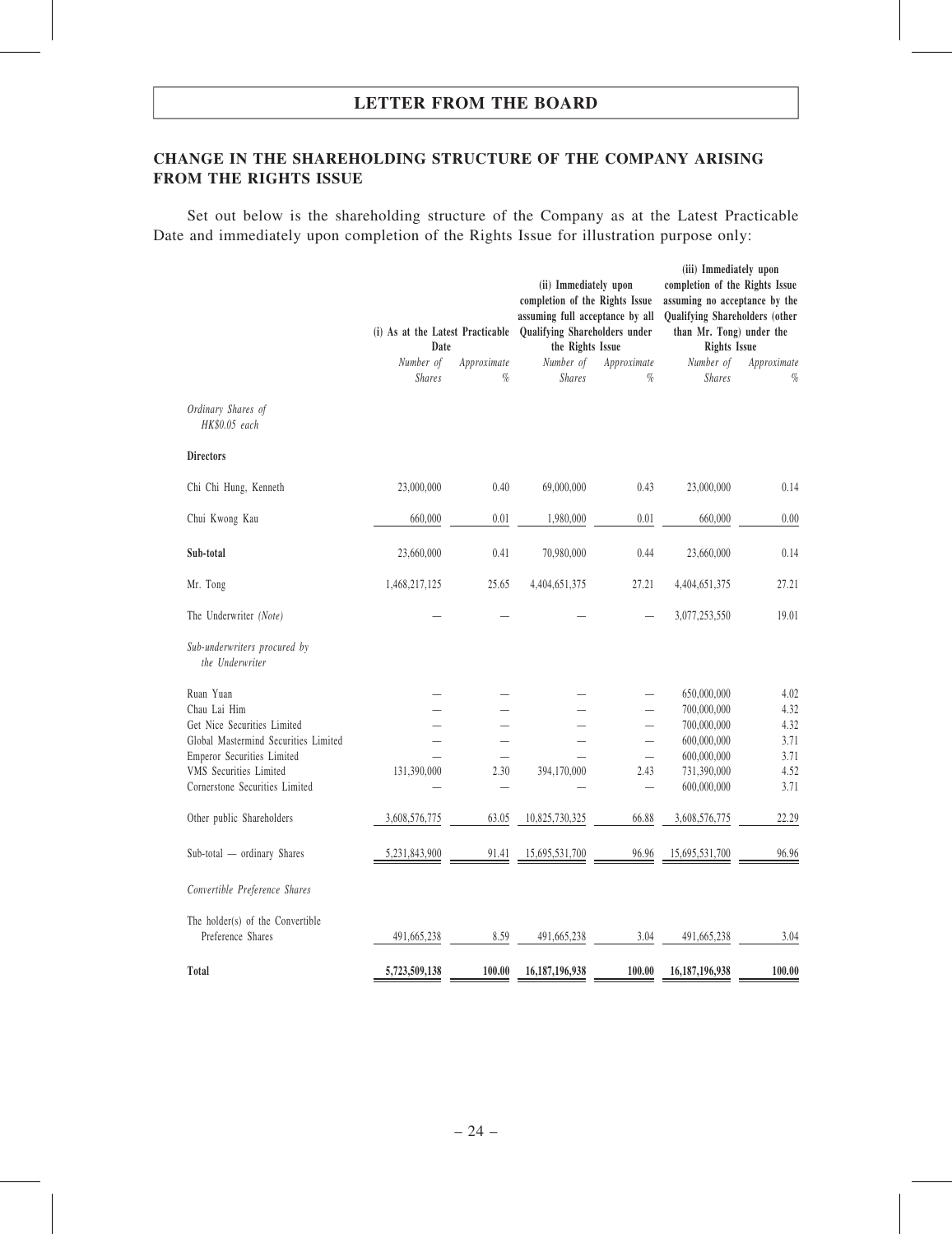Note: Pursuant to the Underwriting Agreement, if the Underwriter is called upon to take up any Untaken Shares: (1) the Underwriter will not subscribe, for its own account, for such number of Untaken Shares which will result in it (together with parties acting in concert with it and its close associates) holding 30% (or such other percentage which will trigger a general offer to be made for the Shares under the Takeovers Code) or more of the voting rights of the Company immediately upon completion of the Rights Issue; (2) unless the Underwriter itself subscribes for all the Untaken Shares, the Underwriter shall use its best endeavours to ensure that the subscribers for the Untaken Shares shall be Independent Third Parties and each of these subscribers (together with parties acting in concert with it and its close associates) will not be holding 30% (or such other percentage which shall trigger a general offer to be made for the Shares under the Takeovers Code) or more of the voting rights of the Company immediately upon completion of the Rights Issue; and (3) the Underwriter shall (and shall cause the sub-underwriters to) procure subscribers who are Independent Third Parties to take up such number of Untaken Shares as necessary to ensure compliance by the Company of the minimum public float requirements set out under Rule 8.08(1) of the Listing Rules. As at the Latest Practicable Date, the Underwriter had procured seven sub-underwriters who are Independent Third Parties in respect of the sub-underwriting an aggregate of 4,450,000,000 Underwritten Shares. The seven sub-underwriters, namely Ruan Yuan, Chau Lai Him, Get Nice Securities Limited, Global Mastermind Securities Limited, Emperor Securities Limited, VMS Securities Limited and Cornerstone Securities Limited (collectively, the ''Sub-underwriters'') who had agreed to take up 650,000,000 Underwritten Shares, 700,000,000 Underwritten Shares, 700,000,000 Underwritten Shares, 600,000,000 Underwritten Shares, 600,000,000 Underwritten Shares, 600,000,000 Underwritten Shares and 600,000,000 Underwritten Shares (collectively, the ''Sub-underwritten Shares''), respectively (collectively, the ''Sub-underwriting Agreements''). As at the Latest Practicable Date, to the best of the Directors' knowledge, information and belief having made all reasonable enquiry, (i) each of Ruan Yuan, Chau Lai Him is an ordinary investor, Get Nice Securities Limited is principally engaged in securities brokerage services, Global Mastermind Securities Limited is principally engaged in dealing in securities, Emperor Securities Limited is principally engaged in provision of financial services, VMS Securities Limited is principally engaged in securities dealing and brokerage and Cornerstone Securities Limited is a principally engaged in securities dealing and brokerage service; and (ii) save for an affiliated company of VMS Securities Limited being interested in 131,390,000 Shares, none of the Sub-underwriters is interested in any Shares; (iii) the Sub-underwriters are independent of each other; and (iv) save for the Underwriting Agreement and the Sub-underwriting Agreements, there is no other agreements, arrangements, understandings entered into by the Sub-underwriters and the Underwriter.

### REASONS FOR AND BENEFITS OF THE RIGHTS ISSUE AND INTENDED USE OF PROCEEDS

The Group is principally engaged in five business segments, namely (i) hotel hospitality business, (ii) provision of money lending services, (iii) new energy business, (iv) trading and distribution of liquor and wine, and (v) investments in listed securities and funds.

The net proceeds from the Rights Issue (after deducting the estimated expenses) are estimated to be approximately HK\$523.6 million. The estimated net subscription price per Rights Share after deducting the related expenses of the Rights Issue is expected to be approximately HK\$0.050. The Company intends to apply net proceeds of approximately HK\$523.6 million from the Rights Issue as to (i) approximately HK\$196.0 million for the contribution to the facility to be made available to the JV Company; (ii) approximately HK\$193.9 million for repayment of the outstanding borrowings; (iii) approximately HK\$100.0 million for expansion of the Group's money lending business; and (iv) the remaining balance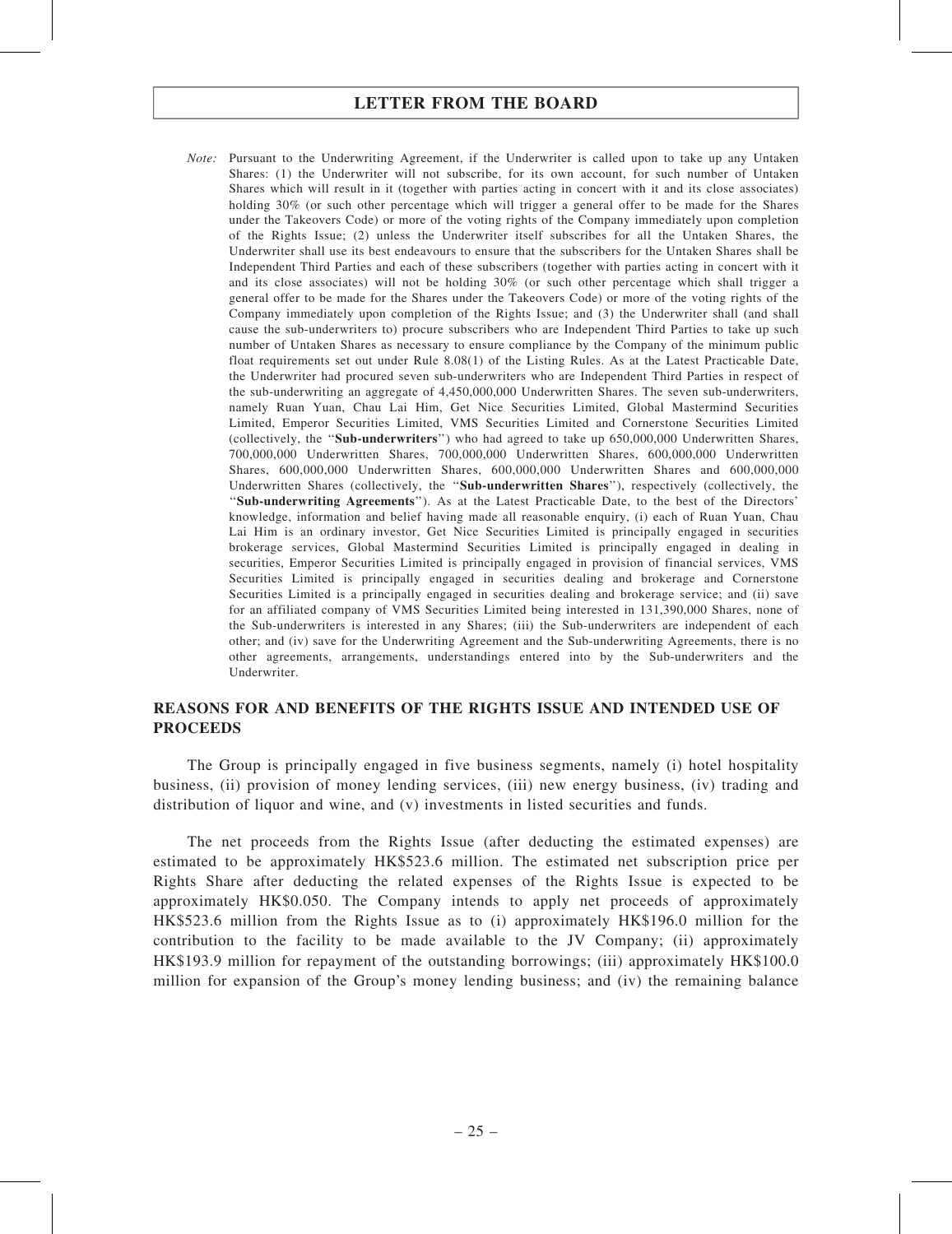for general working capital of the Group. Further details of the intended use of the proceeds from the Rights Issue are set out below:

#### (i) Contribution to the facility to be made available to the JV Company

References are made to the JV Announcements in relation to the Formation of JV Company. As disclosed in the JV Announcements, Rich Express Investment Group Limited, a wholly-owned subsidiary of the Company, shall contribute HK\$196.0 million to the facility to be made available to the JV Company. The JV Company will be engaged in new energy business, financial services and investment and other related business.

#### (ii) Repayment of corporate bonds and borrowings

The Group has the following outstanding indebtedness:

- (1) A secured bank loan of approximately HK\$137.9 million will be due in December 2021 which bears the floating interest rate of approximately 0.85% per annum. The Group intends to repay this indebtedness. With early repayment, approximately HK\$1.2 million finance costs per annum would be saved and the pledges of property and equity interest of a subsidiary would be released by the bank accordingly.
- (2) Indebtednesses owed to an Independent Third Party of approximately HK\$56 million due in June 2018, bearing interest rate of 18% per annum. With repayment of this indebtedness, the Group expects that approximately HK\$10.1 million finance costs per annum would be saved accordingly.

#### (iii) Expansion of money lending business

The Group has continued to explore opportunities to diversify its businesses in order to enhance the income stream and continue to improve Shareholders' return. As disclosed in the interim report of the Company for the six months ended 31 December 2017, the Group generated interest income of approximately HK\$5.2 million and recorded a segment profit of approximately HK\$1.2 million. As at 31 December 2017, the loans receivable with gross principal amount of approximately HK\$103.9 million in aggregate with interest bearing at rates ranging from 7% to 20% per annum were due from Independent Third Parties. Up to the Latest Practicable Date, the Group has loans receivable with gross principal amount of approximately HK\$105.4 million in aggregate. The Group is of the view that the money lending business has relatively stable income as compared with other segments and would invest more resources to expand the money lending business.

#### (iv) General working capital of the Group

The remaining proceeds of the Rights Issue (of approximately HK\$33.7 million) will be retained for the expected working capital requirements of the Group including staff costs and Directors' remuneration for the next 12 months.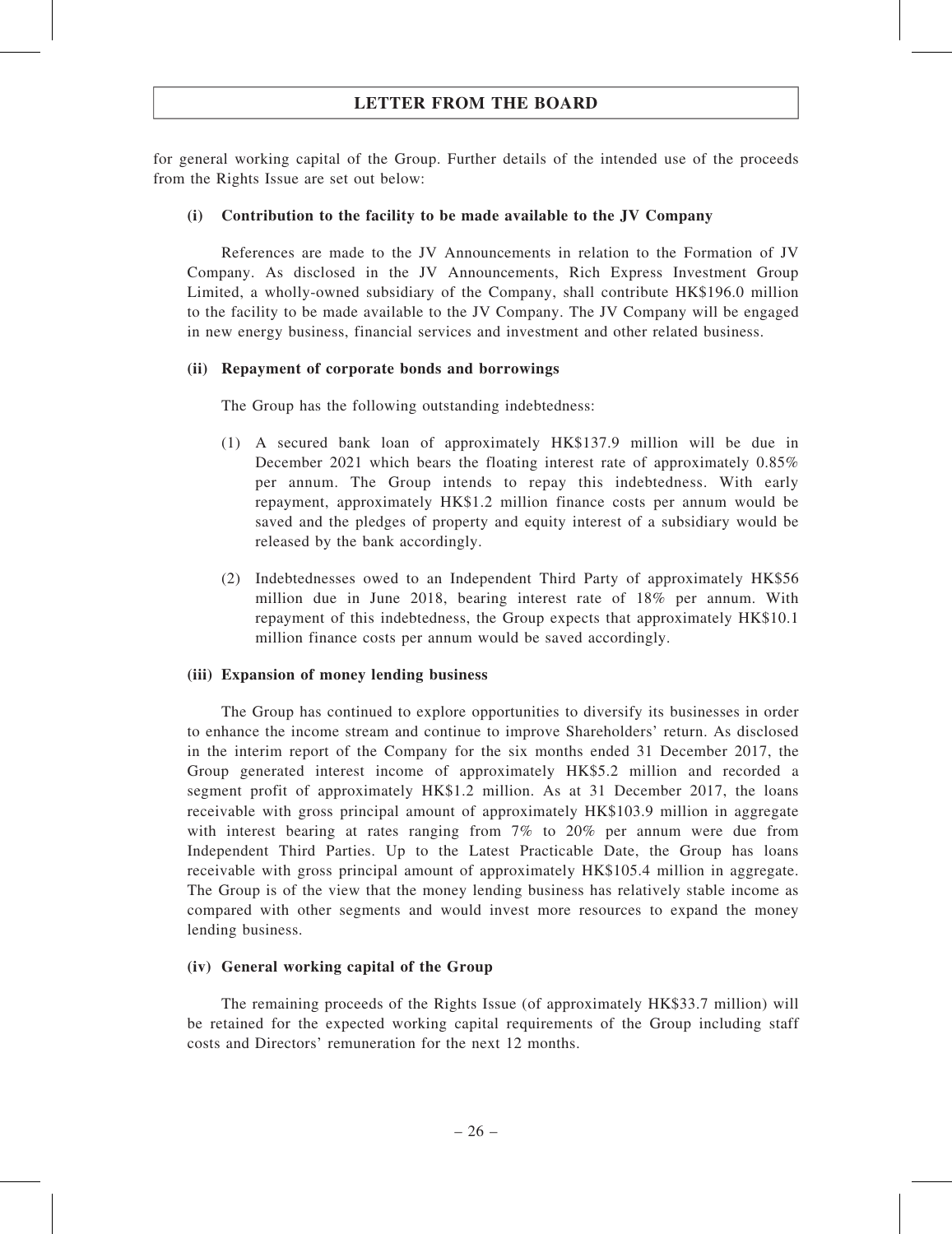The Directors have considered other financing alternatives including (i) additional debt financing; and (ii) equity fund raising such as placement of Shares and open offer. The Directors are of the view that while additional debt financing will increase the Group's gearing ratio, it will also increase the ongoing interest expenses of the Group which may in term affect the profitability of the Company. As for equity fund raising, such as placement of Shares, it is a common market practice to conduct such activity on a best-effort basis and accordingly the amount to be raised would be uncertain and subject to the then market conditions. In addition, for placement of new Shares, it would lead to immediate dilution in the shareholding interest of existing Shareholders without offering them the opportunity to participate in the enlarged capital base of the Company. As for open offer, similar to a rights issue, it also offers qualifying shareholders to participate, but it does not allow the trading of rights entitlements in the open market. The Directors are of the view that the Rights Issue provides better financial flexibility for the Company as it will strengthen the capital base of the Company, thus enhancing its net asset position without the ongoing burden of interest expenses, and also offers all Qualifying Shareholders the opportunity to maintain their pro rata shareholding interests in the Company and avoid dilution for those Shareholders who take up their entitlement under the Rights Issue in full.

The Board considers that the Rights Issue will increase the capital base of the Company and give the Qualifying Shareholders equal opportunity to maintain their respective pro-rata shareholding interests in the Company. Hence, the Board considers that fund raising through the Rights Issue is in the interests of the Company and the Shareholders as a whole. However, those Qualifying Shareholders who do not take up the Rights Shares to which they are entitled and Non-Qualifying Shareholders should note that their shareholdings will be diluted.

#### CHANGE IN BOARD LOT SIZE

The Board proposes that the board lot size of the Shares for trading on the Stock Exchange will be changed from 10,000 Shares to 30,000 Shares with effect from 9:00 a.m. on Thursday, 14 June 2018. The change in board lot size will not result in any change in the relative rights of the Shareholders.

Based on the theoretical ex-rights price of approximately HK\$0.059 per Share (calculated based on the closing price of HK\$0.074 per Share as quoted on the Stock Exchange on the Last Trading Day), the market value of each existing board lot is HK\$590 and the estimated market value of each proposed new board lot is HK\$1,770.

To alleviate the difficulties in trading odd lots of the Shares arising from the change in board lot size of the Shares, the Company has appointed Kingston Securities Limited to provide matching services, on a best effort basis, to those Shareholders who wish to top up or sell their holdings of odd lots Shares (i.e. less than 30,000 Shares). Holders of odd lots of Shares who wish to take advantage of this trading facility to dispose of or top up odd lots should contact Mr. James Lee (telephone number: (852) 2298 6228) of Kingston Securities Limited, at Suite 2801, 28/F, One International Finance Centre, 1 Harbour View Street, Central, Hong Kong during the period from 9:00 a.m. on Thursday, 14 June 2018 to 4:00 p.m. on Tuesday, 10 July 2018 (both days inclusive).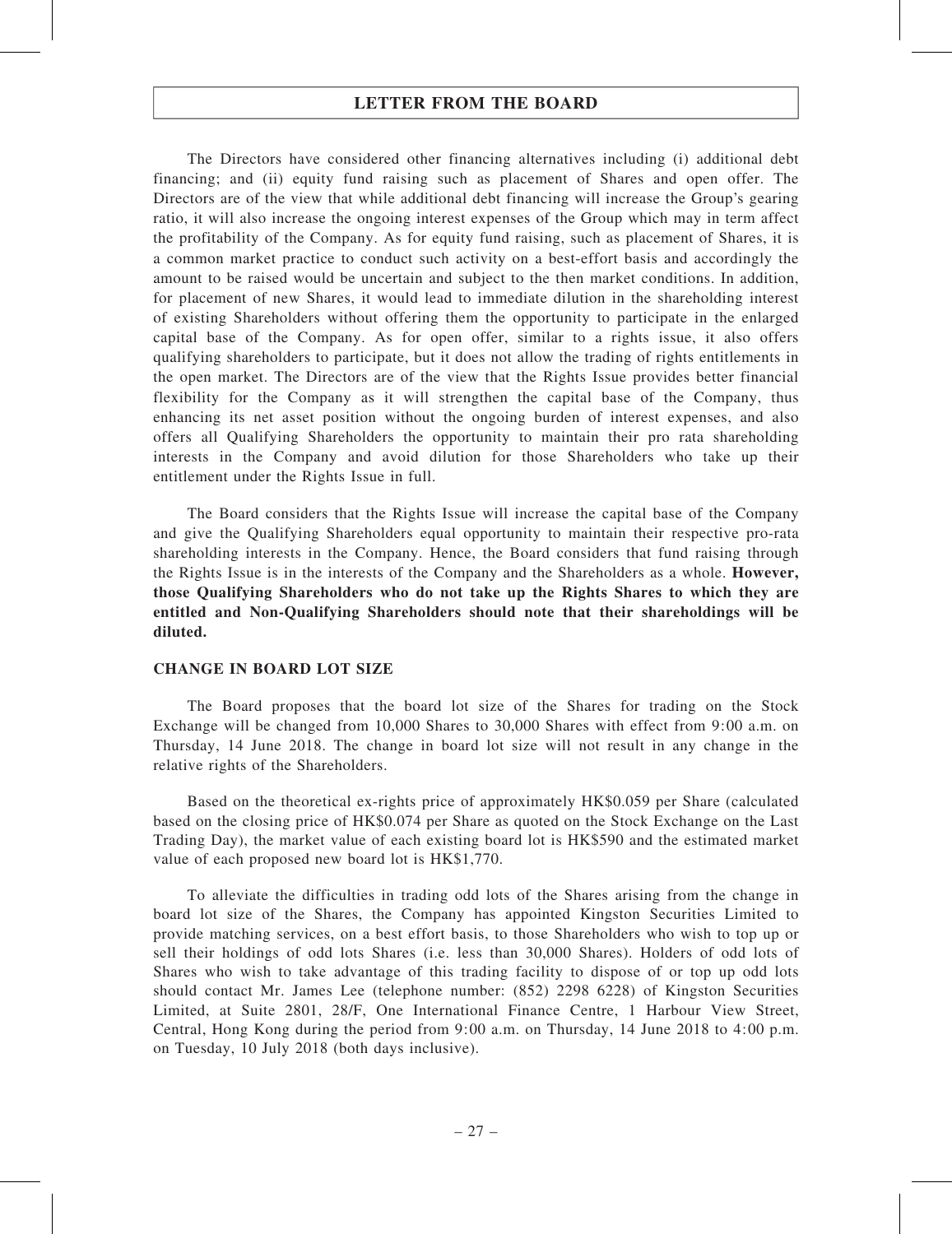Holders of Shares in odd lots of less than 30,000 Shares should note that successful matching of the sale and purchase of odd lots of Shares will not be guaranteed. Shareholders are advised to consult their professional advisers if they are in doubt about the above arrangement.

All existing share certificates in board lot of 10,000 shares will remain good evidence of the legal title to the Shares and continue to be valid for delivery, transfer, trading and settlement purposes. No new share certificates for existing Shareholders will be issued as a result of the change in the board lot size, and therefore no arrangement for free exchange of existing share certificates in board lot size 10,000 shares to new share certificate in board lot size of 30,000 shares is necessary.

#### FUND RAISING ACTIVITY IN THE PAST TWELVE MONTHS

| Fund raising activity                                                                                                                                                                                                                                                                                                                                                                                                                                                      | Net proceeds raised                | Intended use of proceeds                                                                                                                                                                                                                                                                                                                                                                                          | Actual use of proceeds                                                                                                                                                                                                                                                                                 |
|----------------------------------------------------------------------------------------------------------------------------------------------------------------------------------------------------------------------------------------------------------------------------------------------------------------------------------------------------------------------------------------------------------------------------------------------------------------------------|------------------------------------|-------------------------------------------------------------------------------------------------------------------------------------------------------------------------------------------------------------------------------------------------------------------------------------------------------------------------------------------------------------------------------------------------------------------|--------------------------------------------------------------------------------------------------------------------------------------------------------------------------------------------------------------------------------------------------------------------------------------------------------|
| The successful transfers<br>(the " <b>Transfers</b> ") of $(i)$<br>571,430,000 Convertible<br>Preference Shares to<br>Jumbo Grand Enterprise<br>Development Limited as<br>disclosed in the<br>announcements of the<br>Company dated 13<br>September 2016 and 22<br>December 2016; and (ii)<br>175,000,000 Convertible<br>Preference Shares to<br>Wolfview Limited as<br>disclosed in the<br>announcements of the<br>Company dated 28<br>October 2016 and 22<br>March 2017. | Approximately<br>HK\$160.8 million | The Company intended to<br>use the net proceeds from<br>the Transfers to settle<br>part of the consideration<br>of the acquisition of<br>Emission Particle Solution<br>Sweden AB as set out in<br>the announcements of the<br>Company dated 29 July<br>2016 and 22 December<br>2016 (the " <b>EPS</b><br>Acquisition"), and the<br>remaining net proceeds (if<br>any) as general working<br>capital of the Group. | Approximately HK\$85.6<br>million had been used for<br>settlement of the<br>consideration for the EPS<br>Acquisition which<br>completed on 22<br>December 2016, and<br>approximately HK\$75.2<br>million had been applied<br>as general working capital<br>of the new energy<br>business of the Group. |
|                                                                                                                                                                                                                                                                                                                                                                                                                                                                            |                                    |                                                                                                                                                                                                                                                                                                                                                                                                                   |                                                                                                                                                                                                                                                                                                        |

Save as disclosed above, the Company had not conducted any equity fund raising activities in the past 12 months immediately preceding the date of the Announcement and up to the Latest Practicable Date.

### POSSIBLE ADJUSTMENTS TO THE SHARE OPTIONS AND THE CONVERTIBLE PREFERENCE SHARES

As at the Latest Practicable Date, the Company had (i) outstanding Share Options under the Share Option Schemes carrying rights for the holders thereof to subscribe for an aggregate of 1,094,610,000 new Shares; and (ii) outstanding Convertible Preference Shares which are convertible into 491,665,238 new Shares upon full conversion of such Convertible Preference Shares (subject to adjustment). As a result of the Rights Issue, there may be adjustments to the exercise prices and/or the number of Shares to be issued upon exercise of the outstanding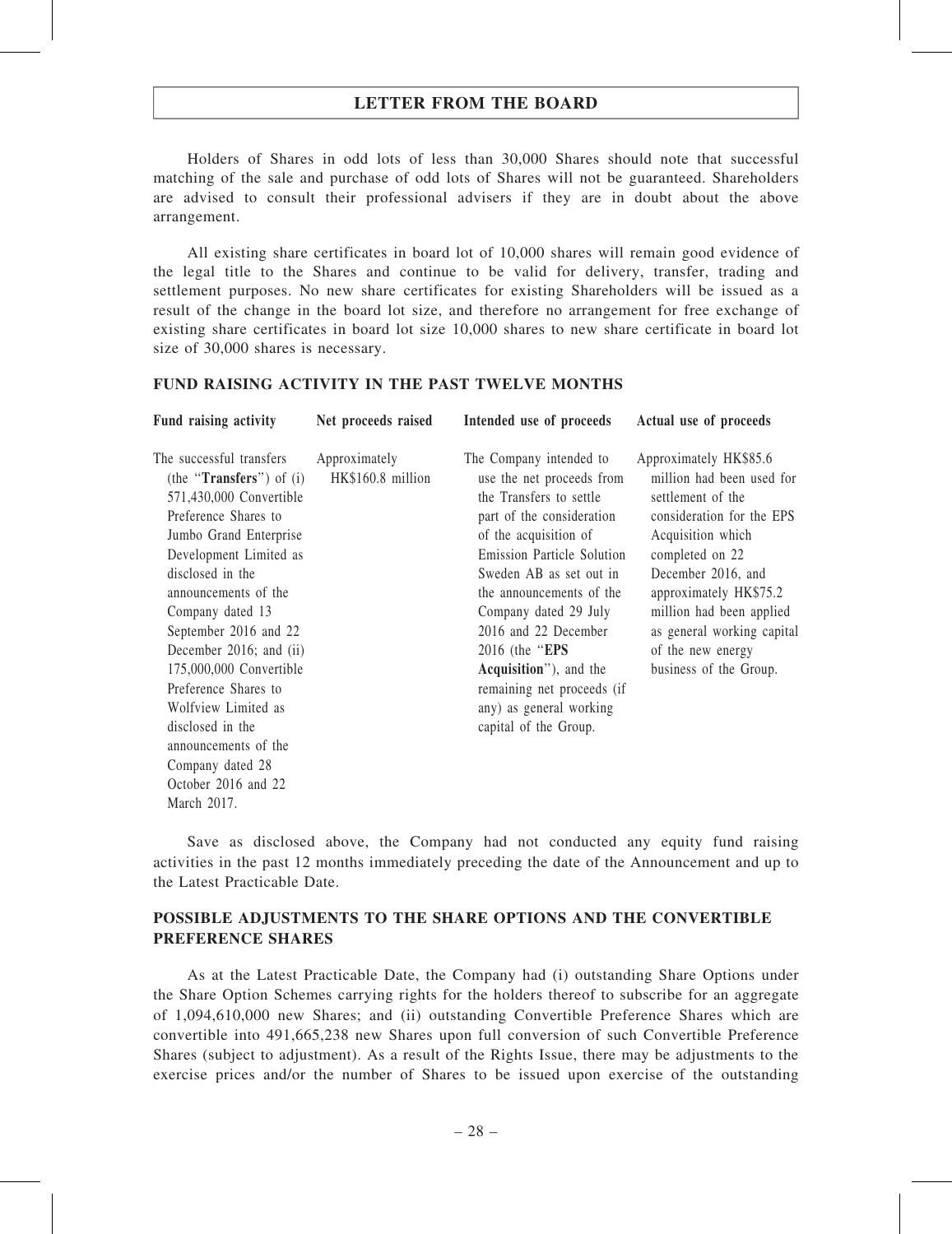Share Options pursuant to the terms and conditions of the Share Option Schemes and the notional price and/or the number of Shares to be issued upon conversion of the outstanding Convertible Preference Shares. The Company will appoint its auditor or an independent financial adviser to certify in writing the adjustments to the Share Options and/or the Convertible Preference Shares and that such adjustments are in accordance with the terms and conditions of the Share Option Schemes and the terms of the Convertible Preference Shares. Further announcement(s) will be made by the Company in relation thereof as and when appropriate.

### WARNING OF THE RISKS OF DEALINGS IN THE SHARES AND THE NIL-PAID RIGHTS SHARES

The Rights Issue is subject to, among other things, the fulfillment of the conditions set out in the paragraph headed ''Conditions of the Rights Issue'' above. In particular, it is subject to the Underwriting Agreement not being terminated in accordance with its terms. Accordingly, the Rights Issue may or may not proceed.

Shareholders should note that the Shares have been dealt in on an ex-entitlement basis commencing from Friday, 11 May 2018 and that dealings in the Rights Shares in the nil-paid form will take place while the conditions to which the Underwriting Agreement is subject to remaining unfulfilled. Any dealings by the Shareholders and other persons in the Shares between the date of this Prospectus and the date on which the Rights Issue becomes unconditional (which is expected to be at 4:00 p.m. on Monday, 11 June 2018), and any dealings in the Rights Shares in their nil-paid form from Thursday, 24 May 2018 to Thursday, 31 May 2018 (both dates inclusive), will be at their own risk and if they are in any doubt about their position, they should consult their own professional advisers.

#### ADDITIONAL INFORMATION

Your attention is drawn to the additional information set out in the appendices to this Prospectus.

> By order of the Board DeTai New Energy Group Limited Wong Hin Shek Chairman and Executive Director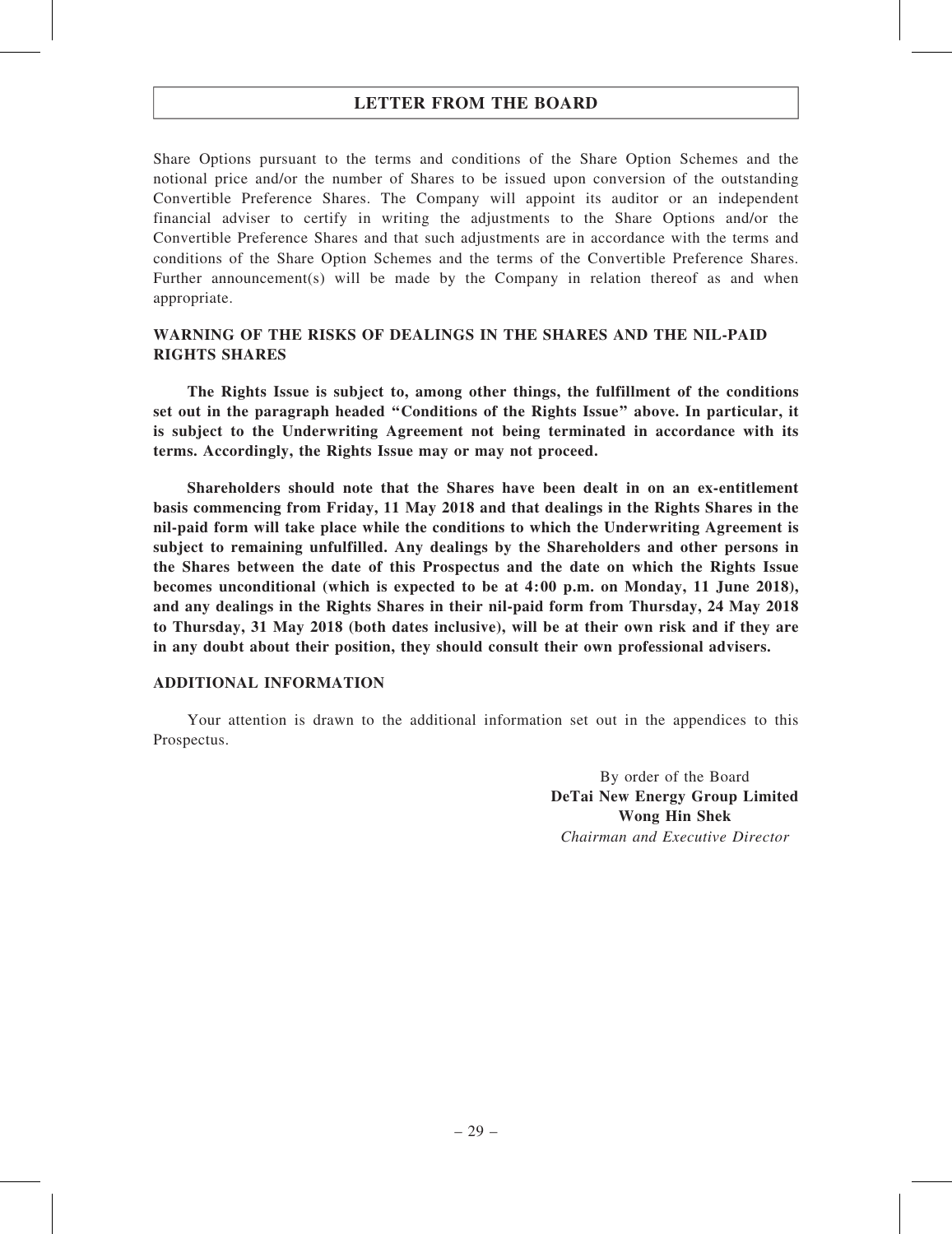#### 1. FINANCIAL INFORMATION

Details of the financial information of the Group for (i) each of the three years ended 30 June 2015, 2016 and 2017; and (ii) the six months ended 31 December 2017 are disclosed in the annual reports of the Company for the years ended 30 June 2015, 2016 and 2017 and the interim report of the Company for the six months ended 31 December 2017, respectively. These annual reports and the interim report are published on the website of the Stock Exchange (http://www.hkex.com.hk) and the website of the Company (http://www.detai-group.com).

#### 2. INDEBTEDNESS

As at the close of business on 31 March 2018, being the Latest Practicable Date for the purpose of preparing the indebtedness statement prior to the printing of this Prospectus, the Group had outstanding borrowings and corporate bonds of totalling approximately HK\$219,082,000, details of which are set out below:

|                                         | Approximately |
|-----------------------------------------|---------------|
|                                         | HK\$'000      |
| Bank borrowings and overdrafts, secured | 153,082       |
| Corporate bonds, unsecured              | 10,000        |
| Other borrowings, unsecured             | 56,000        |

As at 31 March 2018, the Group's bank borrowings and overdrafts were secured by freehold land and buildings in Japan, certain bank balances, the entire equity interest of a subsidiary of the Group and the corporate guarantees executed by certain subsidiaries within the Group.

As at 31 March 2018, the Group's unsecured corporate bonds with principal amount of HK\$10,000,000, which bear interest at 8% per annum, were guaranteed by the Company.

As at 31 March 2018, the Group's unsecured other borrowings with principal amount of HK\$56,000,000, which bear interest at 18% per annum, were guaranteed by the Company.

Save as disclosed above and apart from intra-group liabilities and normal trade and other payables, at the close of the business on 31 March 2018, the Group did not have any loan capital issued or agreed to be issued, debt securities issued and outstanding, authorised or otherwise created but unissued, bank overdrafts or loans or term loans, other borrowings or other similar indebtedness, liabilities under acceptances, acceptance credits, debentures, mortgages, charges, finance lease or hire purchase commitments, guarantees or contingent liabilities.

The Directors confirm that, save as disclosed therein, there has not been any material change in the indebtedness, contingent liabilities and commitments of the Group since 31 March 2018.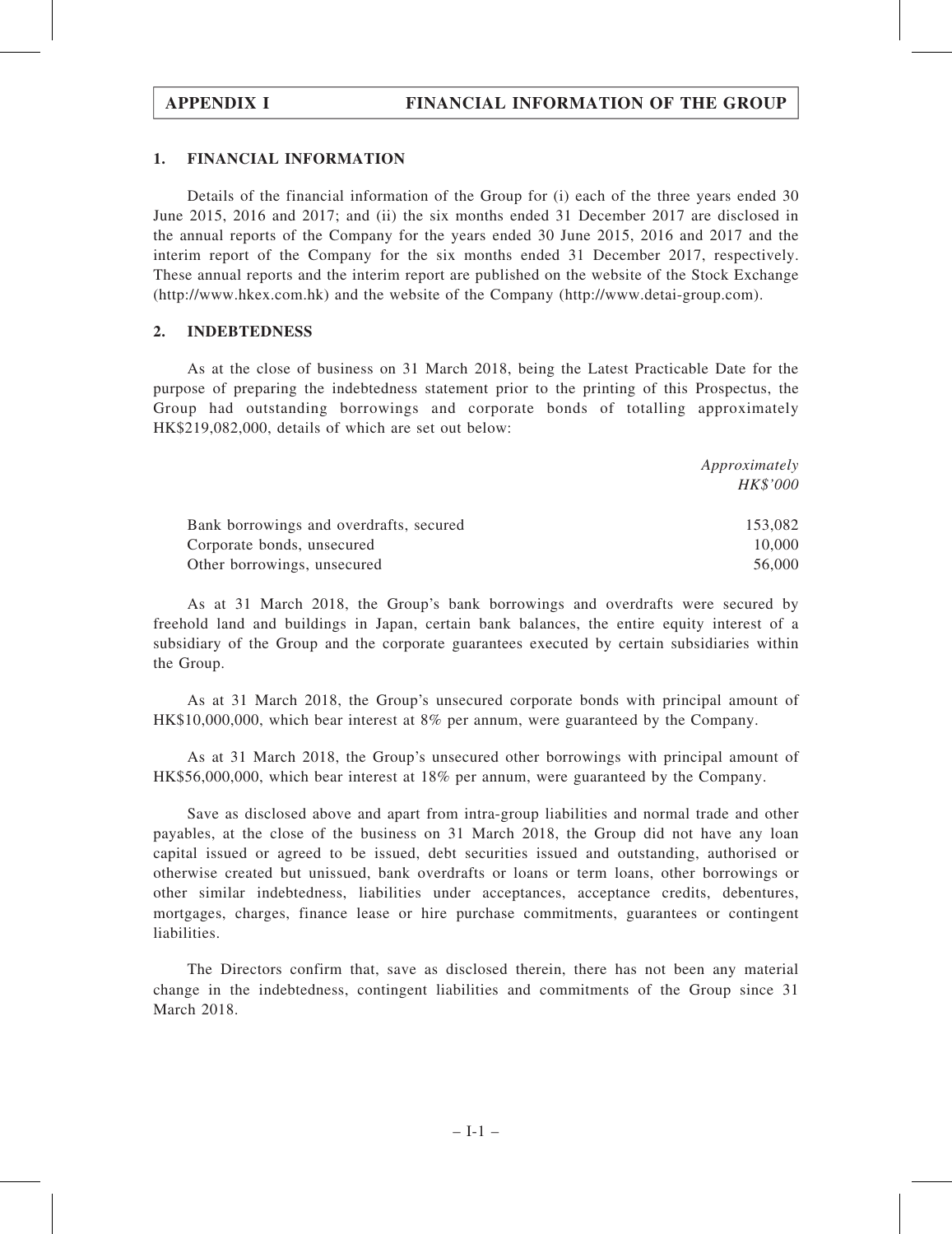### 3. WORKING CAPITAL

The Directors, after due and careful consideration, are of the opinion that in the absence of unforeseeable circumstances, taking into account the financial resources available to the Group and the estimated net proceeds from the Rights Issue, the Group will have sufficient working capital for its present requirements for at least the next twelve months following the date of this Prospectus.

#### 4. MATERIAL ADVERSE CHANGE

As at the Latest Practicable Date, the Directors were not aware of any material adverse changes in the financial or trading position of the Group since 30 June 2017 (being the date to which the latest published audited consolidated financial statements of the Group were made up).

### 5. FINANCIAL AND TRADING PROSPECTS OF THE GROUP

As at the Latest Practicable Date, the Group is principally engaged in five business segments, (i) hotel hospitality business; (ii) provision of money lending services; (iii) new energy business; (iv) trading and distribution of liquor and wine; and (v) investments in securities and funds.

For the year ended 30 June 2017, the Group recorded a revenue of approximately HK\$44.2 million, representing an increase of about 169% over the last year. Loss for the year attributable to owners of the Company was approximately HK\$144.4 million, representing a decrease of about 71% compared to the last year. The decrease in net loss was mainly attributable to (i) the decrease in impairment loss on goodwill and intangible assets of approximately HK\$363.0 million and HK\$91.3 million respectively and (ii) the decrease in share based payment expenses of approximately HK\$39.5 million as compared to that for the corresponding year of 2016.

For the six months ended 31 December 2017, the Group recorded a revenue of approximately HK\$26.8 million, representing an increase of about 106% over the last period. Loss for the period attributable to owners of the Company was approximately HK\$65.5 million while that of last period was HK\$8.2 million. The increase in the net loss was mainly attributable to (i) the impairment loss on goodwill and intangible asset of the new energy business; (ii) the general and administrative expenses recorded from the new energy business and hotel hospitality business; and (iii) the absence of gain on derecognition of available-forsale investments as compared to that for the corresponding period of 2016.

On 4 April 2018, the Company as vendor, Excellent Point Asia Limited (the ''Purchaser'') as purchaser and Mr. Zhu Yongjun as the purchaser's guarantor entered into a sale and purchase agreement (the "SPA"), pursuant to which the Company has conditionally agreed to sell and the Purchaser has conditionally agreed to purchase 49 shares of US\$1.00 each in the share capital of Perfect Essential Holdings Limited (the "Target Company"), representing 49% of the issued share capital of the Target Company, and part of the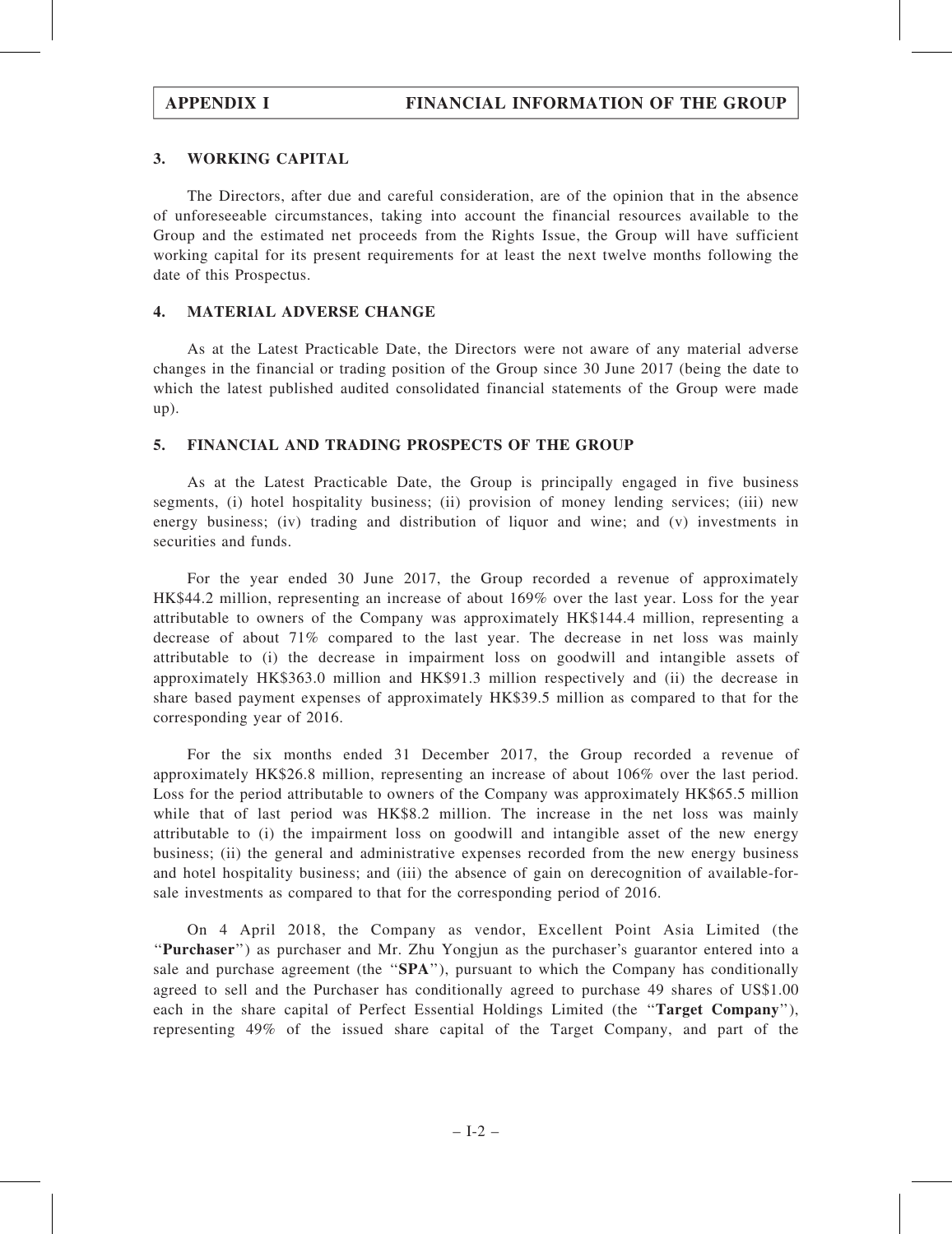shareholder's loan in the aggregate amount of HK\$64,484,000 owing by the Target Company to the Company, subject to the terms and conditions of the SPA at a total consideration of HK\$64,484,382.2 (the "Disposal").

Pursuant to the SPA, the Purchaser and the Company shall enter into an option deed upon the first completion of the Disposal, pursuant to which the Company shall grant the Purchaser the right to acquire all but not part of the 51 shares of US\$1.00 each in the share capital of the Target Company, representing 51% of the issued share capital of the Target Company, and part of the shareholder's loan in the aggregate amount of HK\$67,116,000 owing by the Target Company to the Company, within six months from the date of the first completion of the Disposal (the "Call Option").

The Target Company together with its subsidiaries (the "Target Group") are engaged in developing and distributing a biofuel product namely EuroAd, a biodegradable vegetable additive which catalyzes the combustion process in both fossil and bio fuels to achieve fuller fuel efficiency and cost savings with increased fuel performance.

For the year ended 30 June 2017 and for the six months ended 31 December 2017, the Target Group recorded losses. Product testing with potential customers is a prerequisite for entering the energy markets in different regions. However, the time taken to carry out product testing on the customers' plants and premises was much longer than expectation due to the constraints presented in the customers' own facilities and political influences in certain countries. The prolonged product testing phase resulted in delays in placing of sales orders from the targeted potential customers. Sales was therefore unsatisfactory and did not meet the original expectation when the new energy business was acquired in 2016. In view of the lossmaking records of the Target Group, the Directors consider that the Disposal can bring cash inflow to the Company and lower the working capital required on the part of the Company. The Call Option also enables the Company to get back the investment cost used in the original acquisition of the new energy business should it be exercised.

Hotel hospitality business is the core business of the Group which generates satisfactory income to the Group. The hotel, One Niseko Resort Towers, is located in the famous Japanese skiing destination of Niseko, Hokkaido, Japan. Niseko is one of the famous ski resort areas in Japan and is well known for its heavy light powder snow and spectacular backcountry. In recent years, Niseko has become a year round resort destination and is experiencing a rapid increase in foreign visitors and interest especially from China and South East Asia who have been responsible for popularising the resort area with the skiing/snowboarding community outside Japan. In view of the large potential growth in tourism in Japan driven by the Tokyo Olympics 2020 and the enactment of the Integrated Resort Laws in Japan, the Group is confident that the resort towers will allow the Group to achieve further diversification in our business portfolio and manage a steady income stream.

References are made to the JV Announcements in relation to the Formation of JV Company. The principal activities of the JV Company are research and development, production and distribution of new energy and renewable energy, corporate management, financial services and investment and related business. The another shareholder of the JV Company is Zhongke International Capital Limited whose holding company is 中科建設開發總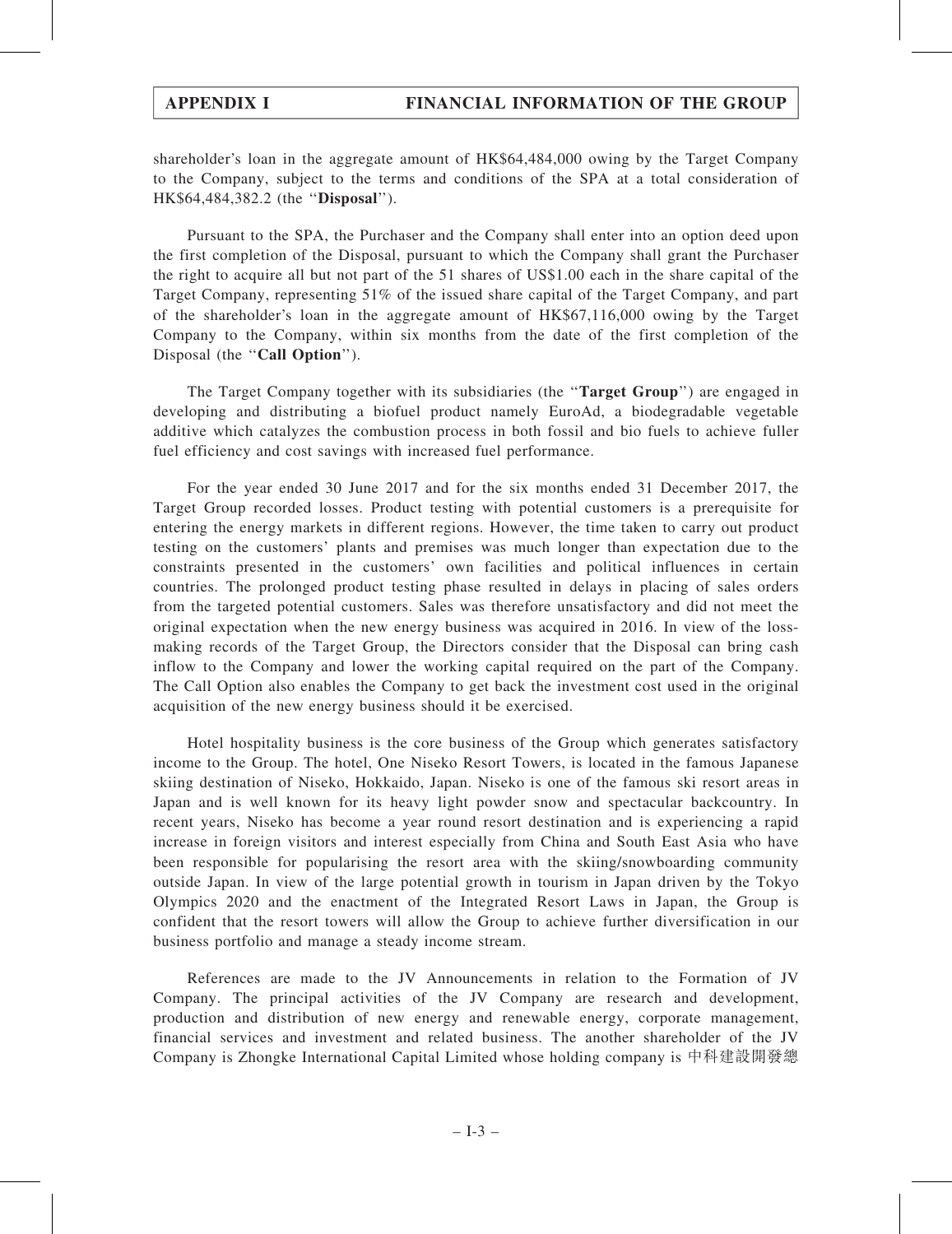$\triangle$ 司 (Bureau of Construction and Development Company) (the "**Bureau**", together with its subsidiaries, the "Zhongke Group"), which is a leading national enterprise in China. In recent years, the Bureau has expanded its scope from construction and engineering into, including but not limited to, investment and financing and new energy. Given the experience of the Zhongke Group in investment and financing together with its reputation and vast business network in China market, the Group could leverage these advantages to step into financial services and investment sectors in both Hong Kong and China. It is expected that Zhongke Group will contribute more on the operation of the JV Company which will give greater flexibility in future development of the JV Company.

The money lending business provides a relatively stable income to the Group and the Group would invest more resources to expand this business in the future.

The Group will continue to identify investment and business development opportunities conservatively and seriously, to better utilise its capital to expand the scope of business, to explore potential projects and to acquire good quality assets so as to enhance its long-term return of the shareholders of the Company.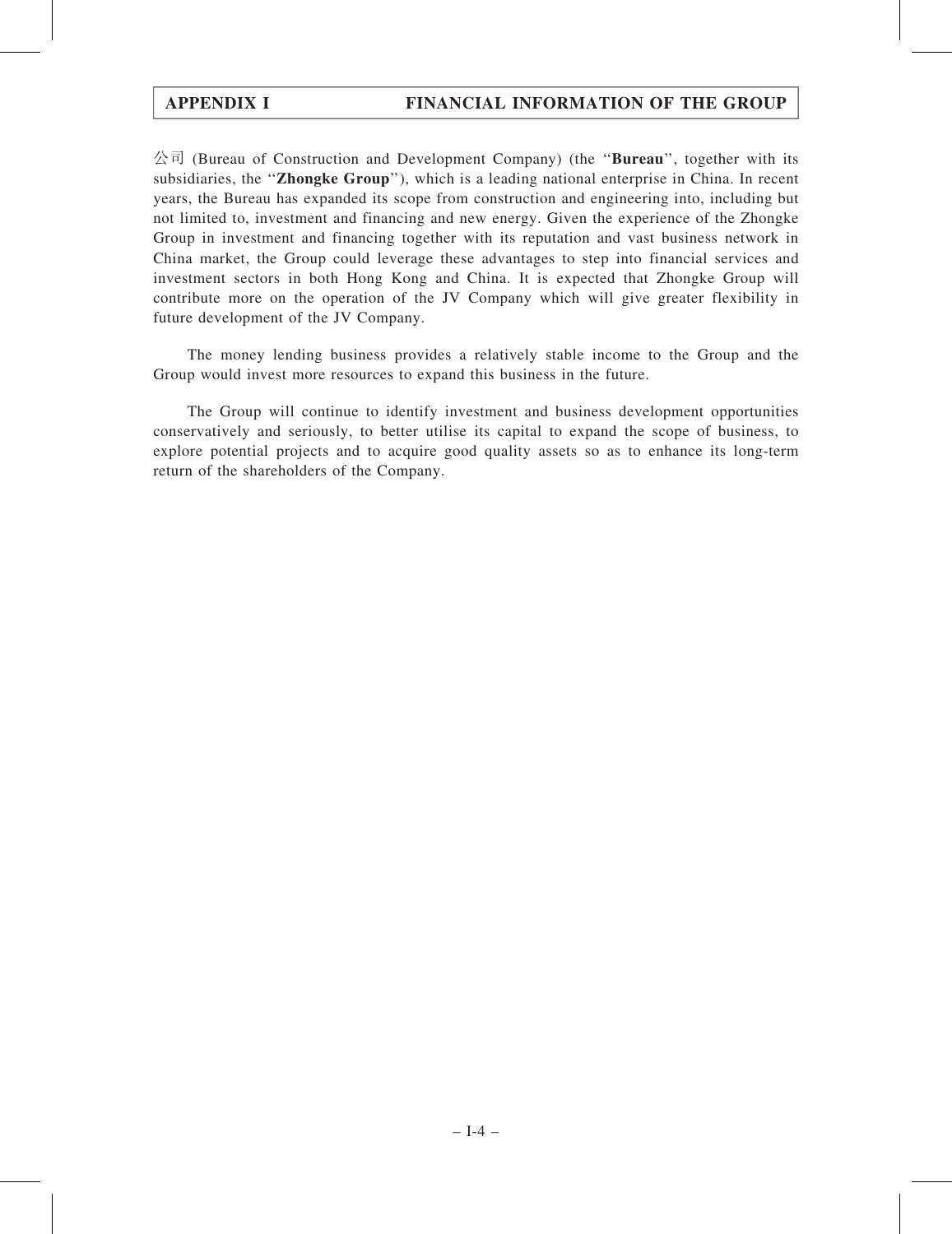### A. UNAUDITED PRO FORMA STATEMENT OF CONSOLIDATED NET TANGIBLE ASSETS OF THE GROUP

The following unaudited pro forma statement of consolidated net tangible assets of the Group is prepared in accordance with Paragraph 29 of Chapter 4 of the Listing Rules and is set out to illustrate the effects of Rights Issue on the unaudited consolidated net tangible assets of the Group as if the Rights Issue had taken place on 31 December 2017.

The unaudited pro forma statement of consolidated net tangible assets of the Group has been prepared for illustrative purposes only, and because of its hypothetical nature, may not give a true picture of the unaudited consolidated net tangible assets of the Group had the Rights Issue been completed as at 31 December 2017 or at any future date.

The following statement of unaudited pro forma consolidated net tangible assets of the Group is prepared based on the unaudited consolidated net tangible assets of the Group attributable to owners of the Company as at 31 December 2017, as extracted from the published interim report of the Group for the six months ended 31 December 2017, adjusted as described below:

|                                                                                                                                               | <b>Unaudited</b><br>consolidated net<br>tangible assets of<br>the Group<br>attributable to<br>owners of the<br>Company as at 31<br>December 2017<br>HK\$'000<br>(Note 1) | <b>Estimated net</b><br>proceeds from<br>the Rights<br><b>Issue</b><br>HK\$'000<br>(Note 2) | <b>Unaudited</b><br>pro forma<br>consolidated net<br>tangible assets of<br>the Group<br>attributable to<br>owners of the<br>Company as if the<br><b>Rights Issue had</b><br>been completed on<br>31 December 2017<br><b>HK\$'000</b> |
|-----------------------------------------------------------------------------------------------------------------------------------------------|--------------------------------------------------------------------------------------------------------------------------------------------------------------------------|---------------------------------------------------------------------------------------------|--------------------------------------------------------------------------------------------------------------------------------------------------------------------------------------------------------------------------------------|
| Based on the issue of 10,463,687,800 Rights Shares at the<br>Subscription Price of HK\$0.052 per Rights Share                                 | 584,522                                                                                                                                                                  | 523,576                                                                                     | 1,108,098                                                                                                                                                                                                                            |
| Unaudited consolidated net tangible assets of the Group<br>attributable to owners of the Company per Share as at<br>31 December 2017 (Note 3) | <b>HK\$0.11</b>                                                                                                                                                          |                                                                                             |                                                                                                                                                                                                                                      |

Unaudited pro forma consolidated net tangible assets of the Group attributable to owners of the Company per Share immediately after completion of the Rights Issue as if the Rights Issue had been completed on 31 December 2017 (Note 4) HK\$0.071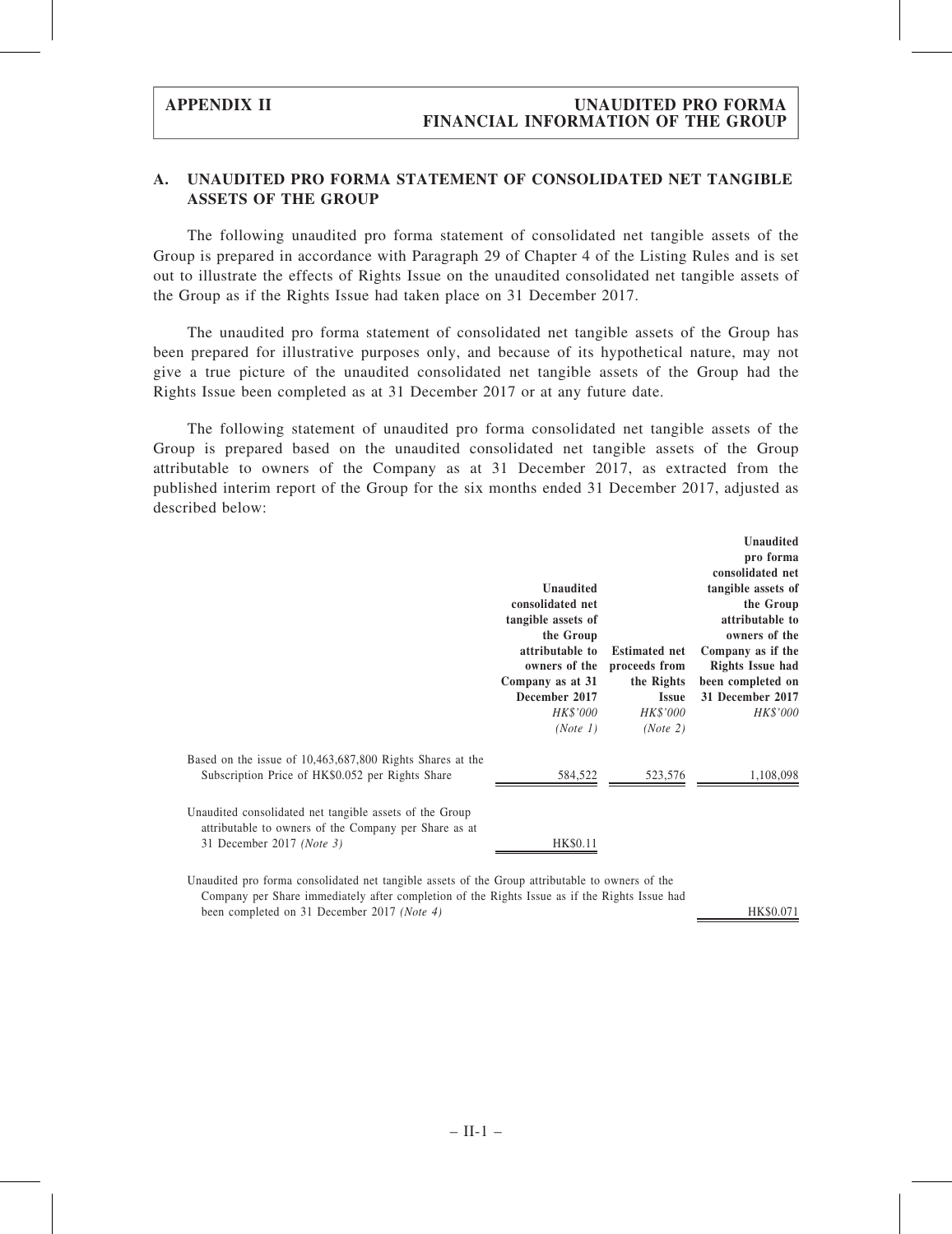### APPENDIX II UNAUDITED PRO FORMA FINANCIAL INFORMATION OF THE GROUP

Notes:

- 1. The unaudited consolidated net tangible assets of the Group attributable to owners of the Company as at 31 December 2017 are based on the unaudited consolidated net assets of the Group as at 31 December 2017 of approximately HK\$703,644,000 as extracted from the published interim report of the Group for the six months ended 31 December 2017, less goodwill of approximately HK\$54,773,000, intangible assets of approximately HK\$62,496,000 and non-controlling interest of approximately HK\$1,853,000 as at that date as extracted from the published interim report of the Group for the six months ended 31 December 2017.
- 2. The estimated net proceeds from the Rights Issue of approximately HK\$523,576,000 are based on the estimated gross proceeds to be raised by the issue of 10,463,687,800 Rights Shares at the subscription price of HK\$0.052 per Rights Share, after deduction of the estimated underwriting commission and related expenses incurred incidental to the Rights Issue of approximately HK\$20,536,000.
- 3. The unaudited consolidated net tangible assets of the Group attributable to owners of the Company per Share as at 31 December 2017 is calculated based on the unaudited consolidated net tangible assets of the Group of approximately HK\$584,522,000 and 5,231,843,900 Shares in issue as at 31 December 2017.
- 4. The unaudited pro forma consolidated net tangible assets of the Group attributable to owners of the Company per Share after completion of the Rights Issue is based on the unaudited pro forma consolidated net tangible assets of the Group attributable to owners of the Company of approximately HK\$1,108,098,000 and 15,695,531,700 Shares in issue, which comprise (i) 5,231,843,900 Shares in issue as at 31 December 2017; and (ii) 10,463,687,800 Rights Shares to be issued.
- 5. No adjustment has been made to the unaudited pro forma financial information of the Group to reflect any trading results or other transactions of the Group entered into subsequent to 31 December 2017.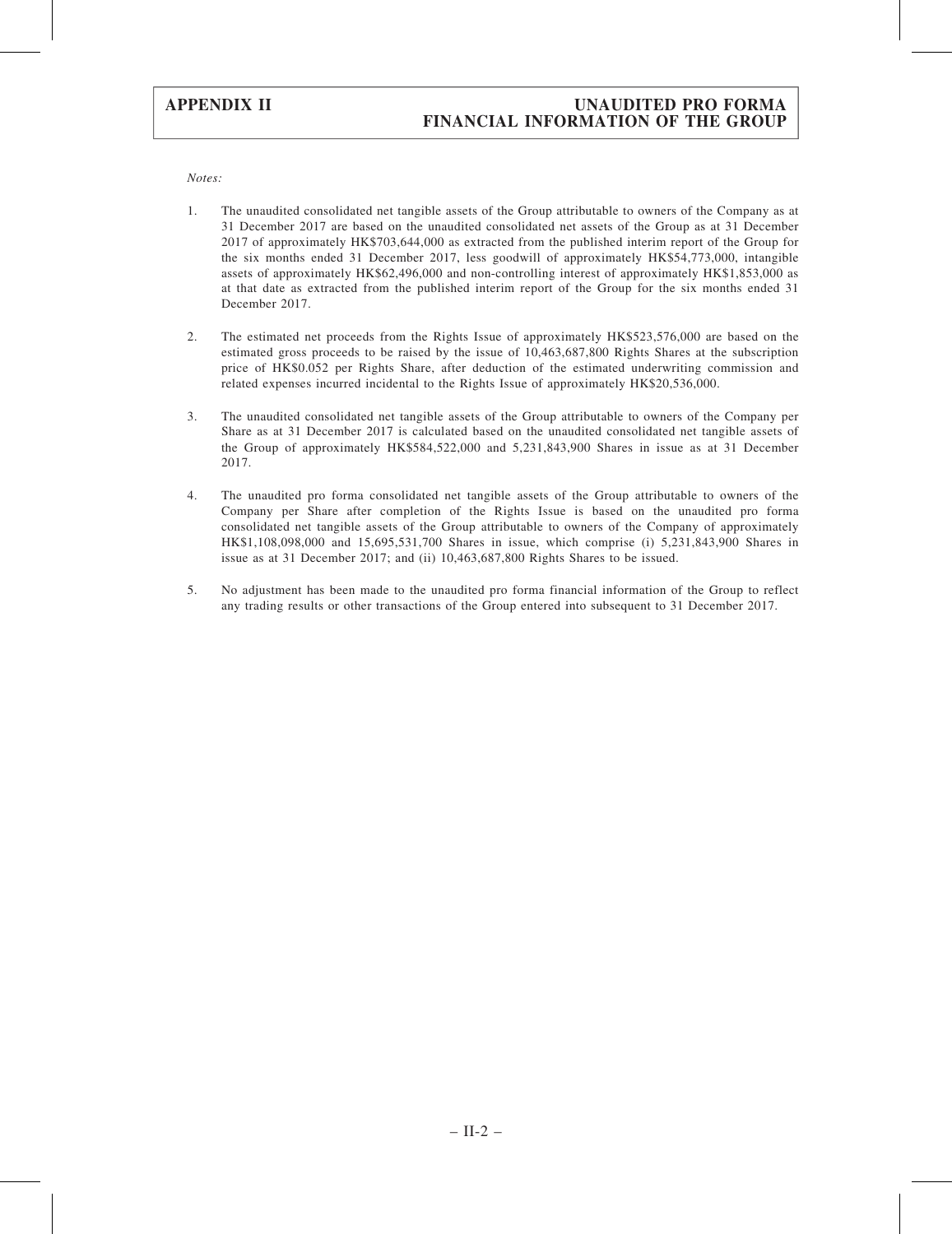### B. REPORT ON THE UNAUDITED PRO FORMA FINANCIAL INFORMATION OF THE GROUP

The following is the text of a report received from the reporting accountants of the Company, BDO Limited, Certified Public Accountants, Hong Kong, in respect of the unaudited pro forma financial information of the Group for the purpose of incorporation in this Prospectus.



Tel: +852 2218 8288 Fax: +852 2815 2239 www.bdo.com.hk

25<sup>th</sup> Floor Wing On Centre 111 Connaught Road Central Hong Kong

雷話: +852 2218 8288 傳真: +852 2815 2239 www.bdo.com.hk

香港干諾道中111號 永安中心25樓

### INDEPENDENT REPORTING ACCOUNTANTS' ASSURANCE REPORT ON THE COMPILATION OF UNAUDITED PRO FORMA FINANCIAL INFORMATION

#### TO THE DIRECTORS OF DETAI NEW ENERGY GROUP LIMITED

We have completed our assurance engagement to report on the compilation of unaudited pro forma financial information of DeTai New Energy Group Limited (the ''Company'') and its subsidiaries (hereinafter collectively referred to as the ''Group'') by the directors of the Company for illustrative purposes only. The unaudited pro forma financial information consists of the unaudited pro forma statement of consolidated net tangible assets of the Group attributable to owners of the Company as at 31 December 2017 and related notes as set out in Section A of Appendix II to the prospectus issued by the Company dated 21 May 2018 (the "Prospectus") in connection with the rights issue on the basis of two rights shares for every one existing share of the Company (the ''Rights Issue''). The applicable criteria on the basis of which the directors have compiled the unaudited pro forma financial information are described in Section A of Appendix II to the Prospectus.

The unaudited pro forma financial information has been compiled by the directors to illustrate the impact of the Rights Issue on the Group's consolidated net tangible assets attributable to owners of the Company as at 31 December 2017 as if the Rights Issue had taken place at 31 December 2017. As part of this process, information about the Group's financial position as at 31 December 2017 has been extracted by the directors of the Company from the Group's published interim report for the six months ended 31 December 2017. The interim results have not been audited or reviewed and no audit or review report has been published.

#### Directors' Responsibility for the Unaudited Pro Forma Financial Information

The directors of the Company are responsible for compiling the unaudited pro forma financial information in accordance with paragraph 4.29 of the Rules Governing the Listing of The Stock Exchange of Hong Kong Limited (the "Listing Rules") and with reference to Accounting Guideline 7 ''Preparation of Unaudited Pro Forma Financial Information for Inclusion in Investment Circulars" ("AG 7") issued by the Hong Kong Institute of Certified Public Accountants ("HKICPA").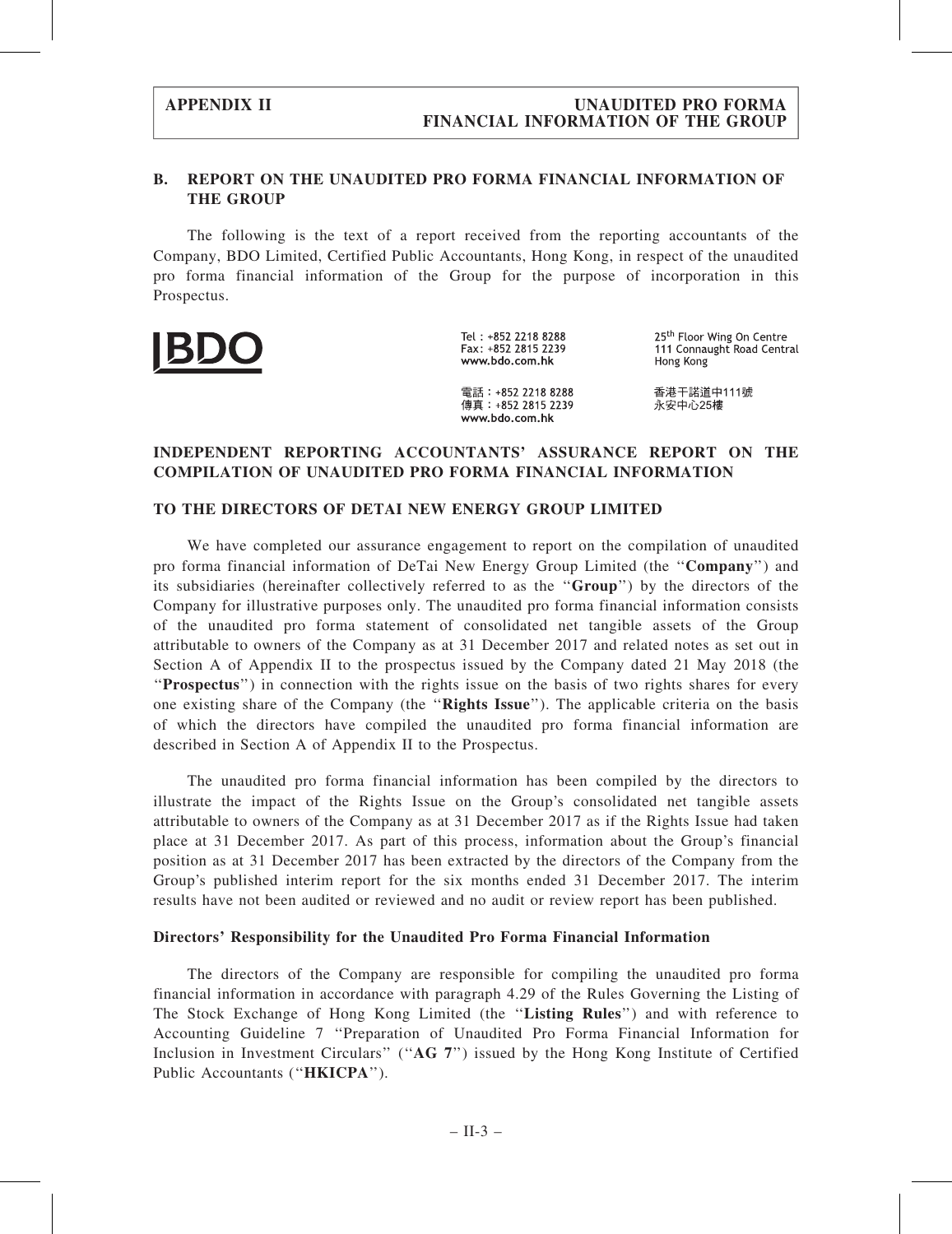#### Our Independence and Quality Control

We have complied with the independence and other ethical requirements of the "Code of Ethics for Professional Accountants'' issued by the HKICPA, which is founded on fundamental principles of integrity, objectivity, professional competence and due care, confidentiality and professional behavior.

The firm applies Hong Kong Standard on Quality Control 1 ''Quality Control for Firms that Perform Audits and Reviews of Financial Statements, and Other Assurance and Related Services Engagements'' and accordingly maintains a comprehensive system of quality control including documented policies and procedures regarding compliance with ethical requirements, professional standards and applicable legal and regulatory requirements.

#### Reporting Accountants' Responsibilities

Our responsibility is to express an opinion, as required by paragraph 4.29(7) of the Listing Rules, on the unaudited pro forma financial information and to report our opinion to you. We do not accept any responsibility for any reports previously given by us on any financial information used in the compilation of the unaudited pro forma financial information beyond that owed to those to whom those reports were addressed by us at the dates of their issue.

We conducted our engagement in accordance with Hong Kong Standard on Assurance Engagements 3420, ''Assurance Engagements to Report on the Compilation of Unaudited Pro Forma Financial Information Included in a Prospectus'' issued by the HKICPA. This standard requires that the reporting accountants plan and perform procedures to obtain reasonable assurance about whether the directors of the Company have compiled the unaudited pro forma financial information in accordance with paragraph 4.29 of the Listing Rules and with reference to AG 7 issued by the HKICPA.

For purposes of this engagement, we are not responsible for updating or reissuing any reports or opinions on any historical financial information used in compiling the unaudited pro forma financial information, nor have we, in the course of this engagement, performed an audit or review of the financial information used in compiling the unaudited pro forma financial information.

The purpose of unaudited pro forma financial information included in a prospectus is solely to illustrate the impact of a significant event or transaction on unadjusted financial information of the entity as if the event had occurred or the transaction had been undertaken at an earlier date selected for purposes of the illustration. Accordingly, we do not provide any assurance that the actual outcome of the Rights Issue at 31 December 2017 would have been as presented.

A reasonable assurance engagement to report on whether the unaudited pro forma financial information has been properly compiled on the basis of the applicable criteria involves performing procedures to assess whether the applicable criteria used by the directors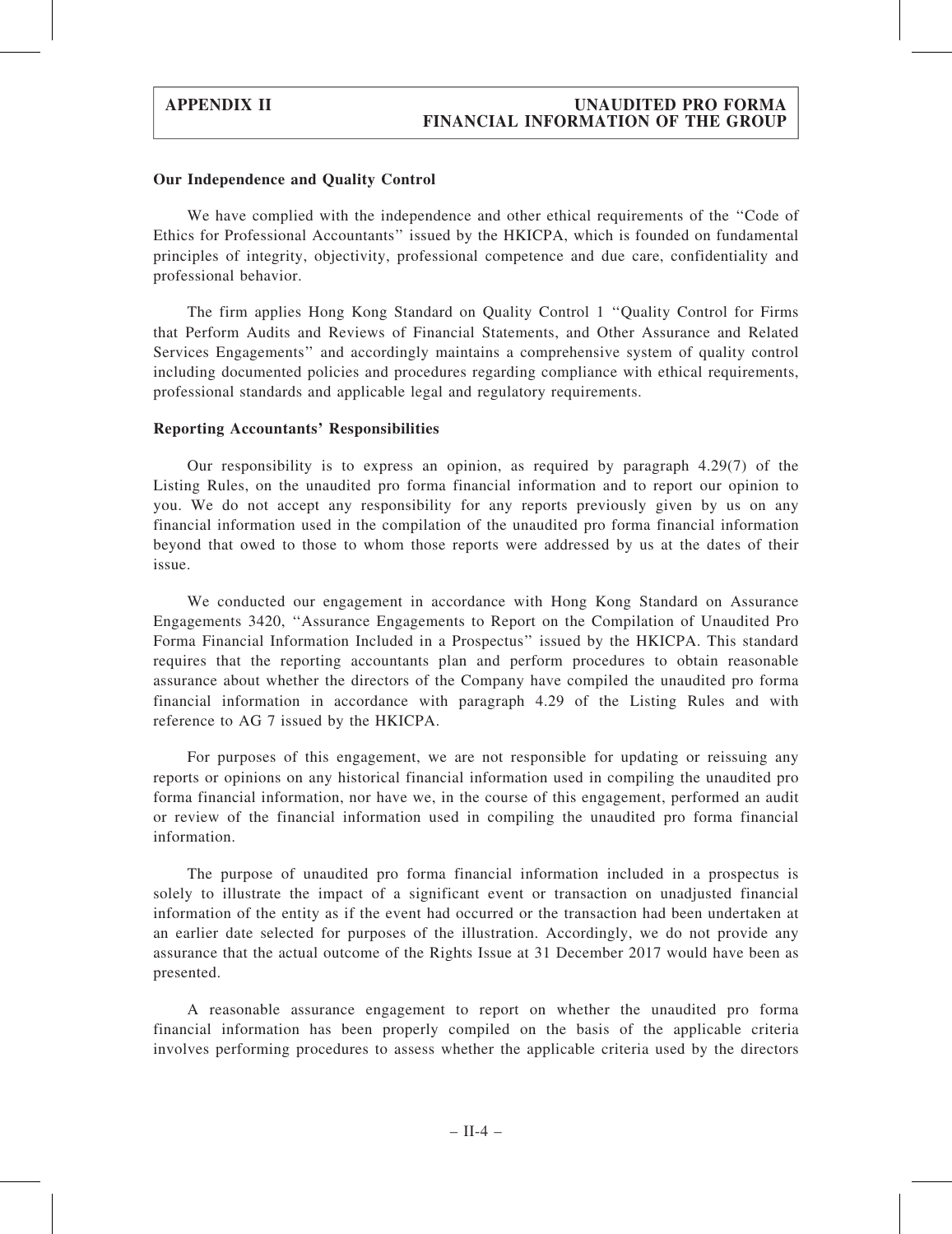### APPENDIX II UNAUDITED PRO FORMA FINANCIAL INFORMATION OF THE GROUP

in the compilation of the unaudited pro forma financial information provide a reasonable basis for presenting the significant effects directly attributable to the event or transaction, and to obtain sufficient appropriate evidence about whether:

- . the related pro forma adjustments give appropriate effect to those criteria; and
- . the unaudited pro forma financial information reflects the proper application of those adjustments to the unadjusted financial information.

The procedures selected depend on the reporting accountants' judgement, having regard to the reporting accountants' understanding of the nature of the entity, the event or transaction in respect of which the unaudited pro forma financial information has been compiled, and other relevant engagement circumstances.

The engagement also involves evaluating the overall presentation of the unaudited pro forma financial information.

We believe that the evidence we have obtained is sufficient and appropriate to provide a basis for our opinion.

#### Opinion

In our opinion:

- (a) the unaudited pro forma financial information has been properly compiled by the directors of the Company on the basis stated;
- (b) such basis is consistent with the accounting policies of the Group; and
- (c) the adjustments are appropriate for the purposes of the unaudited pro forma financial information as disclosed pursuant to paragraph 4.29(1) of the Listing Rules.

BDO Limited Certified Public Accountants Hong Kong

21 May 2018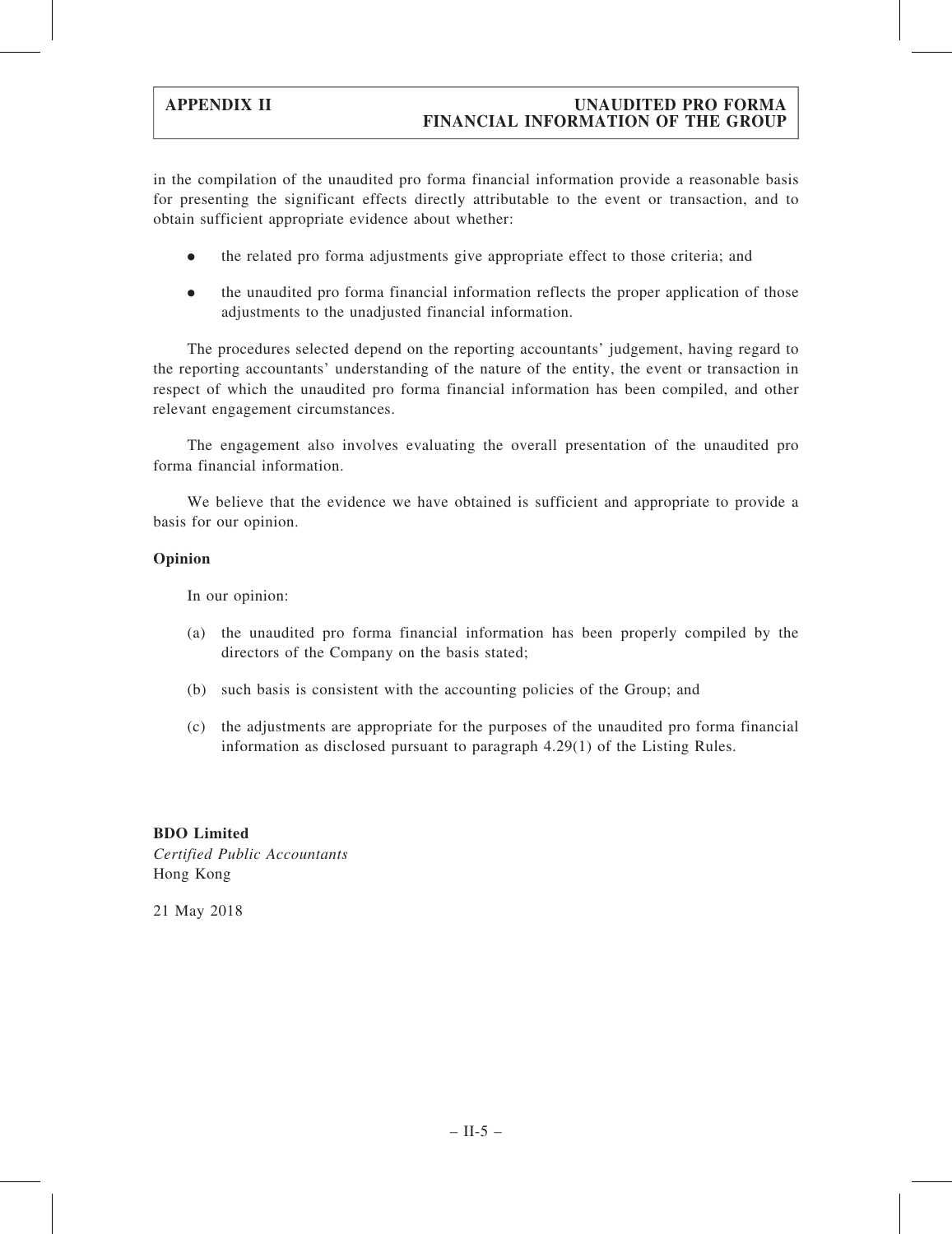#### 1. RESPONSIBILITY STATEMENT

This Prospectus, for which the Directors collectively and individually accept full responsibility, includes particulars given in compliance with the Listing Rules for the purpose of giving information with regard to the Company. The Directors, having made all reasonable enquiries, confirm that, to the best of their knowledge and belief, the information contained in this Prospectus is accurate and complete in all material respects and not misleading or deceptive, and there are no other matters the omission of which would make any statement herein or this Prospectus misleading.

#### 2. SHARE CAPITAL

#### (I) The authorised and issued share capital of the Company

(i) As at the Latest Practicable Date

| Authorised:                     |                                                                                                                        | HK\$                             |
|---------------------------------|------------------------------------------------------------------------------------------------------------------------|----------------------------------|
| 30,000,000,000                  | Shares of HK\$0.05 each                                                                                                | 1,500,000,000.00                 |
| 1,238,095,238                   | Convertible Preference Shares of HK\$0.05 each                                                                         | 61,904,761.90                    |
| Issued and fully-paid:          |                                                                                                                        |                                  |
| 5,231,843,900                   | Shares of HK\$0.05 each                                                                                                | 261,592,195.00                   |
| 491,665,238                     | Convertible Preference Shares of HK\$0.05 each                                                                         | 24,583,261.90                    |
| (ii)                            | Immediately following the allotment and issue of the Rights Shares                                                     |                                  |
| Authorised:                     |                                                                                                                        | HK\$                             |
| 30,000,000,000                  | Shares of HK\$0.05 each                                                                                                | 1,500,000,000.00                 |
| 1,238,095,238                   | Convertible Preference Shares of HK\$0.05 each                                                                         | 61,904,761.90                    |
| Issued and fully-paid:          |                                                                                                                        |                                  |
| 5,231,843,900<br>10,463,687,800 | Shares in issue as at the Latest Practicable Date<br>Rights Shares to be allotted and issued under the<br>Rights Issue | 261,592,195.00<br>523,184,390.00 |
| 15,695,531,700                  | Total                                                                                                                  | 784,776,585.00                   |
| 491,665,238                     | Convertible Preference Shares in issue as at the<br>Latest Practicable Date                                            | 24,583,261.90                    |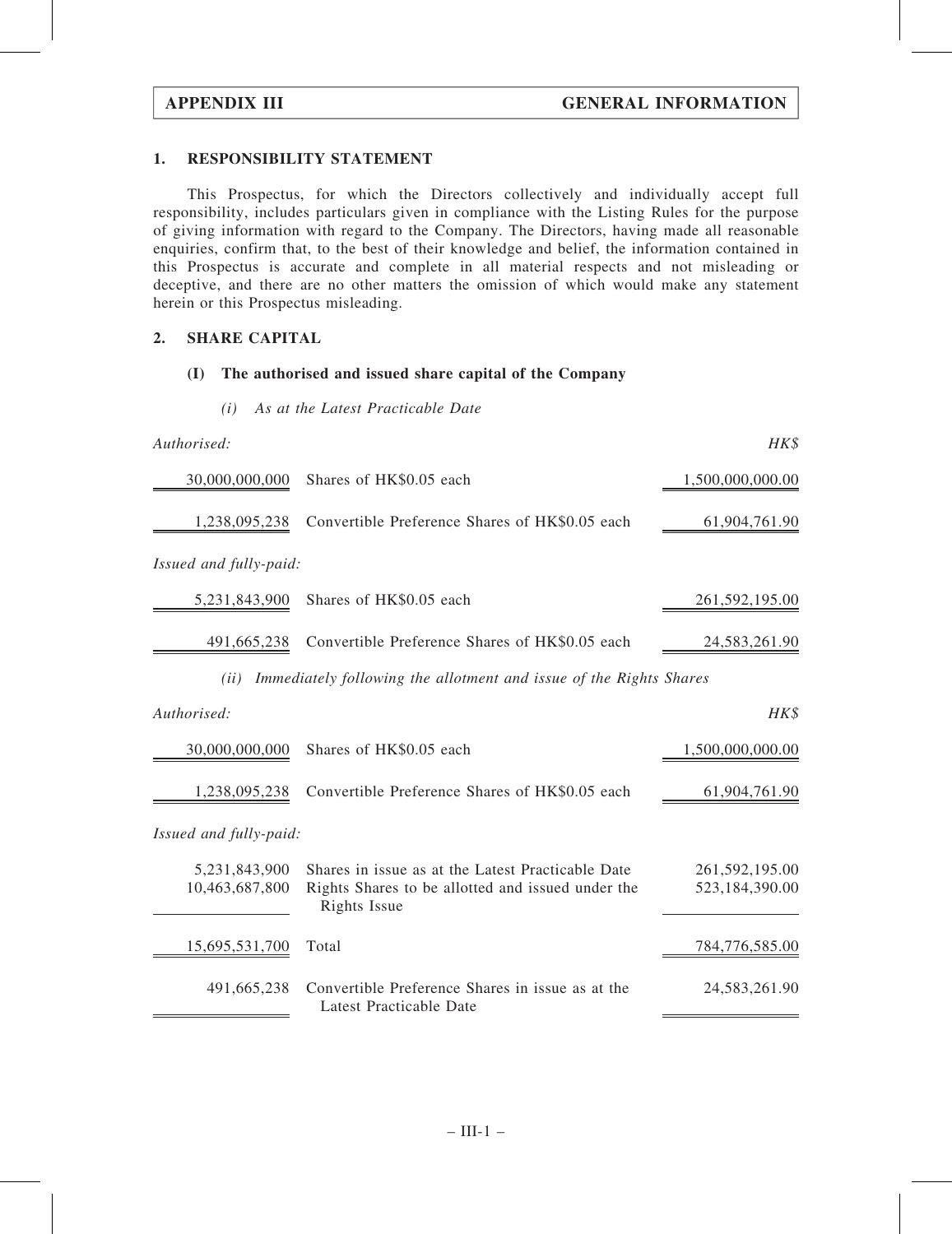All the existing Shares in issue are fully-paid and rank pari passu in all respects including all rights as to dividends, voting and return of capital. The Rights Shares, when allotted, issued and fully-paid, will rank pari passu with the Shares then in issue in all respects. Holders of fully-paid Rights Shares will be entitled to receive all future dividends and distributions which may be declared, made or paid on or after the date of allotment and issue of the fully-paid Rights Shares.

The Rights Shares to be issued will be listed on the Stock Exchange. No part of the share capital or any other securities of the Company is listed or dealt in on any stock exchange other than the Stock Exchange and no application is being made or is currently proposed or sought for the Shares or the Rights Shares or any other securities of the Company to be listed or dealt in on any other stock exchange.

As at the Latest Practicable Date, there is no arrangement under which future dividends are/will be waived or agreed to be waived.

#### (II) Share Options and Convertible Preference Shares

As at the Latest Practicable Date, the Company had outstanding Share Options under the Share Option Schemes carrying rights for the holders thereof to subscribe for an aggregate of 1,094,610,000 new Shares. Details of which are set out below:

| Date of grant   | <b>Exercise period</b>                | <b>Exercise</b><br>price<br>$(HK\$ | Number of<br>underlying<br><b>Shares</b> |
|-----------------|---------------------------------------|------------------------------------|------------------------------------------|
| 4 July 2013     | 4 July 2013 to<br>3 July 2018         | 0.435                              | 202,250,000                              |
| 19 July 2013    | 19 July 2013 to<br>18 July 2018       | 0.433                              | 100,000,000                              |
| 21 January 2015 | 21 January 2015 to<br>20 January 2020 | 0.320                              | 184,400,000                              |
| 13 October 2015 | 14 October 2015 to<br>13 October 2020 | 0.320                              | 444,410,000                              |
| 24 January 2017 | 24 January 2018 to<br>23 January 2021 | 0.235                              | 54,200,000                               |
| 24 January 2017 | 24 January 2019 to<br>23 January 2021 | 0.235                              | 54,200,000                               |
| 24 January 2017 | 24 January 2020 to<br>23 January 2021 | 0.235                              | 55,150,000                               |

As at the Latest Practicable Date, the Company has outstanding Convertible Preference Shares which are convertible into 491,665,238 new Shares upon full conversion of such Convertible Preference Shares (subject to adjustment).

Save for the Share Options and the Convertible Preference Shares, the Company had no other outstanding warrants, options or convertible or exchangeable securities in issue which would otherwise confer any right to subscribe for, convert or exchange into existing Shares as at the Latest Practicable Date.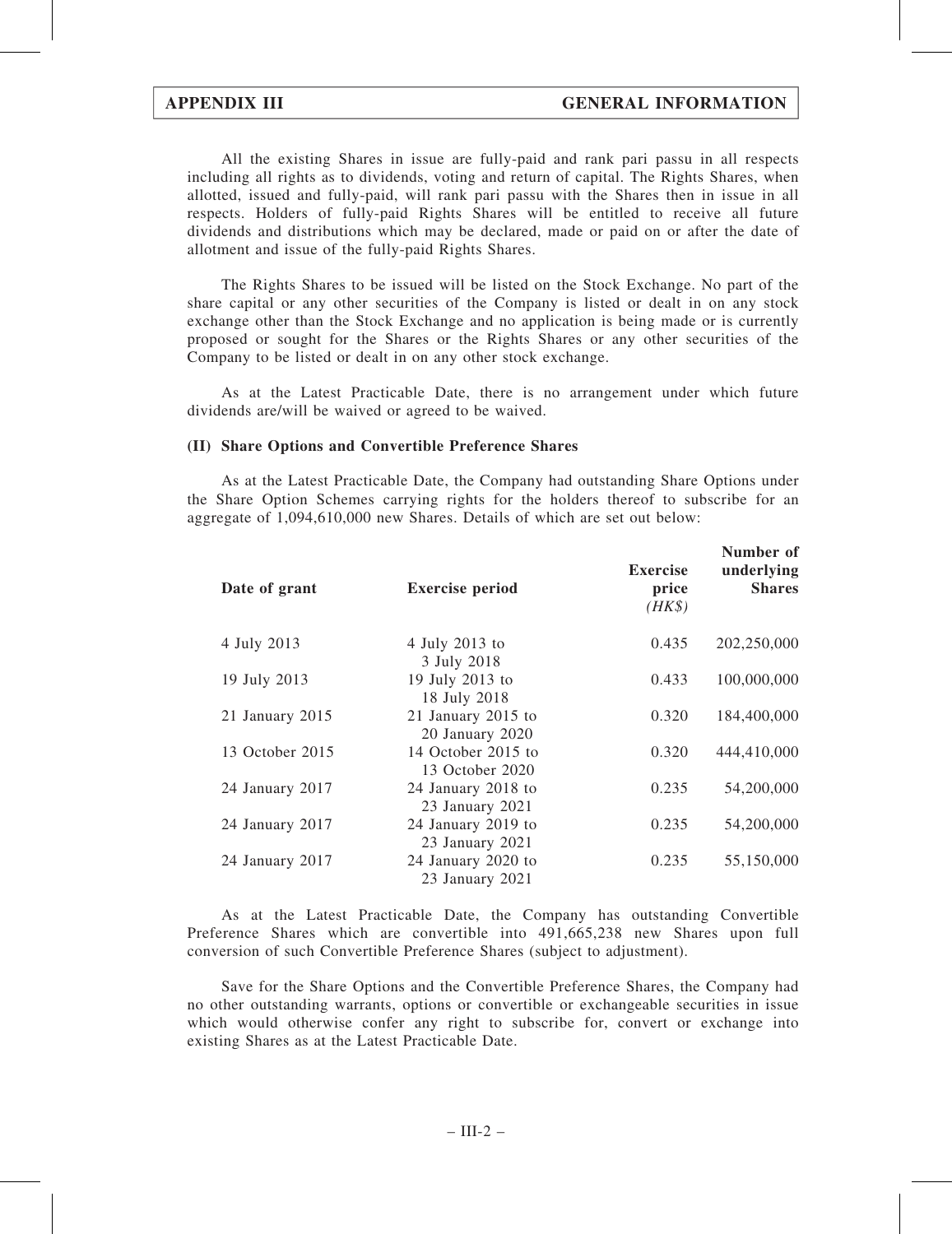Save for the 1,094,610,000 Share Options and the 491,665,238 Convertible Preference Shares, no capital of any member of the Group was under option, or agreed conditionally or unconditionally to be put under option as at the Latest Practicable Date.

#### 3. DISCLOSURE OF INTERESTS

#### (a) Directors' and chief executive's interests and short positions in shares and underlying shares

As at the Latest Practicable Date, the interests and short positions of the Directors or chief executives of the Company and their associates in the Shares, underlying shares or debentures of the Company or any of its associated corporations (within the meaning of Part XV of the SFO) which (i) would have to be notified to the Company and the Stock Exchange pursuant to Divisions 7 and 8 of Part XV of the SFO (including interests or short positions which they were taken or deemed to have under such provisions of the SFO); or (ii) were required to be entered in the register referred to therein pursuant to section 352 of the SFO; or (iii) were required to be notified to the Company and the Stock Exchange pursuant to the Model Code for Securities Transactions by Directors of Listed Companies contained in the Listing Rules, were as follows:

|                    |                   |                    |              |              | Approximate  |
|--------------------|-------------------|--------------------|--------------|--------------|--------------|
|                    |                   |                    |              |              | percentage   |
|                    |                   |                    | Number of    |              | of aggregate |
|                    |                   |                    | underlying   |              | interest to  |
|                    | Capacity in which |                    | Shares held  |              | total number |
|                    | Shares/underlying | Number of          | under equity |              | of Shares in |
| Name of Director   | Shares are held   | <b>Shares</b> held | derivatives  | <b>Total</b> | issue $\%$   |
| Mr. Wong Hin Shek  | Beneficial owner  |                    | 40,000,000   | 40,000,000   | 0.76         |
| Mr. Chi Chi Hung,  | Beneficial owner  | 23,000,000         |              | 23,000,000   | 0.44         |
| Kenneth            |                   |                    |              |              |              |
| Mr. Chiu Wai On    | Beneficial owner  |                    | 1,000,000    | 1,000,000    | 0.02         |
| Mr. Man Kwok Leung | Beneficial owner  |                    | 1,000,000    | 1,000,000    | 0.02         |
| Dr. Wong Yun Kuen  | Beneficial owner  |                    | 1,000,000    | 1,000,000    | 0.02         |
| Mr. Chui Kwong Kau | Beneficial owner  | 660,000            |              | 660,000      | 0.01         |

Save as disclosed above, as at the Latest Practicable Date, none of the Directors nor the chief executive of the Company had or was deemed to have any interests or short positions in the shares, underlying shares or debentures of the Company and its associated corporations (within the meaning of Part XV of the SFO) which (i) were required to be notified to the Company and the Stock Exchange pursuant to Divisions 7 and 8 of Part XV of the SFO (including interests or short positions which they were taken or deemed to have under such provisions of the SFO); or (ii) were required, pursuant to section 352 of the SFO, to be entered in the register referred to therein; or (iii) were required to be notified to the Company and the Stock Exchange pursuant to the Model Code for Securities Transactions by Directors of Listed Companies.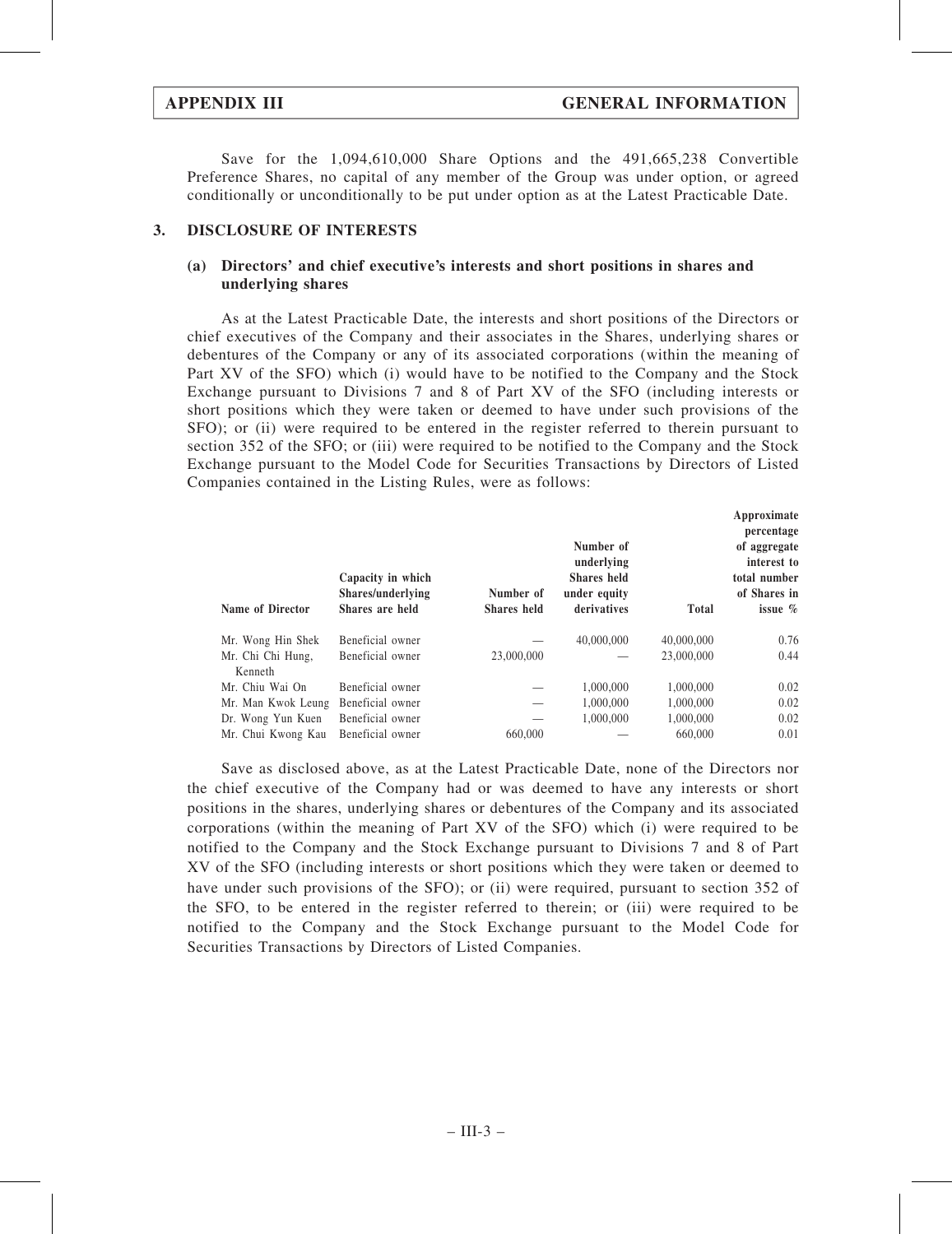### (b) Substantial shareholders' interests and short positions in shares and underlying shares

As at the Latest Practicable Date, so far as any Directors are aware, the interest or short positions owned by the following parties (other than the Directors or chief executives of the Company) in the Shares, underlying Shares or debentures of the Company which are required to be disclosed to the Company under Divisions 2 and 3 of Part XV of the SFO or which were required to be recorded in the register of the Company required to be kept under section 336 of the SFO, or who were, directly or indirectly, interested in 5% or more of the nominal value of any class of share capital or relevant securities (as defined in Note 4 to Rule 22 of the Takeovers Code) of the Company or any member of the Group were as follows:

| Name of Shareholder                                                 | Capacity in which<br>Shares/underlying<br>Shares are held | Number of<br>Shares held | Number of<br>underlying<br>Shares held<br>under equity<br>derivatives | <b>Total</b>   | Approximate<br>percentage<br>of aggregate<br>interest to total<br>number of<br>Shares in issue<br>$\%$<br>(Note 3) |
|---------------------------------------------------------------------|-----------------------------------------------------------|--------------------------|-----------------------------------------------------------------------|----------------|--------------------------------------------------------------------------------------------------------------------|
| The Underwriter (Note 1)                                            | Underwriter                                               |                          | 10,481,104,026                                                        | 10,481,104,026 | 52.07                                                                                                              |
| Galaxy Sky Investments<br>Limited (Note 1)                          | Interest of controlled<br>corporation                     |                          | 10,481,104,026                                                        | 10,481,104,026 | 52.07                                                                                                              |
| Kingston Capital Asia<br>Limited (Note 1)                           | Interest of controlled<br>corporation                     |                          | 10,481,104,026                                                        | 10,481,104,026 | 52.07                                                                                                              |
| Kingston Financial Group Interest of controlled<br>Limited (Note 1) | corporation                                               |                          | 10,481,104,026                                                        | 10,481,104,026 | 52.07                                                                                                              |
| Active Dynamic Limited<br>(Note 1)                                  | Interest of controlled<br>corporation                     |                          | 10,481,104,026                                                        | 10,481,104,026 | 52.07                                                                                                              |
| Chu Yuet Wah (Note 1)                                               | Interest of controlled<br>corporation                     |                          | 10,481,104,026                                                        | 10,481,104,026 | 52.07                                                                                                              |
| Mr. Tong Liang                                                      | Beneficial owner                                          | 1,468,217,125            |                                                                       | 1,468,217,125  | 28.06                                                                                                              |
| Goldsure Limited<br>(Note 2)                                        | Beneficial owner                                          |                          | 491,665,238                                                           | 491,665,238    | 9.40                                                                                                               |
| Mr. Tang Tong (Note 2)                                              | Interest of controlled<br>corporation                     |                          | 491,665,238                                                           | 491,665,238    | 9.40                                                                                                               |

Long and short positions in Shares and underlying Shares of the Company

#### Notes:

- 1. The 10,481,104,026 underlying Shares are the Rights Shares which the Underwriter is interested under the Underwriting Agreement assuming no Qualifying Shareholders (other than Mr. Tong) take up their respective entitlements under the Rights Issue. The Underwriter is a wholly-owned subsidiary of Galaxy Sky Investments Limited, which is wholly owned by Kingston Capital Asia Limited. Kingston Capital Asia Limited is wholly owned by Kingston Financial Group Limited. Active Dynamic Limited owns 40.24% interest in Kingston Financial Group Limited. Ms. Chu Yuet Wah owns 100% interest in Active Dynamic Limited.
- 2. The 491,665,238 Convertible Preference Shares are held by Goldsure Limited, which is whollyowned by Mr. Tang Tong. Thus, he is deemed to be interested in the 491,665,238 Convertible Preference Shares held by Goldsure Limited pursuant to the SFO.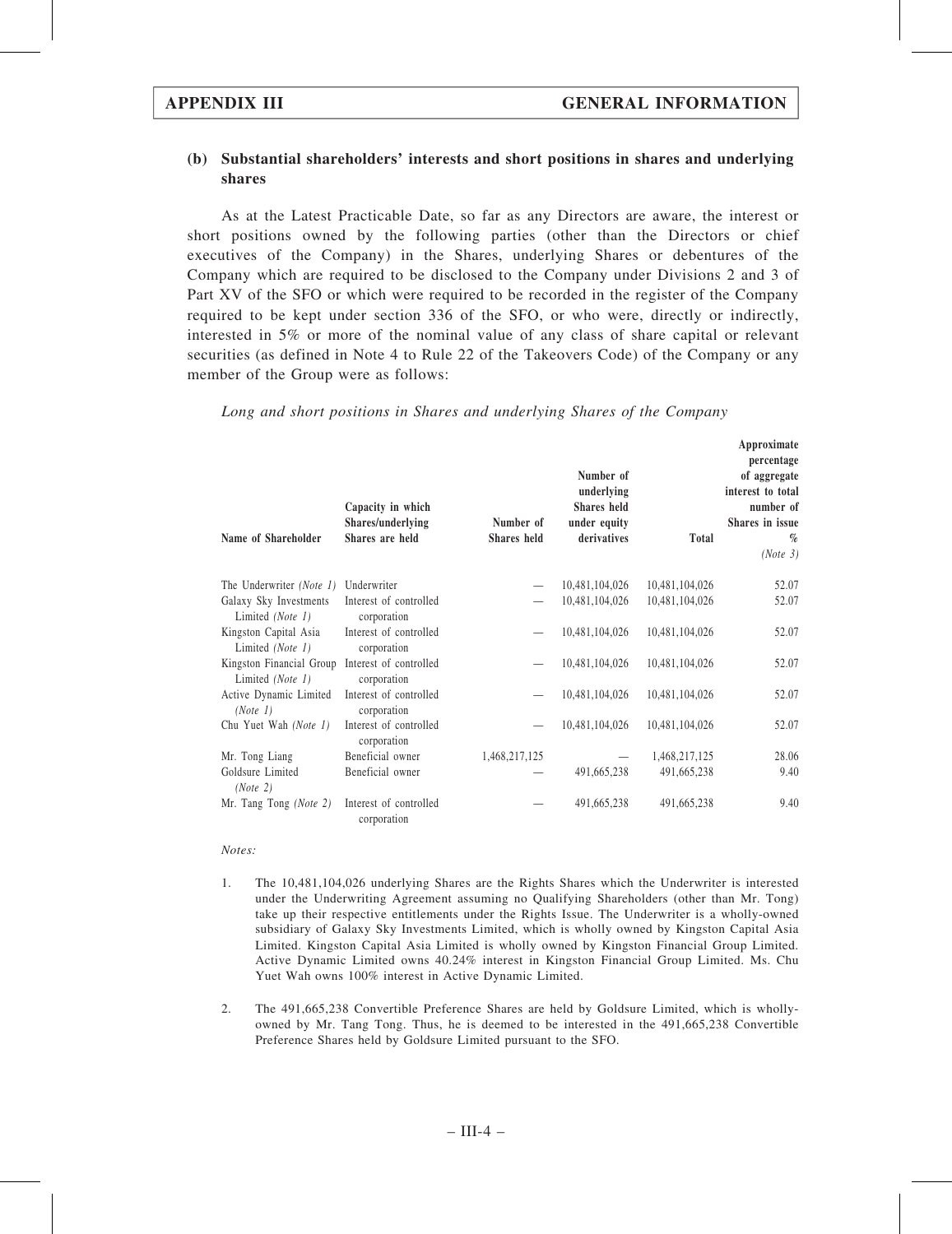3. The percentage is calculated on the basis of 5,231,843,900 Shares in issue as at the Latest Practicable Date.

Saved as disclosed above, as at the Latest Practicable Date, the Directors are not aware of any interests or short positions owned by any persons (other than the Directors or chief executives of the Company) in the Shares or underlying Shares of the Company which were required to be disclosed to the Company under Divisions 2 and 3 of Part XV of the SFO or which were required to be recorded in the register of the Company required to be kept under Section 336 of the SFO, or who were, directly or indirectly, interested in 5% or more of the nominal value of any class of share capital or relevant securities (as defined in Note 4 to Rule 22 of the Takeovers Code) of the Company or any member of the Group.

#### 4. DIRECTORS' SERVICE CONTRACTS

As at the Latest Practicable Date, none of the Directors or proposed directors of the Company (if any) has any existing or proposed service contracts with any member of the Group which is not determinable by the Company within one (1) year without payment of any compensation (other than statutory compensation).

### 5. DIRECTORS' INTERESTS IN CONTRACT, ASSETS AND ARRANGEMENT OF SIGNIFICANCE

As at the Latest Practicable Date, there was no contract or arrangement subsisting in which any Director was materially interested and which was significant in relation to any business of the Group.

As at the Latest Practicable Date, none of the Directors had any direct or indirect interest in any assets which had been since 30 June 2017 (being the date to which the latest published audited consolidated financial statements of the Group were made up) acquired or disposed of by or leased to any member of the Group, or were proposed to be acquired or disposed of by or leased to any member of the Group.

#### 6. DIRECTORS' COMPETING INTERESTS

As at the Latest Practicable Date, none of the Directors or proposed directors of the Company (if any) or their respective associate(s) was interested in any business which competes or is likely to compete, either directly or indirectly, with the business of the Group.

#### 7. LITIGATION

As at the Latest Practicable Date, no member of the Group was engaged in any litigation or arbitration proceedings of material importance and there was no litigation or claim of material importance known to the Directors to be pending or threatened against any member of the Group.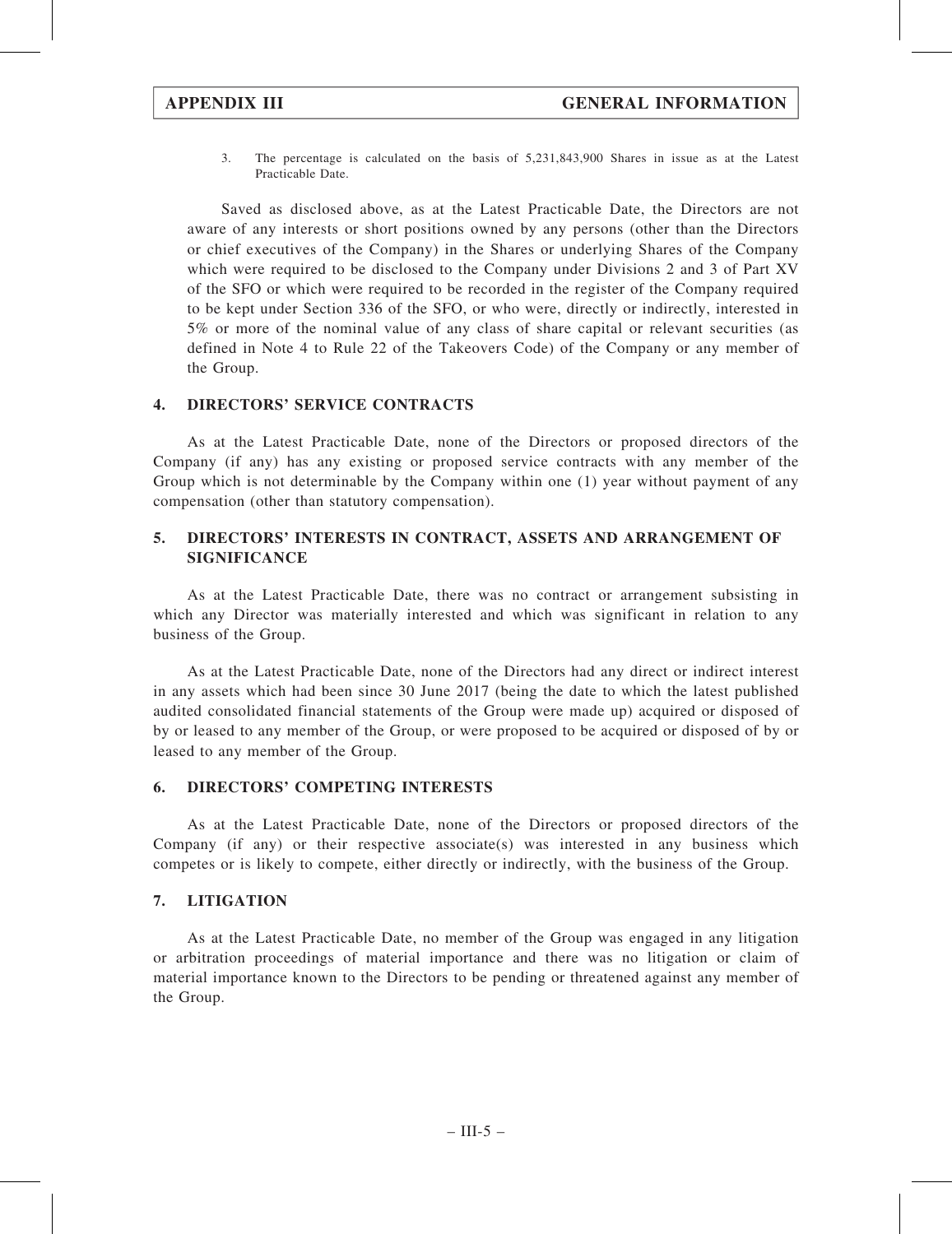#### 8. QUALIFICATION AND CONSENT OF EXPERT

The following are the qualification of the expert who has given opinions or advice which are contained in this Prospectus:

| <b>Name</b> | Qualification |
|-------------|---------------|
|-------------|---------------|

BDO Limited Certified Public Accountants

BDO Limited has given and confirmed that it has not withdrawn its written consent to the issue of this Prospectus with the inclusion herein of its letter, report, advice, opinion and/or references to its name in the form and context in which they respectively appear.

As at the Latest Practicable Date, BDO Limited did not have any shareholding in any member of the Group or the right (whether legally enforceable or not) to subscribe for or to nominate persons to subscribe for any Shares, convertible securities, warrants, options or derivatives which carry voting rights in any member of the Group.

As at the Latest Practicable Date, BDO Limited did not have any interest, either directly or indirectly, in any assets which have been since 30 June 2017 (being the date to which the latest published audited consolidated financial statements of the Company were made up) acquired or disposed of by or leased to any member of the Group, or were proposed to be acquired or disposed of by or leased to any member of the Group.

#### 9. MATERIAL CONTRACTS

The following contracts (not being contracts in the ordinary course of business) have been entered into by the members of the Group within the two years immediately preceding the date of this Prospectus and are or may be material:

- (a) the sale and purchase agreement (the ''EPS Acquisition Agreement'') dated 29 July 2016 entered into between (i) Perfect Essential Holdings Limited (''Perfect Essential''), a wholly-owned subsidiary of the Company, as the purchaser and (ii) Quondino, Mr. Leslie, Juralen, Lestan, Xerigue, Rem Tene AB, Perfero AB and Per Pedes AB as the vendors (the "EPS Vendors") in relation to the acquisition of the entire issued share capital of Emission Particle Solution Sweden AB, at a total consideration of SEK239,000,000;
- (b) the deed of settlement dated 26 September 2016 entered into between Mr. Lee Man Bun (''Mr. Lee'') and the Company, pursuant to which Mr. Lee agreed to settle his payment obligation with respect to the shortfall in the after-tax audited consolidated net profit (including net profit attributable to non-controlling interests) of Delta Prestige Holdings Limited and its subsidiaries for the financial year ended 30 June 2016 as compared to the guaranteed profit of HK\$100,000,000 pursuant to the sale and purchase agreement dated 26 April 2015 entered into between the Company and Mr. Lee by payment of an aggregate amount of HK\$100,850,000 on or before 31 March 2018;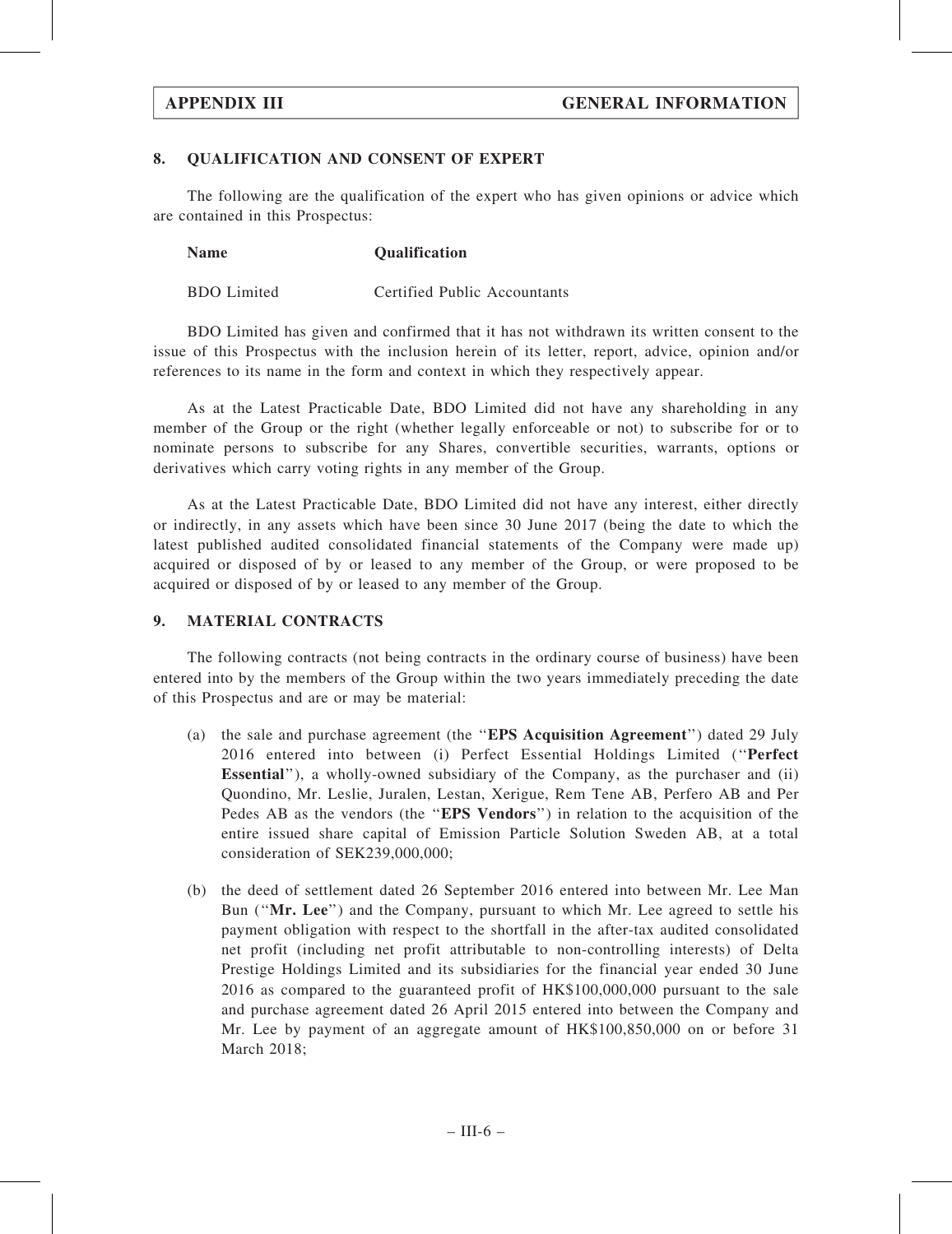- (c) the supplemental agreement dated 22 December 2016 entered into between Perfect Essential and the EPS Vendors to vary certain terms of the EPS Acquisition Agreement;
- (d) the agreement for the transfer of 651,430,000 Convertible Preference Shares dated 13 September 2016 (the ''First CPS Transfer Agreement'') and entered into between the Company of the one part and Mr. Zhu Yongjun ("Mr. Zhu") and Jumbo Grand Enterprise Development Limited (''Jumbo Grand'') of the other part, pursuant to which (i) the Company has agreed to procure the sale of and Mr. Zhu has agreed to purchase 80,000,000 Convertible Preference Shares at the transfer price of HK\$0.21 per Convertible Preference Share; and (ii) the Company has agreed to procure the sale of and Jumbo Grand has agreed to purchase 571,430,000 Convertible Preference Shares at the transfer price of HK\$0.21 per Convertible Preference Share;
- (e) the placing agreement dated 6 October 2016 entered into among Castle Stream Limited, a direct wholly-owned subsidiary of the Company, as issuer, Jun Yang Securities Company Limited as the placing agent and the Company as the guarantor in relation to the placing of the three-year 5% coupon unlisted straight guaranteed bonds with an aggregate principal amount of up to HK\$100,000,000;
- (f) the agreement for the transfer of 100,000,000 Convertible Preference Shares dated 7 October 2016 and entered into between the Company of the one part and Capital Farm Limited ("Capital Farm") and Jovial Sky Investments Limited ("Jovial Sky'') of the other part, pursuant to which (i) the Company has agreed to procure the sale of and Capital Farm has agreed to purchase 50,000,000 Convertible Preference Shares at the transfer price of HK\$0.24 per Convertible Preference Share; and (ii) the Company has agreed to procure the sale of and Jovial Sky has agreed to purchase 50,000,000 Convertible Preference Shares at the transfer price of HK\$0.24 per Convertible Preference Share;
- (g) the agreement for the transfer of 136,665,238 Convertible Preference Shares dated 28 October 2016 and entered into between the Company of the one part and Capital Farm and Jovial Sky of the other part, pursuant to which (i) the Company has agreed to procure the sale of and Capital Farm has agreed to purchase 68,332,619 Convertible Preference Shares at the transfer price of HK\$0.233 per Convertible Preference Share; and (ii) the Company has agreed to procure the sale of and Jovial Sky has agreed to purchase 68,332,619 Convertible Preference Shares at the transfer price of HK\$0.233 per Convertible Preference Share;
- (h) the agreement for the transfer of 350,000,000 Convertible Preference Shares dated 28 October 2016 and entered into between the Company of the one part and New Hyde Investments Limited (''New Hyde'') and Wolfview Limited (''Wolfview'') of the other part, pursuant to which (i) the Company has agreed to procure the sale of and New Hyde has agreed to purchase 175,000,000 Convertible Preference Shares at the transfer price of HK\$0.233 per Convertible Preference Share; and (ii) the Company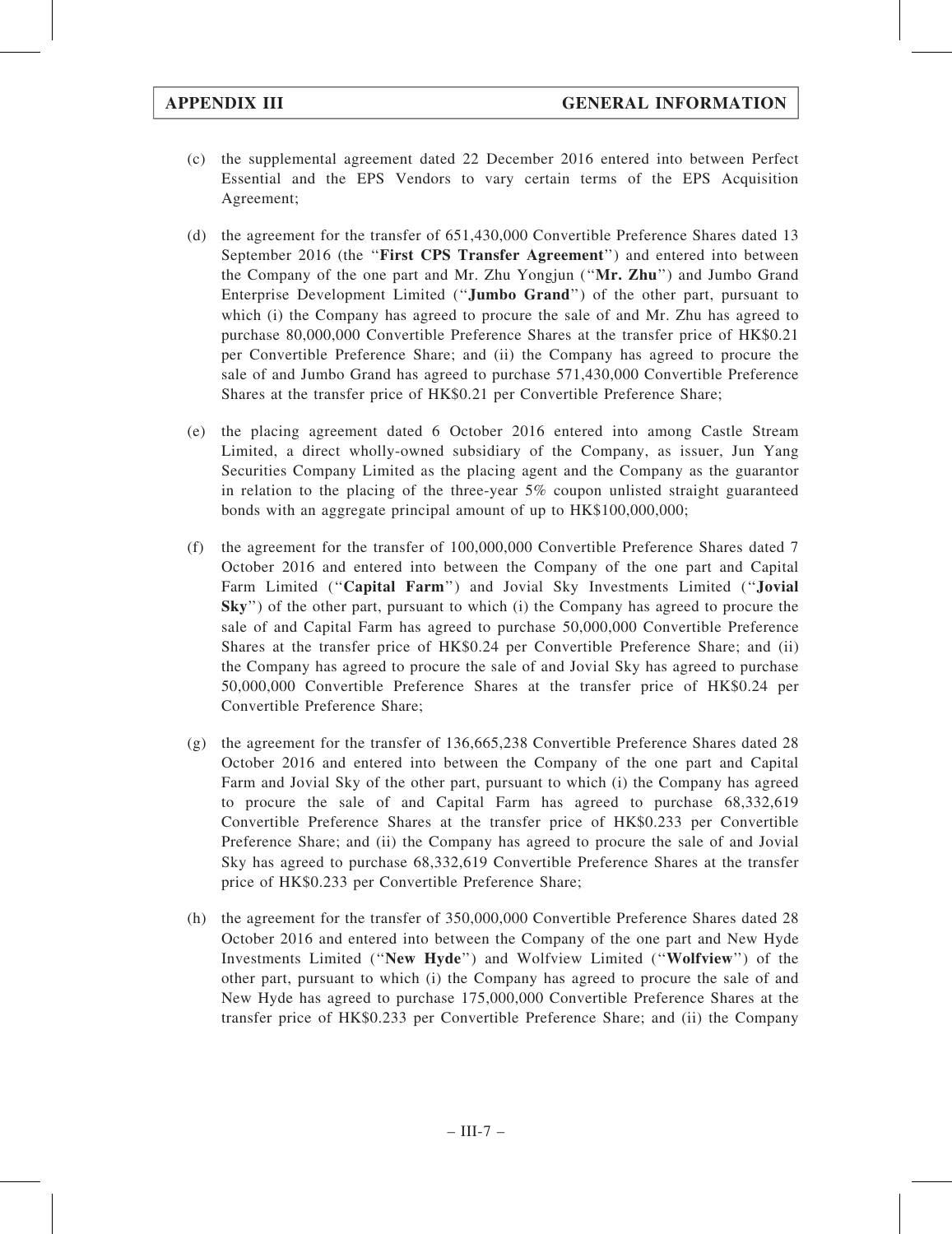has agreed to procure the sale of and Wolfview has agreed to purchase 175,000,000 Convertible Preference Shares at the transfer price of HK\$0.233 per Convertible Preference Share;

- (i) the loan agreement dated 20 January 2017 entered into between DeTai Finance Limited (''DeTai Finance''), an indirect wholly-owned subsidiary of the Company, as the lender and a corporate borrower who is an Independent Third Party relating to the granting of the term loan in the amount of HK\$20,000,000;
- (j) the sale and purchase agreement dated 25 January 2017 entered into between Noble Advantage Limited, a wholly-owned subsidiary of the Company, as the purchaser and Key Vision Holdings Limited as the vendor in relation to the acquisition of 5% equity interest of Integrated Capital Investments Limited at a consideration of HK\$35,600,000;
- (k) the deed of settlement (the ''Deed'') dated 22 March 2017 entered into between Mr. Zhu and the Company for the repudiatory breach of the First CPS Transfer Agreement by Mr. Zhu, pursuant to which: (i) Mr. Zhu shall pay HK\$125,000 to the Company within 10 business days from the date of the Deed; and (ii) the Company shall release and discharge Mr. Zhu from all his obligations and liabilities in respect of the repudiatory breach of First CPS Transfer Agreement and from all claims and demands whatsoever arising out of or in respect of the repudiatory breach of First CPS Transfer Agreement as from the date on which Mr. Zhu has fully performed and discharged his obligations in (f) above;
- (l) the joint venture agreement dated 21 April 2017 entered into between 北京中聯光採 科技有限公司 (in English, for identification purpose only, Beijing ZhongLian GuangCai Technology Co. Ltd) and Emission Particle Solution Sweden AB in relation to the formation of joint venture company with registered capital of RMB20,000,000;
- (m) the loan agreement dated 31 May 2017 entered into between DeTai Finance as the lender and a natural person who is an Independent Third Party as the borrower relating to the granting of the term loan in the amount of HK\$16,800,000;
- (n) the joint venture agreement dated 5 June 2017 entered into between Rich Express Investment Group Limited (''Rich Express'') and Zhongke International Capital Limited (''Zhongke International Capital'') in relation to the formation of a joint venture company (the "JV Company");
- (o) the amended and restated joint venture agreement (the ''Amended and Restated JV Agreement'') dated 14 July 2017 entered into between Rich Express and Zhongke International Capital in relation to the formation of the JV Company;
- (p) the supplemental agreement dated 14 November 2017 entered into between Rich Express and Zhongke International Capital to amend the Amended and Restated JV Agreement;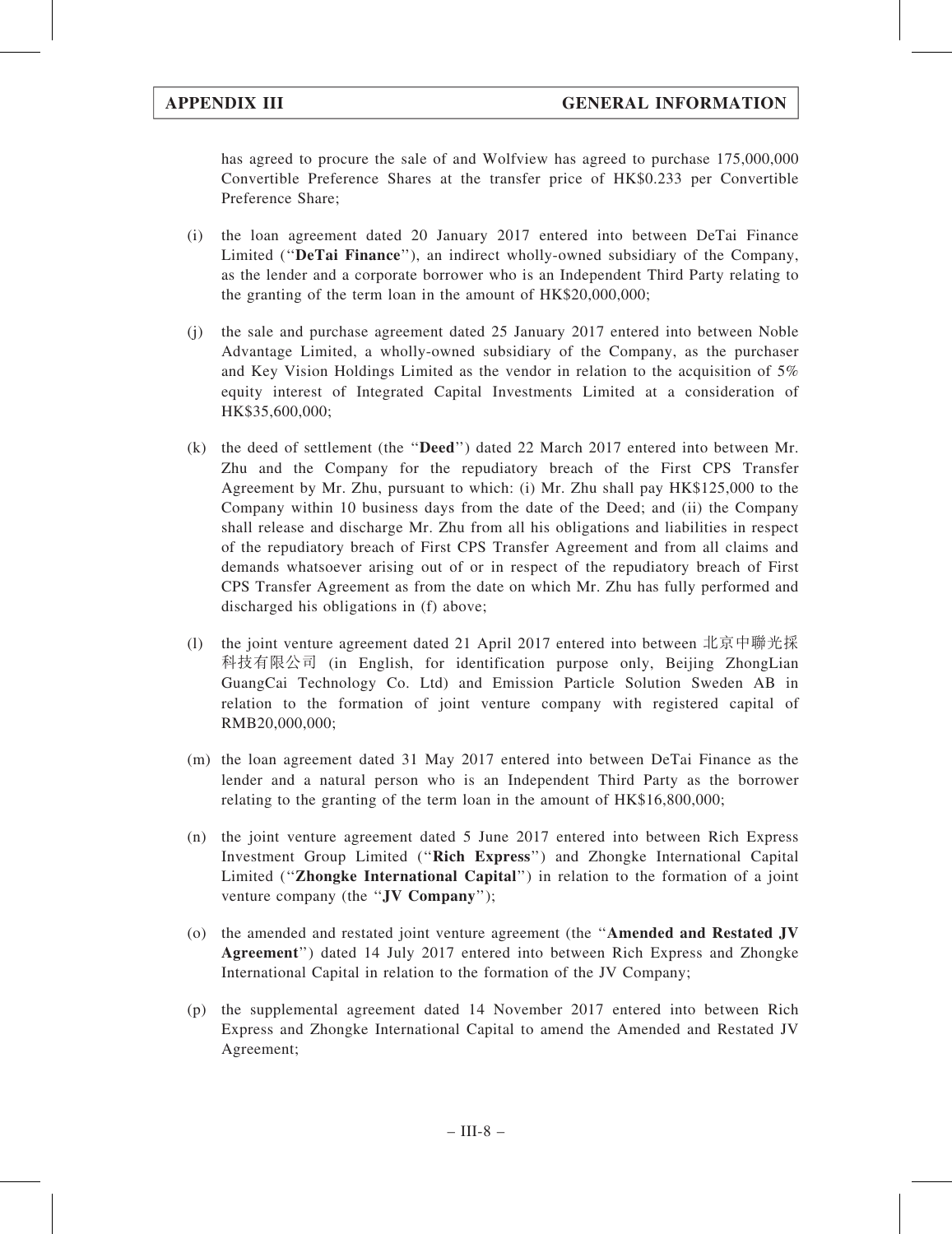- (q) the loan agreement dated 5 December 2017 entered into between DeTai Finance as the lender and a company incorporated in the British Virgin Islands who is an Independent Third Party as the borrower relating to the granting of the term loan in the amount of HK\$40,000,000;
- (r) the Underwriting Agreement; and
- (s) the sale and purchase agreement dated 4 April 2018 and entered into between the Company as vendor, Excellent Point Asia Limited as purchaser and Mr. Zhu Yongjun as the purchaser's guarantor in relation to the disposal of 49% equity interest in Perfect Essential Holdings Limited (the ''Target'') and part of the shareholder's loan due from the Target to the Company in the aggregate amount of HK\$64,484,000 at a total consideration of HK\$64,484,382.2.

#### 10. EXPENSES

The expenses in connection with the Rights Issue, including financial advisory fees, underwriting commission, printing, registration, translation, legal and accountancy charges are estimated to be approximately HK\$20.5 million, which are payable by the Company.

### 11. CORPORATE INFORMATION AND PARTIES INVOLVED IN THE RIGHTS ISSUE

| <b>Registered office</b>                                    | Clarendon House<br>2 Church Street<br>Hamilton HM 11<br>Bermuda                                |
|-------------------------------------------------------------|------------------------------------------------------------------------------------------------|
| Head office and principal place<br>of business in Hong Kong | Suite 3301, 33/F.<br>The Center<br>99 Queen's Road Central<br>Hong Kong                        |
| <b>Authorised representatives</b>                           | Ms. Tsang Kwai Ping<br>Suite 3301, 33/F.<br>The Center<br>99 Queen's Road Central<br>Hong Kong |
|                                                             | Mr. Wong Hin Shek<br>Suite 3301, 33/F.<br>The Center<br>99 Queen's Road Central<br>Hong Kong   |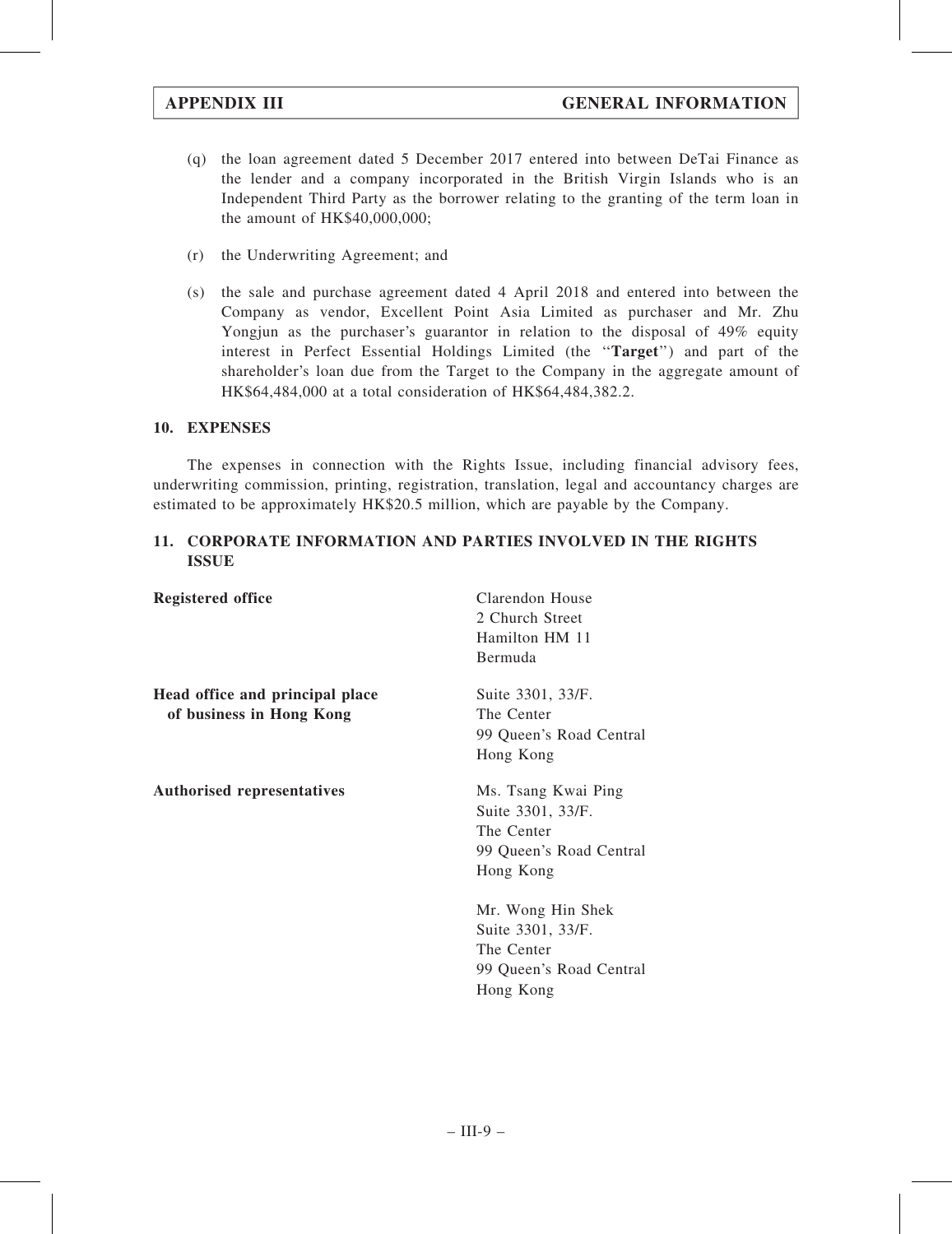| <b>Company secretary</b>                 | Ms. Tsang Kwai Ping<br>(member of the Hong Kong Institute of<br>Chartered Secretaries, the Institute of<br>Chartered Secretaries and Administrators in<br>the United Kingdom, the Hong Kong Institute<br>of Certified Public Accountants and the<br>Institute of Chartered Accountants in England<br>and Wales) |
|------------------------------------------|-----------------------------------------------------------------------------------------------------------------------------------------------------------------------------------------------------------------------------------------------------------------------------------------------------------------|
| Underwriter                              | Kingston Securities Limited<br>Suite 2801<br>28/F One International Finance Centre<br>1 Harbour View Street<br>Central<br>Hong Kong                                                                                                                                                                             |
| <b>Financial advisers to the Company</b> | Kingston Corporate Finance Limited<br>Suite 2801<br>28/F, One International Finance Centre<br>1 Harbour View Street<br>Central<br>Hong Kong                                                                                                                                                                     |
|                                          | Grand Harbour Corporate Finance Limited<br>Unit D, Eton Building<br>288 Des Voeux Road Central<br>Hong Kong                                                                                                                                                                                                     |
| <b>Legal adviser to the Company</b>      | Michael Li & Co.<br>19/F, Prosperity Tower<br>No. 39 Queen's Road Central<br>Central<br>Hong Kong                                                                                                                                                                                                               |
| <b>Auditor</b>                           | <b>BDO</b> Limited<br><b>Certified Public Accountants</b><br>25th Floor, Wing On Centre<br>111 Connaught Road Central<br>Hong Kong                                                                                                                                                                              |
| <b>Principal bankers</b>                 | Bank of Communications Co., Ltd.<br>China CITIC Bank International Limited<br>Sumitomo Mitsui Banking Corporation<br>Canadian Imperial Bank of Commerce<br>Bank of Tianjin<br>Swedbank AB                                                                                                                       |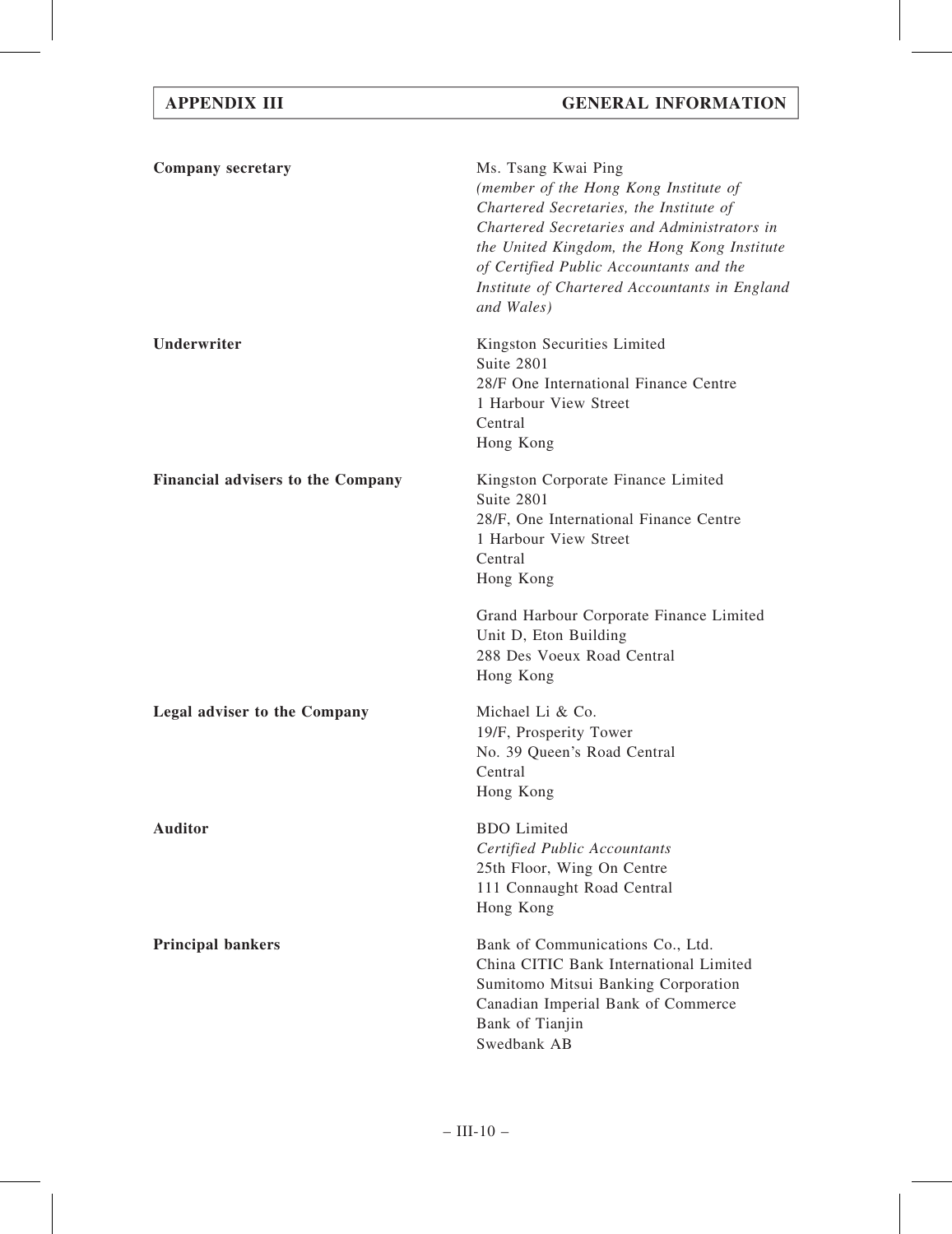| Principal share registrar            | MUFG Fund Services (Bermuda) Limited |
|--------------------------------------|--------------------------------------|
|                                      | The Belvedere Building               |
|                                      | 69 Pitts Bay Road                    |
|                                      | Pembroke HM08                        |
|                                      | Bermuda                              |
| Hong Kong branch share registrar and | Tricor Tengis Limited                |
| transfer office                      | Level 22, Hopewell Centre            |
|                                      | 183 Queen's Road East                |
|                                      | Hong Kong                            |

#### DIRECTORS AND SENIOR MANAGEMENT

#### Executive Directors

Mr. Wong Hin Shek ("Mr. Wong"), aged 48, has been appointed as the chairman and executive director of the Company since July 2009. Besides having over 23 years of experience in the investment banking industry, Mr. Wong has been involved in the management, business development and strategic investment of Hong Kong listed companies, which engage in the business of environmental protection, hotel, manufacturing and software industries. Mr. Wong holds a Master of Science degree in Financial Management from University of London in the United Kingdom and a Bachelor of Commerce degree from the University of Toronto in Canada. Mr. Wong is also a responsible officer of Veda Capital Limited, a licensed corporation which carries out Type 6 (advising on corporate finance) regulated activity under the Securities and Futures Ordinance. Mr. Wong is currently an executive director and the chief executive officer of Bisu Technology Group International Limited (stock code: 1372) (Mr. Wong has ceased to be the chairman of the board of directors and has been appointed as the chief executive officer of that company with effect from 1 March 2017), an executive director of GET Holdings Limited (stock code: 8100) (Mr. Wong was appointed as an executive director of that company with effect from 1 September 2017) and a non-executive director of Sino Golf Holdings Limited (stock code: 361). Mr. Wong was an executive director of Dongwu Cement International Limited (stock code: 695) from November 2016 to August 2017 (Mr. Wong resigned as executive director of that company with effect from 28 August 2017).

Mr. Chi Chi Hung, Kenneth ("Mr. Chi"), aged 49, has been appointed as the chief executive officer and executive director of the Company since January 2010. Mr. Chi has over 20 years of experience in accounting and financial control area. He holds a Bachelor of Accountancy Degree from the Hong Kong Polytechnic University and is a fellow member of Association of Chartered Certified Accountants in the United Kingdom, an associate member of the Hong Kong Institute of Certified Public Accountants, an associate member of the Hong Kong Institute of Chartered Secretaries and an associate member of the Institute of Chartered Secretaries and Administrators in the United Kingdom. Mr. Chi is currently an independent non-executive director of each of Perfect Shape Beauty Technology Limited (stock code: 1830), Noble Century Investment Holdings Limited (stock code: 2322) and Greentech Technology International Limited (stock code: 195). Mr. Chi was an executive director of each of Ceneric (Holdings) Limited (now known as ''TFG International Group Limited'') (stock code: 542) from October 2010 to June 2017 (Mr. Chi resigned as executive director of that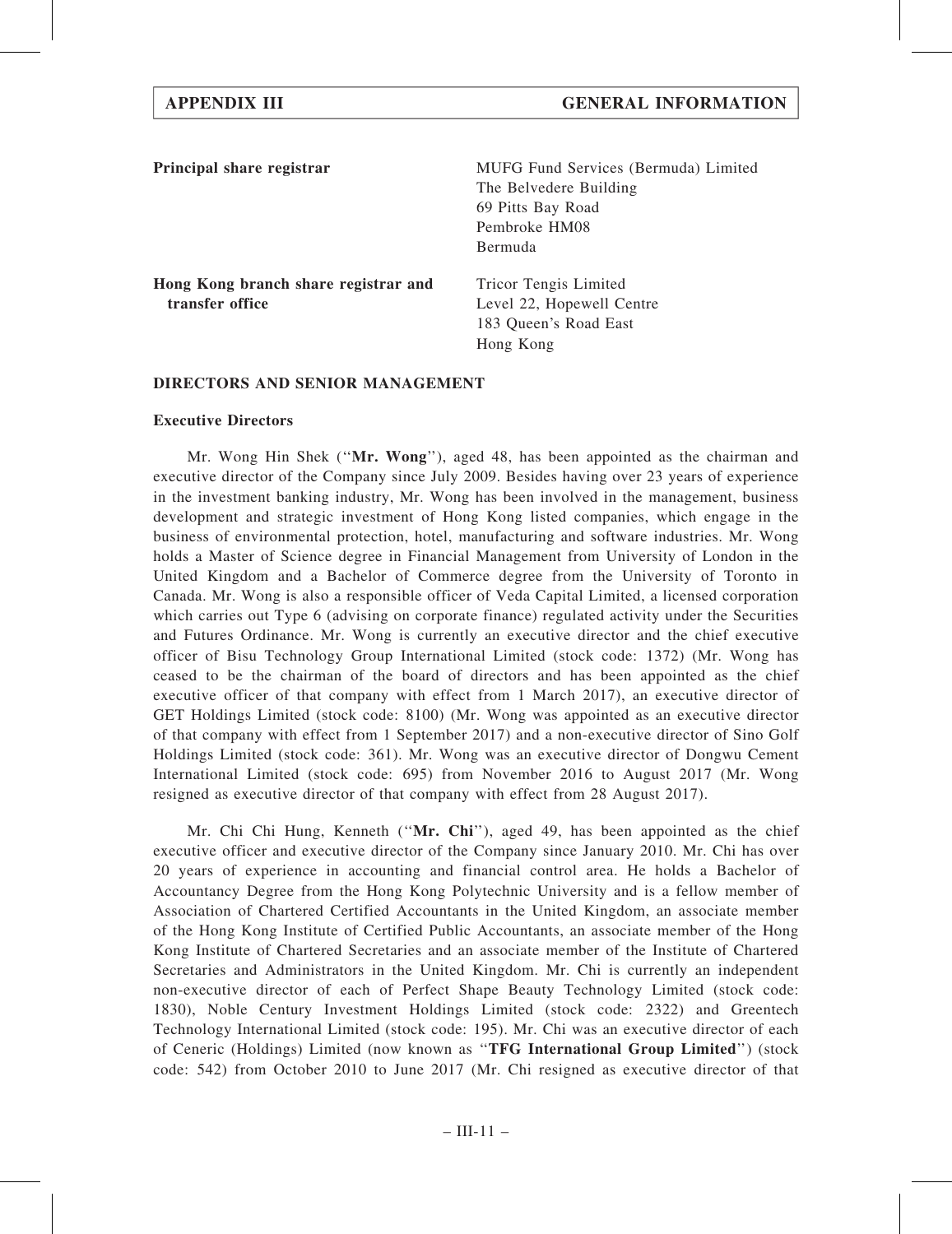company with effect from 22 June 2017) and e-Kong Group Limited (stock code: 524) from September 2014 to July 2015. Mr. Chi was an executive director and a non-executive director of China Sandi Holdings Limited (stock code: 910) from May 2010 to January 2015 and from January 2015 to August 2015 respectively. Mr. Chi was also an independent non-executive director of each of Hong Kong Life Sciences and Technologies Group Limited (stock code: 8085) from January 2010 to August 2015, Aurum Pacific (China) Group Limited (stock code: 8148) from March 2010 to October 2015 and Silk Road Energy Services Group Limited (stock code: 8250) from December 2011 to November 2015.

Mr. Shek Yat Him (''Mr. Shek''), aged 29, has been appointed as an executive Director since November 2017. Mr. Shek obtained a Bachelor's degree in Business Administration in Corporate Administration from The Open University of Hong Kong. Mr. Shek has over 8 years of experience in corporate secretarial matters.

Mr. Chan Wai Ki (''Mr. Chan''), aged 33, has been appointed as an executive Director since November 2017. Mr. Chan obtained a Bachelor's degree of Arts with Honours in Accounting from the University of Bedfordshire. Mr. Chan has extensive experience in accounting, audit and money lending business.

#### Non-executive Director

Mr. Chui Kwong Kau (''Mr. Chui''), aged 51, has been appointed as a non-executive director of the Company since December 2015. He is a non-executive director of each of Hsin Chong Group Holdings Limited (stock code: 404) and Boill Healthcare Holdings Limited (stock code: 1246). He is also an executive director of Hong Kong Life Sciences and Technologies Group Limited (stock code: 8085). Mr. Chui was an executive director of China Energy Development Holdings Limited (stock code: 228) from October 2005 to June 2016 and an independent non-executive director of Aurum Pacific (China) Group Limited (stock code: 8148) from March 2010 to March 2016. He has over 20 years' experiences in accounting and auditing fields.

#### Independent Non-executive Directors

Mr. Chiu Wai On (''Mr. Chiu''), aged 48, joined the Company since June 2009. Mr. Chiu is also the chairman of each of the audit committee, remuneration committee and nomination committee of the Company. He is a member of the Hong Kong Institute of Certified Public Accountants and a fellow member of the Association of Chartered Certified Accountants. Mr. Chiu possesses over 10 years of professional experience in accounting and auditing services. Mr. Chiu is also an independent non-executive director of New Times Energy Corporation Limited (stock code: 166).

Mr. Man Kwok Leung (''Mr. Man''), aged 71, joined the Company since May 2009. Mr. Man is also the member of each of the audit committee, remuneration committee and nomination committee of the Company. He is a solicitor of the High Court of Hong Kong and a civil celebrant of marriages. Mr. Man has extensive experience in the legal practice. He had been appointed by Xinhua News Agency as a district advisor from 1995 to 1997. He is currently appointed as a director of Apleichau Kai Fong Primary School, the deputy chairman of Apleichau Kai Fong Welfare Association, the secretary of Apleichau Promotion of Tourism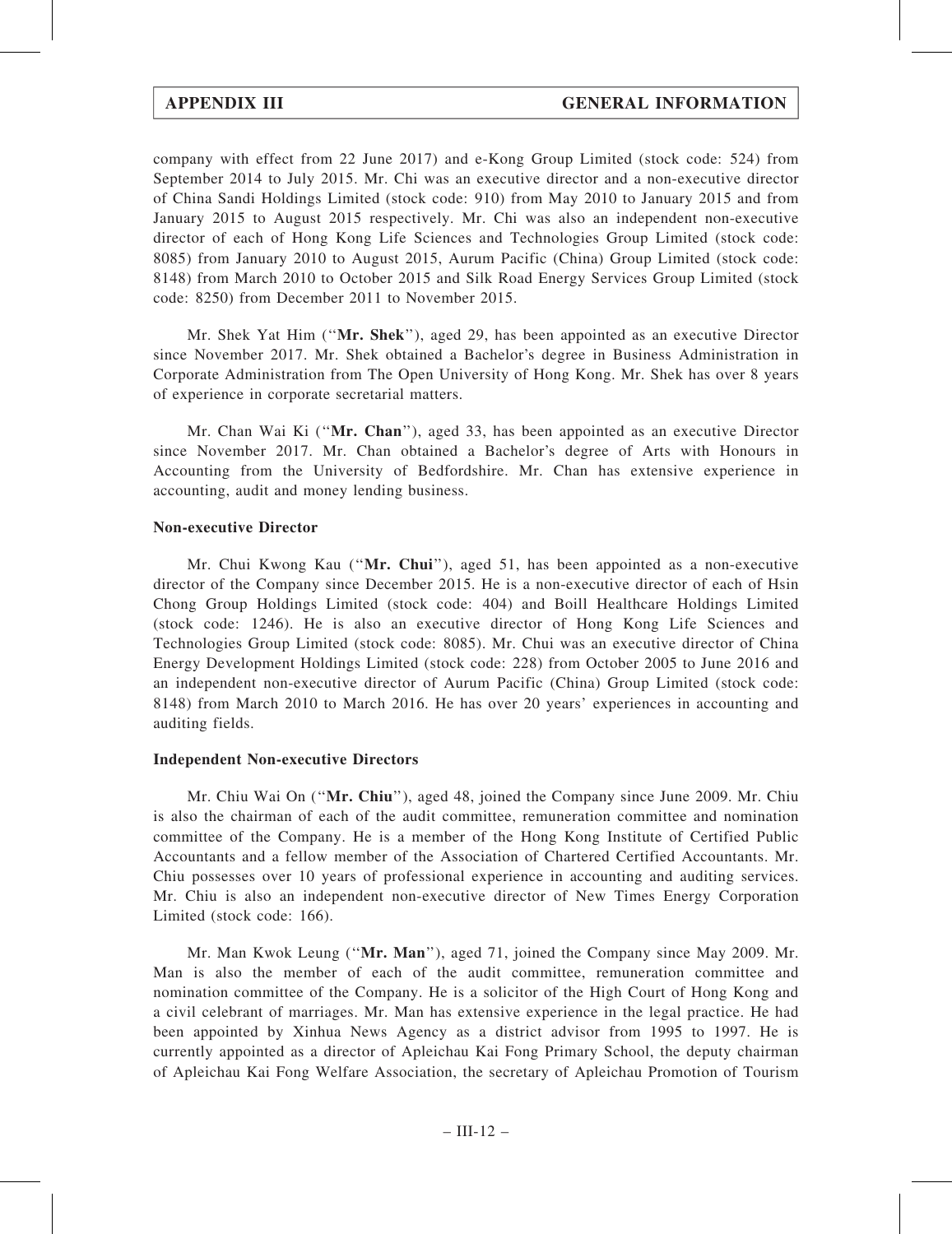Association and the honorary legal advisor of Junior Police Officers' Association. Mr. Man is currently an independent non-executive director of Noble Century Investment Holdings Limited (stock code: 2322). He was an independent non-executive director of Kong Sun Holdings Limited (stock code: 295) from June 2009 to September 2014.

Dr. Wong Yun Kuen ("Dr. Wong"), aged 60, joined the Company since June 2009. Dr. Wong is also the member of each of the audit committee, remuneration committee and nomination committee of the Company. He received his Ph.D. degree from Harvard University, and was ''Distinguished Visiting Scholar'' at Wharton School of the University of Pennsylvania. Dr. Wong has worked in financial industries in the United States and Hong Kong for many years, and has considerable experience in corporate finance, investment and derivative products. He is a member of the Hong Kong Securities Institute. Dr. Wong is the chairman of the board and an executive director of each of UBA Investments Limited (stock code: 768) and Far East Holdings International Limited (stock code: 36) (Dr. Wong has been re-designated from independent non-executive director to executive director and he has been appointed as the chairman of the board of that company with effect from 18 July 2017), an executive director of Boill Healthcare Holdings Limited (stock code: 1246), a non-executive director of China Sandi Holdings Limited (stock code: 910) and an independent non-executive director of each of Kaisun Energy Group Limited (stock code: 8203), GT Group Holdings Limited (stock code: 263), Kingston Financial Group Limited (stock code: 1031), Synergis Holdings Limited (stock code: 2340) and Tech Pro Technology Development Limited (stock code: 3823) (Dr. Wong has been appointed as an independent non-executive director of that company with effect from 27 September 2017). Dr. Wong was an independent non-executive director of each of Bauhaus International (Holdings) Limited (stock code: 483) from October 2004 to December 2016, Huge China Holdings Limited (formerly known as ''Harmony Asset Limited'') (stock code: 428) from September 2004 to January 2015, Kong Sun Holdings Limited (stock code: 295) from April 2007 to November 2014 and Sincere Watch (Hong Kong) Limited (stock code: 444) from September 2012 to December 2017.

#### 12. MISCELLANEOUS

- (a) The company secretary of the Company is Ms. Tsang Kwai Ping, who is a member of the Hong Kong Institute of Chartered Secretaries, the Institute of Chartered Secretaries and Administrators in the United Kingdom, the Hong Kong Institute of Certified Public Accountants and the Institute of Chartered Accountants in England and Wales.
- (b) The business address of the Directors, senior management and the company secretary of the Company is the same as the head office and principal place of business of the Company in Hong Kong at Suite 3301, 33/F., The Center, 99 Queen's Road Central, Hong Kong.
- (c) The Company's Hong Kong branch share registrar is Tricor Tengis Limited at Level 22, Hopewell Centre, 183 Queen's Road East, Hong Kong.
- (d) In the event of inconsistency, the English text of this Prospectus, the PAL and the EAF shall prevail over the Chinese text.